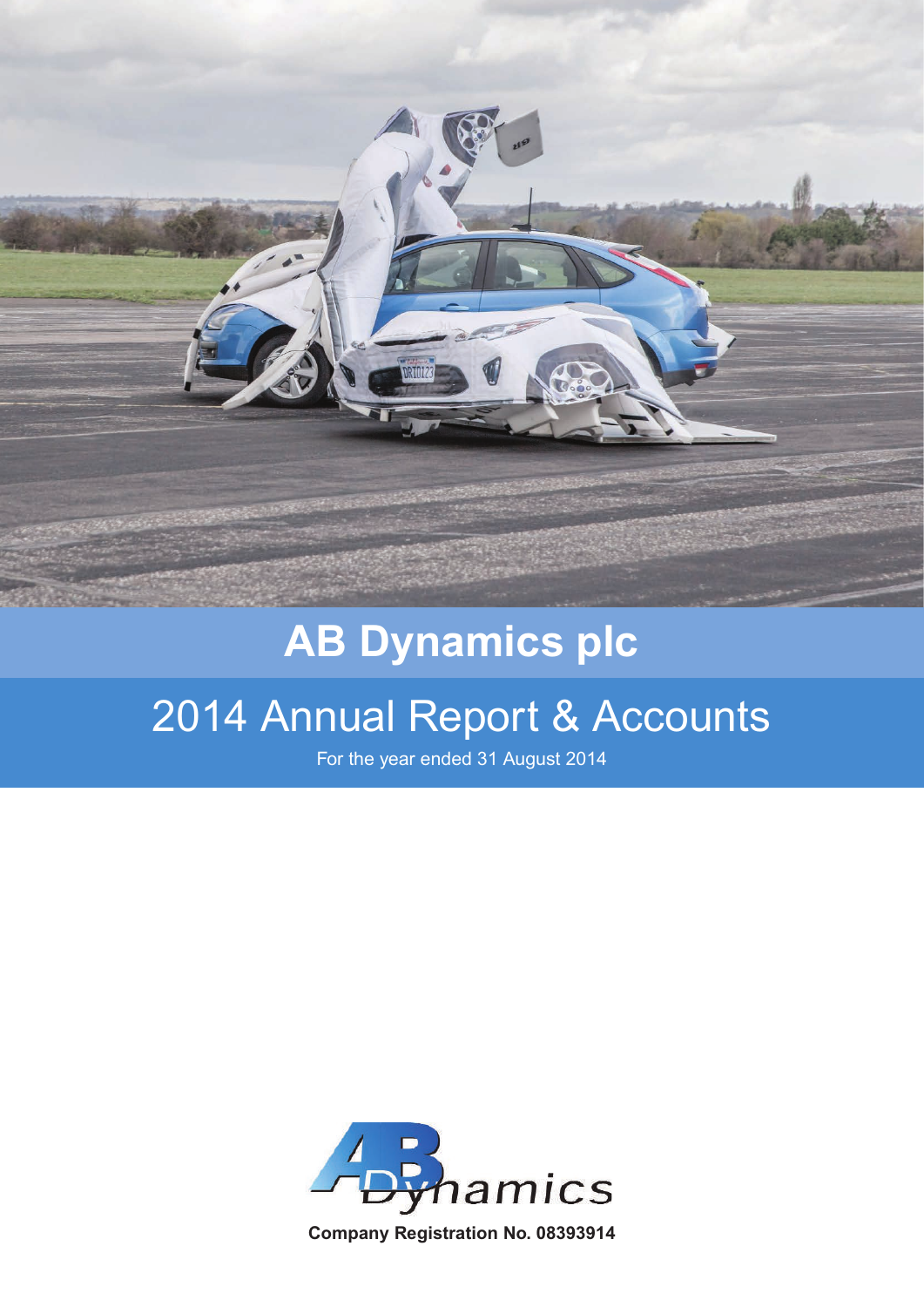#### **Table of contents**

|                                                               | Page |
|---------------------------------------------------------------|------|
| Officers and professional advisers                            | 1    |
| Chairman's & Managing Director's statement                    | 2    |
| <b>Business Unit Focus</b>                                    | 4    |
| Strategic report                                              | 6    |
| Directors' report                                             | 12   |
| Finance Director's report                                     | 15   |
| Corporate governance statement                                | 17   |
| Independent auditor's report                                  | 18   |
| Consolidated statement of comprehensive income                | 20   |
| Consolidated statement of financial position                  | 21   |
| Consolidated statement of changes in equity                   | 22   |
| Consolidated statement of cash flows                          | 23   |
| Notes to the consolidated financial statements                | 24   |
| Accounting policies for the consolidated financial statements | 26   |
| Company balance sheet                                         | 46   |
| Notes to the company financial statements                     | 47   |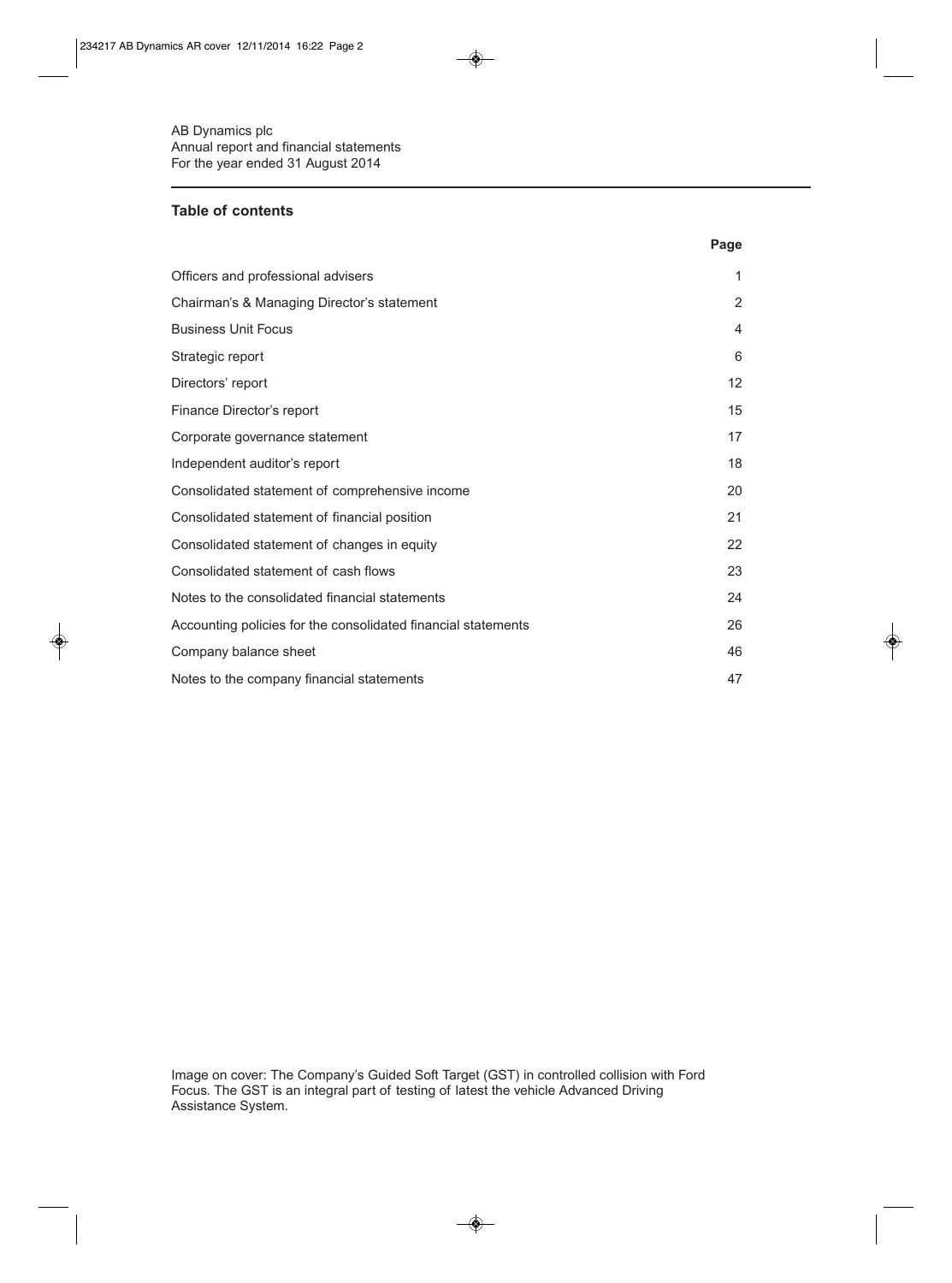#### **Officers and professional advisers**

#### **DIRECTORS**

Anthony Best, Executive Chairman Timothy John Rogers, Managing Director Robert Andrew Leonard Hart, Finance Director Graham Dudley Eves, Non-Executive Director Frederick Bryan Smart, Non-Executive Director

#### **SECRETARY**

Robert Andrew Leonard Hart

#### **REGISTERED OFFICE**

AB Dynamics Plc Holt Road Bradford on Avon **Wiltshire** BA15 1AJ

#### **Registered number: 08393914 (England and Wales)**

## **INDEPENDENT AUDITOR<br>
Crowe Clark Whitehill LLP Crowe Clark Whitehill LLP Pinsent Masons LLP**

Crowe Clark Whitehill LLP St Bride's House 30 Crown Place<br>
10 Salisbury Square<br>
10 Salisbury Square 10 Salisbury Square **Earl Street Street Street Street Street Street Street Street Street Street Street Street Str**<br>Econdon London EC4Y 8EH EC2A 4ES

**NOMINATED ADVISER**<br>Cairn Financial Advisers LLP Share Registrars Ltd Cairn Financial Advisers LLP 61 Cheapside Suite E, First Floor London 9 Lion & Lamb Yard EC2V 6AX Farnham

Charles Stanley Securities Ltd Newgate Threadneedle 131 Finsbury Pavement 5th Floor London **1986** London **33 King William Street** EC2A 1NT London

#### **BANKERS**

Bank of Scotland Phase 2 2nd Floor North East Canons House Canons Way Bristol **BS99 7LB** 

GU9 7LL

#### **BROKER PUBLIC RELATIONS ADVISER**

EC4R 9AS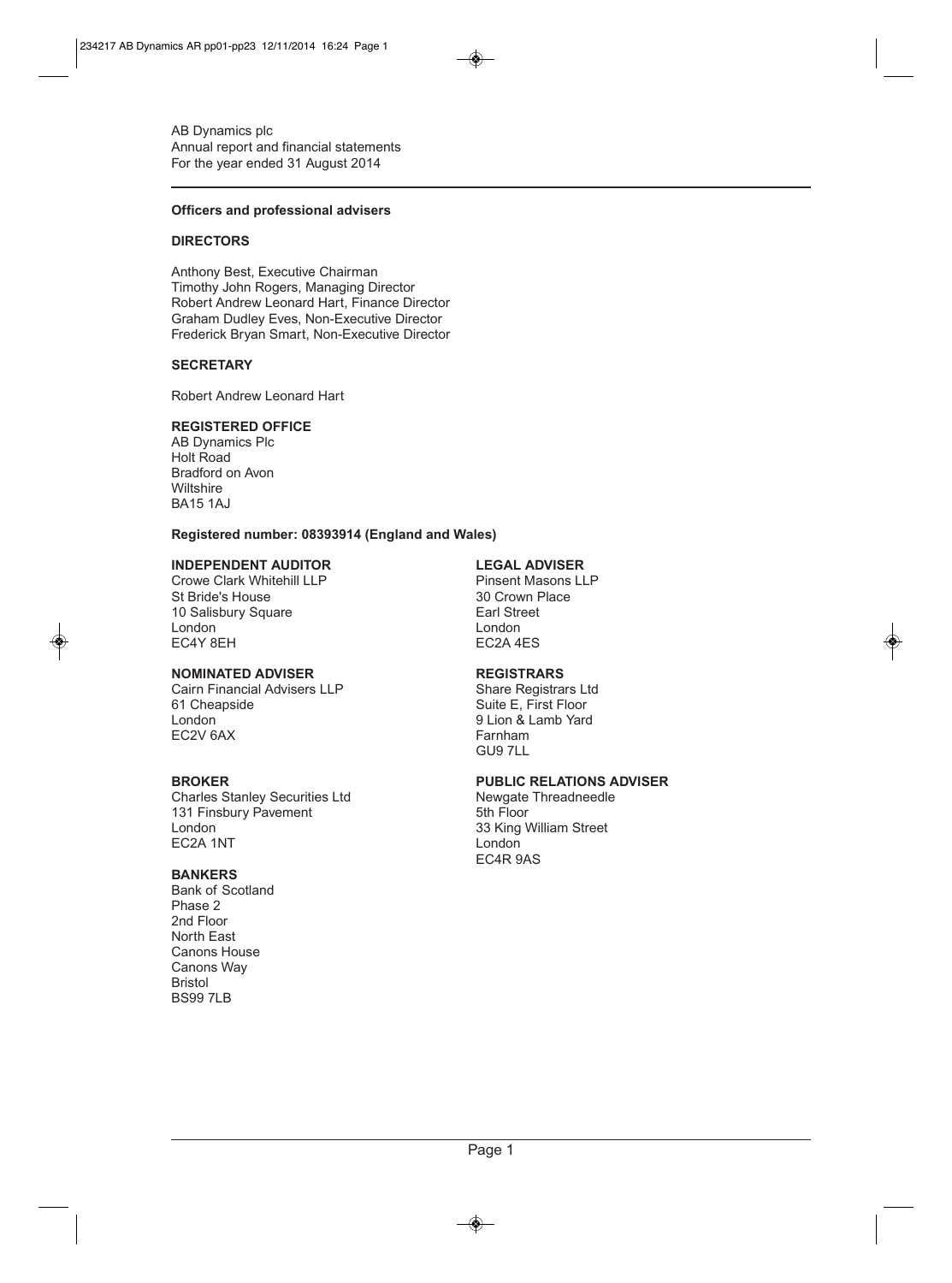#### **Chairman's and Managing Director's Statement**

#### **Overview**

We are very pleased to be publishing the second annual report for AB Dynamics Plc since its debut on the AIM market in May 2013.The Company continues to operate in the niche automotive research sector which has, for the past 5 years, experienced steady year on year growth. The management seeks to consolidate the Company's base to create a sound platform for expansion by continuing in its investment strategy to fund product development, the expansion and improvement of facilities and the retention and recruitment of high quality personnel.

#### **Results**

The Business has built on its strong first half performance and delivered what has become a record year, both financially and operationally, since the business was founded in 1982.

We have seen continued strong demand for our products and services as our customers in the global automotive testing sector expand their testing capabilities to meet new safety standards and remain competitive. Our traditional markets in Europe and Japan which, when combined with significant growth in sales from China, has resulted in our "Track Testing" revenues exceeding our expectations and sales of our "Laboratory Testing" product, the Suspension Parameter Measuring Machine ("SPMM" ) remaining in line with our forecasts.

This has resulted in an excellent set of financial results for the year, in line with market expectations, with revenues of £13.85 million, representing an increase of 14% over last year's £12.17 million and Profit before Tax at £2.68 million, up 43% from last year's £1.87 million. Operating profit margin increased to 19.1% (2013:15.6% post AIM transaction costs), reflecting the change in product mix throughout the year with Laboratory Test equipment now accounting for 68% of our turnover (2013:60%).

#### **Operations**

#### *Placing*

On the 5 June 2014, with the assistance of Charles Stanley Securities, we undertook a Placing of New Ordinary Shares, representing the exercise of options, and existing ordinary shares on behalf of certain directors, founders and employees. This was in response to investor demand and was significantly oversubscribed. Many of our existing shareholders took the opportunity to add to their holdings and we were also very pleased to welcome new private and institutional investors as shareholders. We continue to be extremely pleased by the support we have received from our shareholders.

#### *Facilities*

In the year, we have continued with our plans to build and locate to a new dedicated facility. We do, however, continue to experience delays in the planning process, which has led us to lease a further 3,500ft of production space to meet the immediate need to support increased capacity demand. It should be noted that since our IPO in May 2013, we have created an additional 6,900 sq ft (70%) of new office and production space and as announced at the time of our Interim statement on 28 April 2014, the Directors are confident that this will meet capacity requirements until such time as the new facility becomes available, estimated to be in Q3 2016.

#### *Product Development*

Our "Track Testing" business has shown strong growth over the year and to maintain our ability to deliver high quality solutions to our customers we look to improve our products regularly. During the year, we have completed a comprehensive upgrade to our SPMM. The upgraded SPMM 5000 meets the requirements of testing larger SUV type vehicles and keeps the product relevant for the future. We have received a number of new orders for this upgraded version and made a recent delivery to MIRA UK, the second SPMM we have sold to this company, the first being 17 years ago, which is still in regular use.

#### *Employees*

The business has, since inception, considered its staff an important aspect of the model. We continue to attract and retain some of the very best talent in UK engineering, with the Group reaching a landmark of 61 direct employees. The Company has an ownership sharing structure so as to include its staff in the value creation of the business. The board continues to review these arrangements balanced as always against the best interests of shareholders.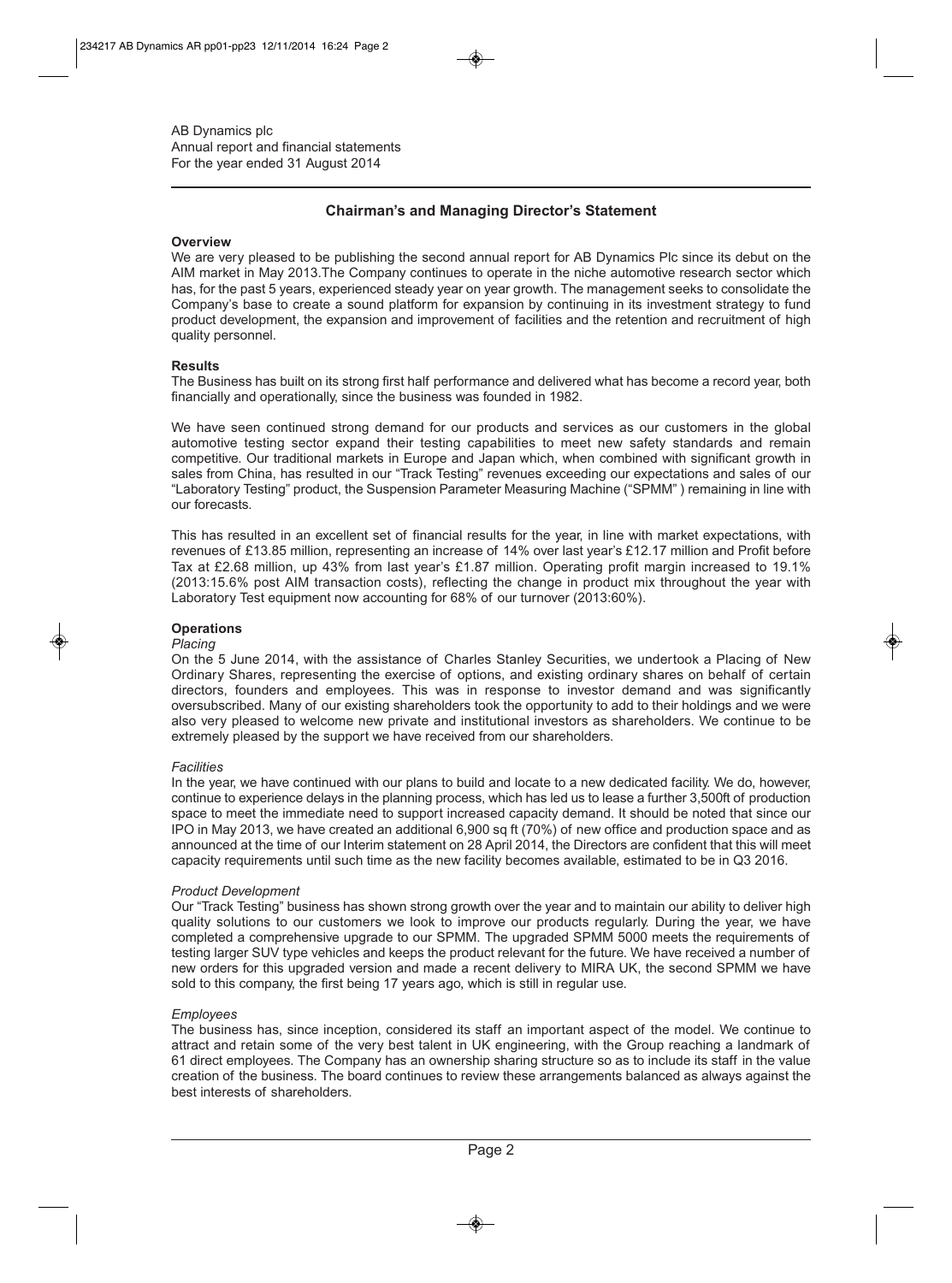#### *Dividend*

Our strong balance sheet provides a good underpinning for a final dividend and we are pleased to announce that the Directors are recommending the payment of a final dividend of 1.5 p per share payable in December 2014 subject to shareholder approval at the AGM. The record date will be 21 November 2014 and the ex dividend date will be 20 November 2014. This will take the total dividend for the year to 2.5p.

#### **Current Trading and Outlook**

Since the beginning of the new financial year, trading has been in line with expectations with significant visibility provided by our existing order book for the remainder of the year.

The next year will see the company focus on finalising planning and design of the new factory HQ near our current facility in Bradford on Avon. We will be participating in a number of Advanced Driver Assistance Systems ( ADAS) demonstrations around the world

With a promising pipeline of orders, the expanded team and the new infrastructure that we have in place, we look forward to the future with confidence.

The Board would like to take this opportunity to thank all of ABD's employees for the hard work and commitment they have given to the business over the last year.

Tony Best **Tim Rogers** Executive Chairman Managing Director 12 November 2014 12 November 2014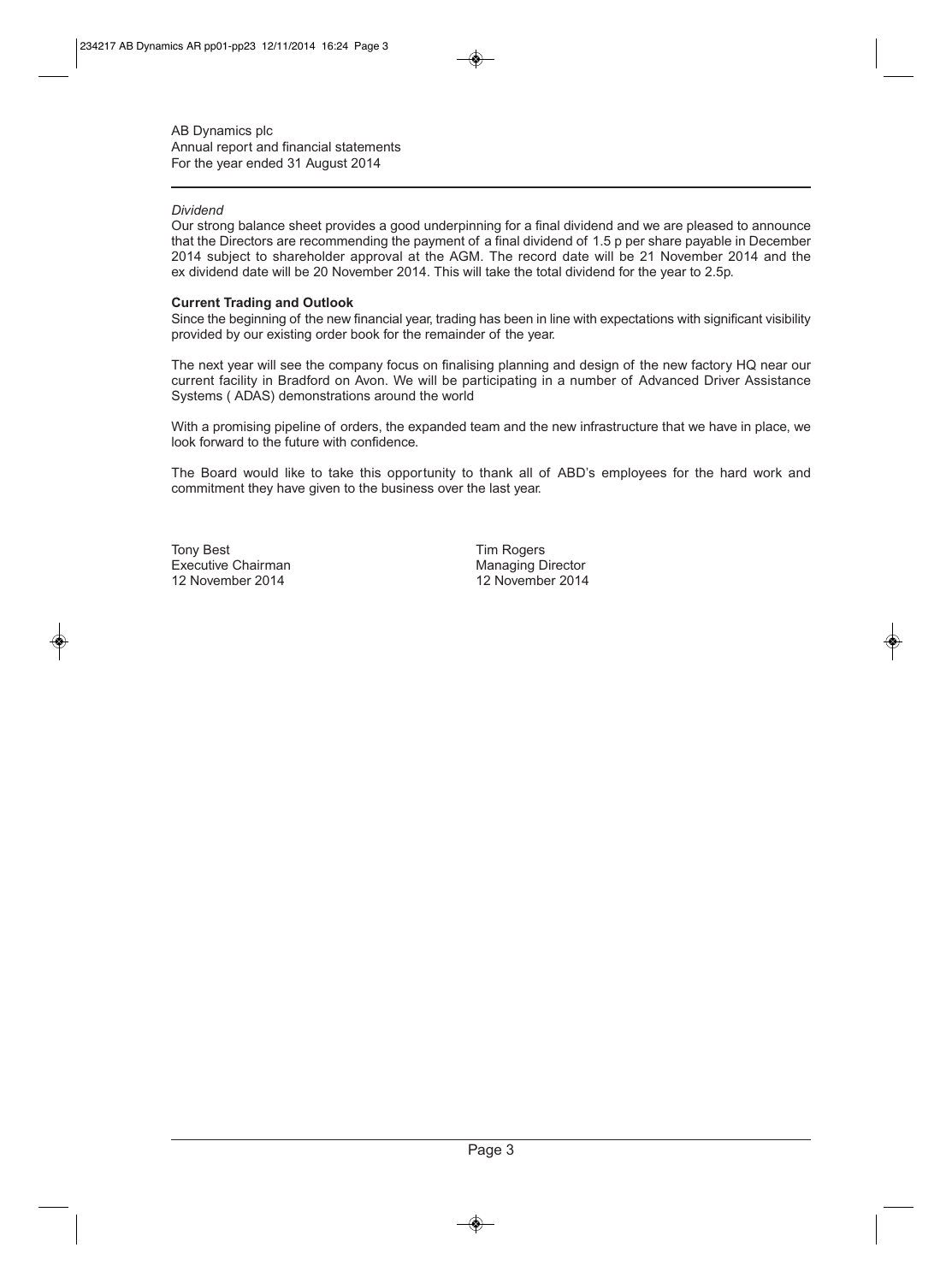### **Business Unit Focus – ADAS development using AB Dynamics' driving robots**

Advanced driver assistance systems (ADAS) are systems developed to automate/adapt/enhance vehicle systems for safety and better driving. Safety features are designed to avoid collisions and accidents by offering technologies that alert the driver to potential problems, or to avoid collisions by implementing safeguards and taking over control of the vehicle. Adaptive features may automate lighting, provide adaptive cruise control, automate braking, incorporate GPS/traffic warnings, connect to smartphones, alert driver to other cars or dangers, keep the driver in the correct lane, or show what is in blind spots.

ADAS has been among the fastest growing field in automotive market and is expected to register a CAGR of 34% during 2013-2017. Currently, developed countries in Europe and America have had nearly 8% of new vehicles equipped with ADAS, compared to merely about 2% in emerging markets. It is predicted that 50% of new vehicles will carry ADAS by 2022 globally.

Advanced Driver Assistance Systems (ADAS) are now fitted to many mainstream cars, and testing them requires particular equipment and capabilities, often including the ability to control relative position between vehicles. With both future EuroNCAP and US NHTSA prioritising the fitment of technology to warn drivers of an impending collision, AB Dynamics robots have been adopted worldwide as the first choice for ADAS testing.

#### **ADAS testing checklist:**

- **1** Drive along a defined path with 1 cm accuracy?
- **2** Precisely maintain a vehicle speed profile?
- **3** Brake at a fixed rate of deceleration?
- **4** Control the relative distance between two vehicles?
- **5** Trigger an event when multiple conditions are met?



ADAS testing typically involves creating complex scenarios with multiple vehicles (or soft targets) to see whether the vehicle's own systems detect an imminent crash. Using AB Dynamics robots enable these test scenarios to be programmed and run quickly and accurately, giving high repeatability and consistent data.

#### **AB Dynamics robots – solutions for ADAS testing**

#### **Path Following**

AB Dynamics pioneered robot path-following using a GPS motion-pack in 2001 and has been the market leader ever since. Any AB Dynamics steering robot can be used for path-following. The Company's pathfollowing software has been regularly updated to include all of the functionality needed for ADAS testing. AB Dynamics now offers a range of path-following software modules, enabling customers to save money by purchasing only the features that they require.

Path-following allows complex manoeuvres to be repeated with unrivalled precision, but it can also be used for very simple functions such as driving in a straight line. The EuroNCAP Autonomous Emergency Braking procedure requires that test vehicle and the towed target should both achieve a lateral position deviation of <0.1m, easy to achieve with ABD path-following.

| $\frac{1}{2}$     |    |    |    |    |     |     |                |     |     |     |     |     |     |     |    |
|-------------------|----|----|----|----|-----|-----|----------------|-----|-----|-----|-----|-----|-----|-----|----|
| $0 -$<br>positi   |    |    |    |    |     |     |                |     |     |     |     |     |     |     |    |
| $-0.1 -$          |    |    |    |    |     |     |                |     |     |     |     |     |     |     |    |
| 14.95<br>$-0.2 -$ |    |    |    |    |     |     |                |     |     |     |     |     |     |     |    |
|                   | 20 | 40 | 60 | 80 | 100 | 120 | 140            | 160 | 180 | 200 | 220 | 240 | 260 | 280 | 30 |
|                   |    |    |    |    |     |     | X position [m] |     |     |     |     |     |     |     |    |

*Three path-following runs along a 300m straight line at 80kph. Maximum lateral deviation was 18mm, less than the measurement uncertainty of the GPS motion pack!*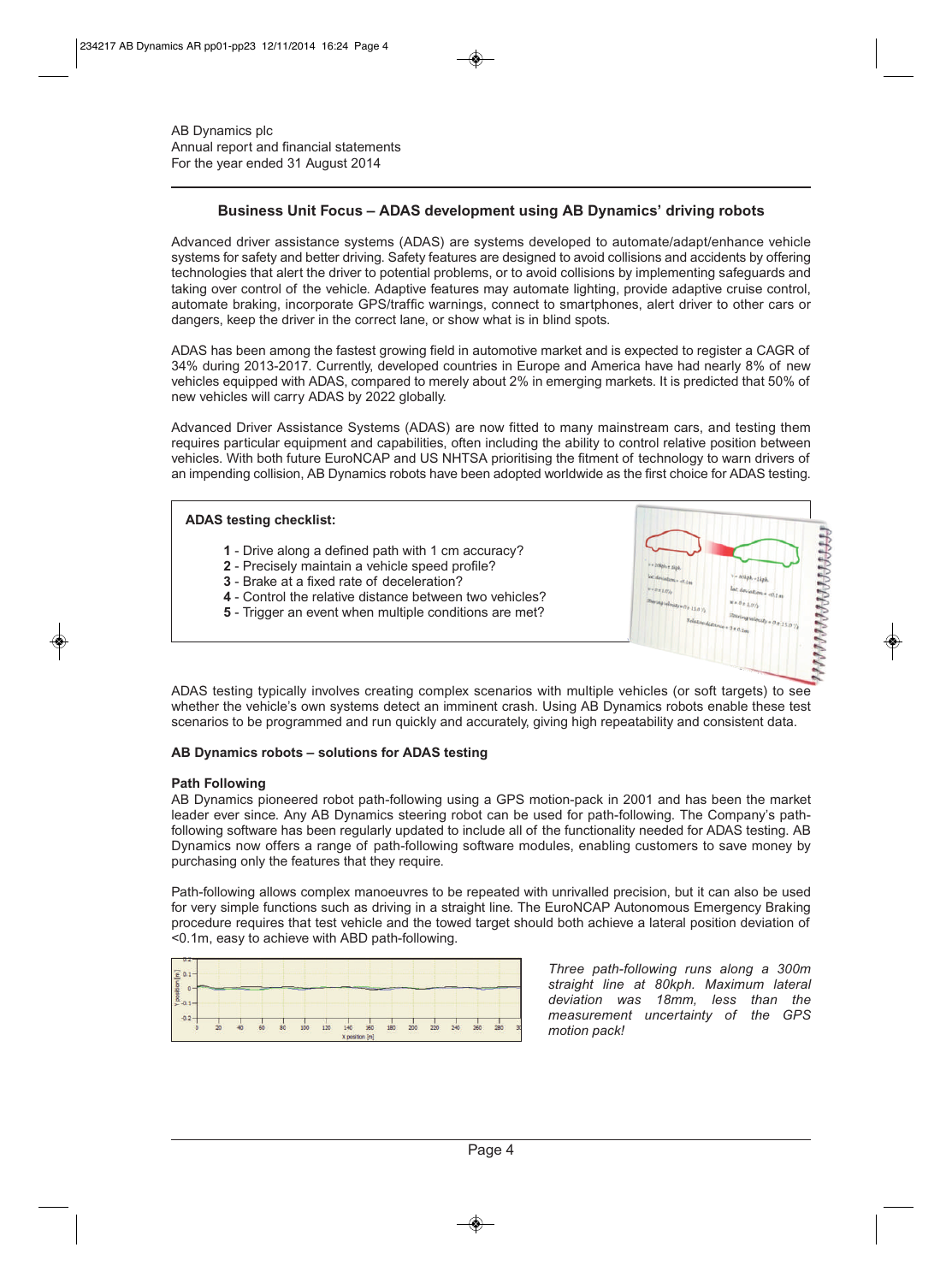

### **Combined Brake and Accelerator Robot (CBAR)**

The CBAR is the most popular pedal robot for ADAS testing worldwide; a compact but powerful actuator which controls the vehicle's throttle and brake pedals. Like all of ABD's robots, it has been designed such that the driver can still drive the car manually, which is a major advantage for preparing tests and manoeuvring the vehicle.

The CBAR can be upgraded for use in Driverless Testing and to add a clutch actuator for use with The Companies gearshift robot.

Using a brake robot or a CBAR, it is possible to achieve consistent accurate braking inputs such as are required for Autonomous Emergency Braking (AEB) and Forward Collision Warning (FCW) tests. A range of control modes is available, including pedal travel, pedal force and vehicle deceleration. Using a robot enables far more accurate and repeatable braking than can be achieved by a human driver.



*Brake force control (to 400N) from 130kph to zero. Violent deceleration and a long-travel brake pedal made this almost impossible for a human driver, but no problem for a brake robot.*

ABD also supplies a range of controllable soft target systems which can be synchronised with robot- or humandriven vehicles, to reduce the risk of damage to test vehicles when performing ADAS testing.



#### **Pedestrian Target Community Community Community Community Community Community Community Community Community Community Community Community Community Community Community Community Community Community Community Community Com**

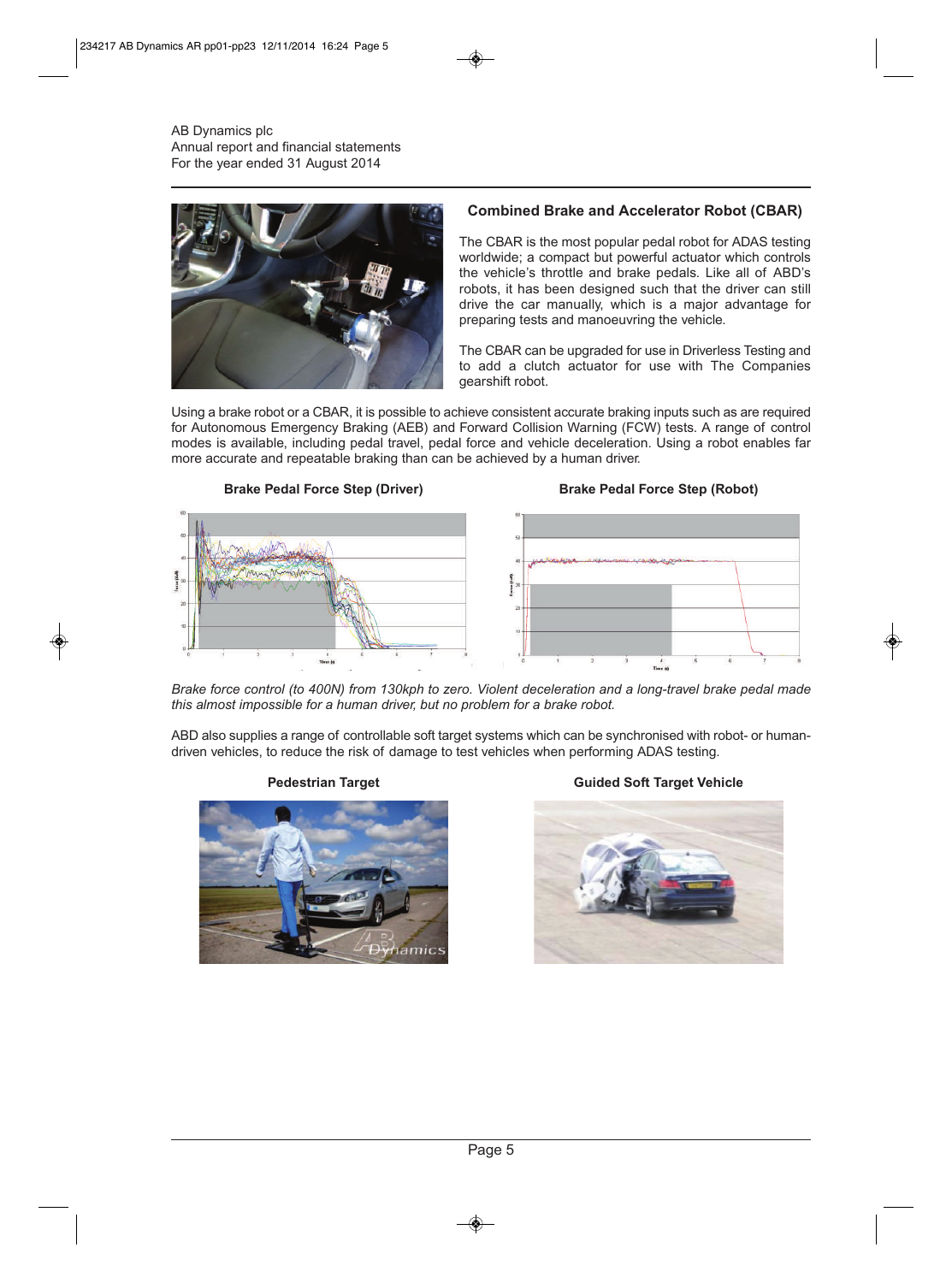#### **Strategic report for the year ended 31 August 2014**

The Directors present the Strategic Report of AB Dynamics Plc Limited for the year ended 31 August 2014.

#### **Review of the Business in the year**

The Group this year experienced a record year in terms of sales, with a significant increase in the sales of its Track Testing products. This increase has been driven by the global market for Automotive Testing equipment expanding rapidly in both new sectors and geographies, notably in the Group's case, in the field of testing of the vehicle manufacturers latest Advanced Driver Assistance Systems (ADAS) and the continued rise of China's automotive sector. As a result Track Testing now represents over 68% of the Group's revenue.

The Group's current Track Testing order book takes it well into the second half of the next financial year. Furthermore a large amount of orders received in the later part of the year, has unavoidably led to longer lead times to the customer.

To address this, the Group has focussed heavily on improving and resolving its supply chain and capacity issues and these activities are starting to bring benefits to the Group's overall order fulfilment performance.

Sales in the Group's Lab Testing business have remained broadly flat, partly due to competitive pressure in this relatively mature sector and partly down to capacity constraints in the factory. In response to this, the Group recently announced to the industry that it had redeveloped the SPMM product, which in turn has allowed it to reposition the product in the market place and streamline the manufacturing/supply chain process.

The Group continues to invest heavily in new product development. Aside from the aforementioned upgrade to the SPMM, this year we have seen orders for a new generation of guided soft target vehicle, the GST, which is the culmination of nearly two years of work in collaboration with our US partners Dynamics Research Inc. The GST fits neatly into our existing portfolio of Track Testing products and adds to our Soft Target offering essential for ADAS testing.

The Group as ever, undertakes a program of continual improvement and upgrades to existing products, which benefit the customers in terms of better usability and function, allowing us to stay ahead of competition.

#### **Position of the Group's business at the end of the year**

The Group continues to operate in the niche automotive research sector which has, for the past 5 years, experienced steady year on year growth. Management seeks to consolidate the Group's base to create a sound platform for the Group's expansion by investing in product development, facilities and retaining and recruiting high quality personnel. Measurements of the Group's performance are provided in the Key Performance Indicators in this section.

#### **Key activities under taken this year to support the Group's strategy include:**

- 1. The development of, and expansion in, the Group's core manufacturing and final assembly capabilities, with the utilisation of new Annex facility onsite and a commitment to an additional 3500 sq ft of new offsite assembly facilities coming on stream later this year.
- 2. The active recruitment of key personnel to new roles in the Group, including new software and electrical development engineers, combined with skilled assembly technicians and toolmakers. Our fulltime head count has now reached 61, with new appointments expected by the end of 2014.
- 3. Significant effort improving the supply chain, order performance monitoring and business management systems, has led to initial shortening of delivery times and an increase in the units delivered.

The Group's new enlarged facility at the Kingston Farm development nearby remains on course for 2016 subject to final S106 approval. It should be noted that, planning delays have necessitated the Group having to secure the aforementioned additional facilities nearby at Holt, these should give sufficient capacity to the Group for the foreseeable future and certainly until such time the new facility comes on line.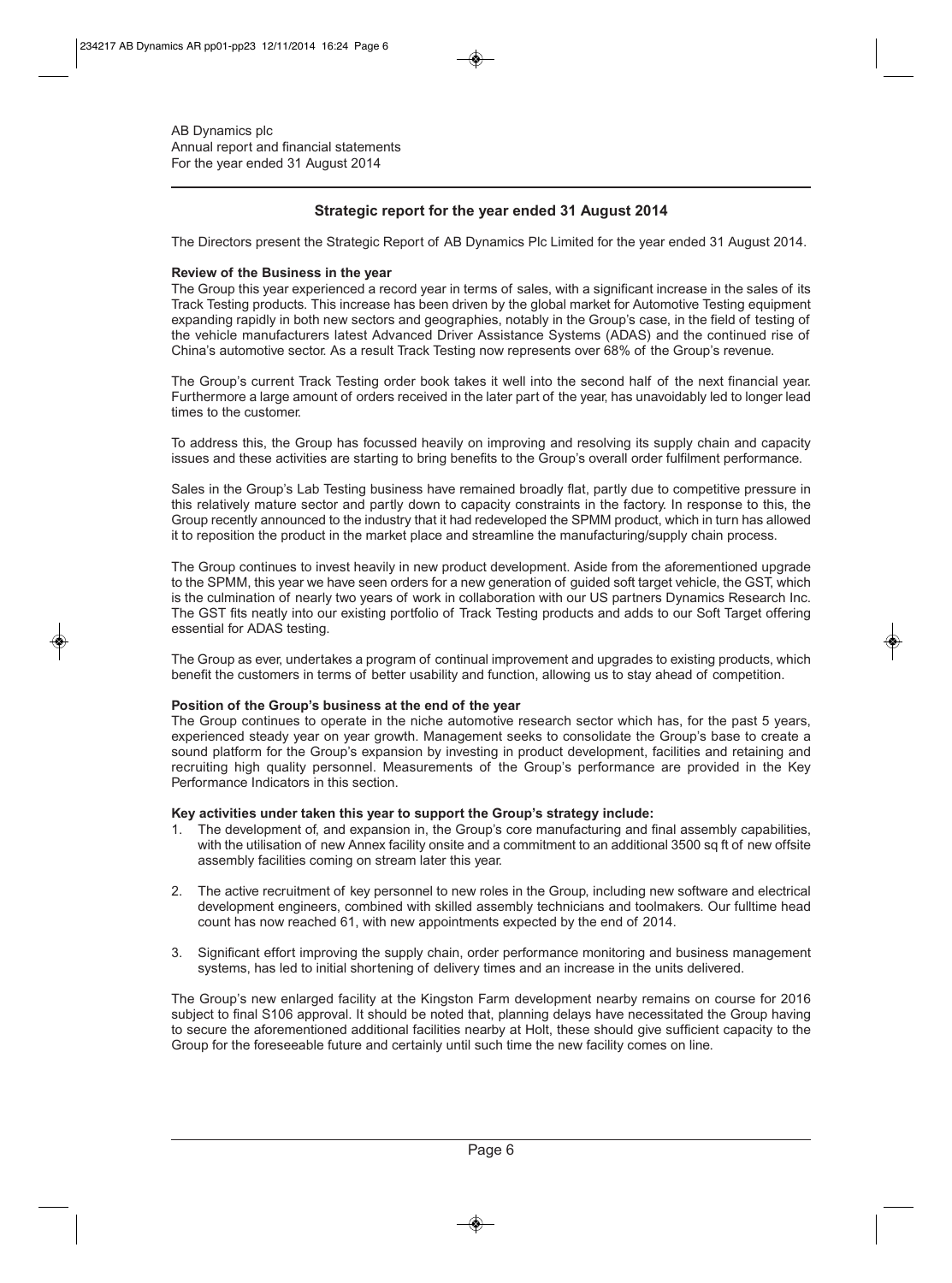#### **Group's Key performance indicators**

#### **1. Maintain sustainable growth in revenue and operating profit**

The Directors aim to achieve steady sustainable growth in turnover and operating profit. Strong cash management is fundamental to delivering sustainable profit growth and the consistent delivery of cash-backed profit remains a key performance indicator for the Group. In 2014, there were a net cash outflow from operations of £0.7 million (2013: inflow £2.1 million) as our working capital increased by £1.94m to £9.19m (2013: £7.25m). Trade receivables increased by £3.2m compared to the prior year. This reflects the impact of significant levels of invoicing in August 2014 with cash being received post year end.

Aside from maintaining its focus on its current product lines, the Directors are ensuring that new product offerings are developed in order to meet customer requirements and demands.

#### **2. Retain, develop and ensure the safety of our people**

The recruitment, development, retention and health and safety of our people and everyone who works with us or is affected by our operations is paramount. We have the objective of ensuring that safe working practices are consistently adopted and supported by rigorous reviews and training. In 2014, no issue arose. We moved significantly in our provision of HSE procedures and retain an external contractor to manage our systems in this respect.

#### **3. Facilities**

The Group needs to expand its factory space over time and this year has added significantly to the capacity of the Group. The Directors remain focused on increasing the facilities further, as explained previously in this section.

These matters remain key areas of focus for the forthcoming financial year.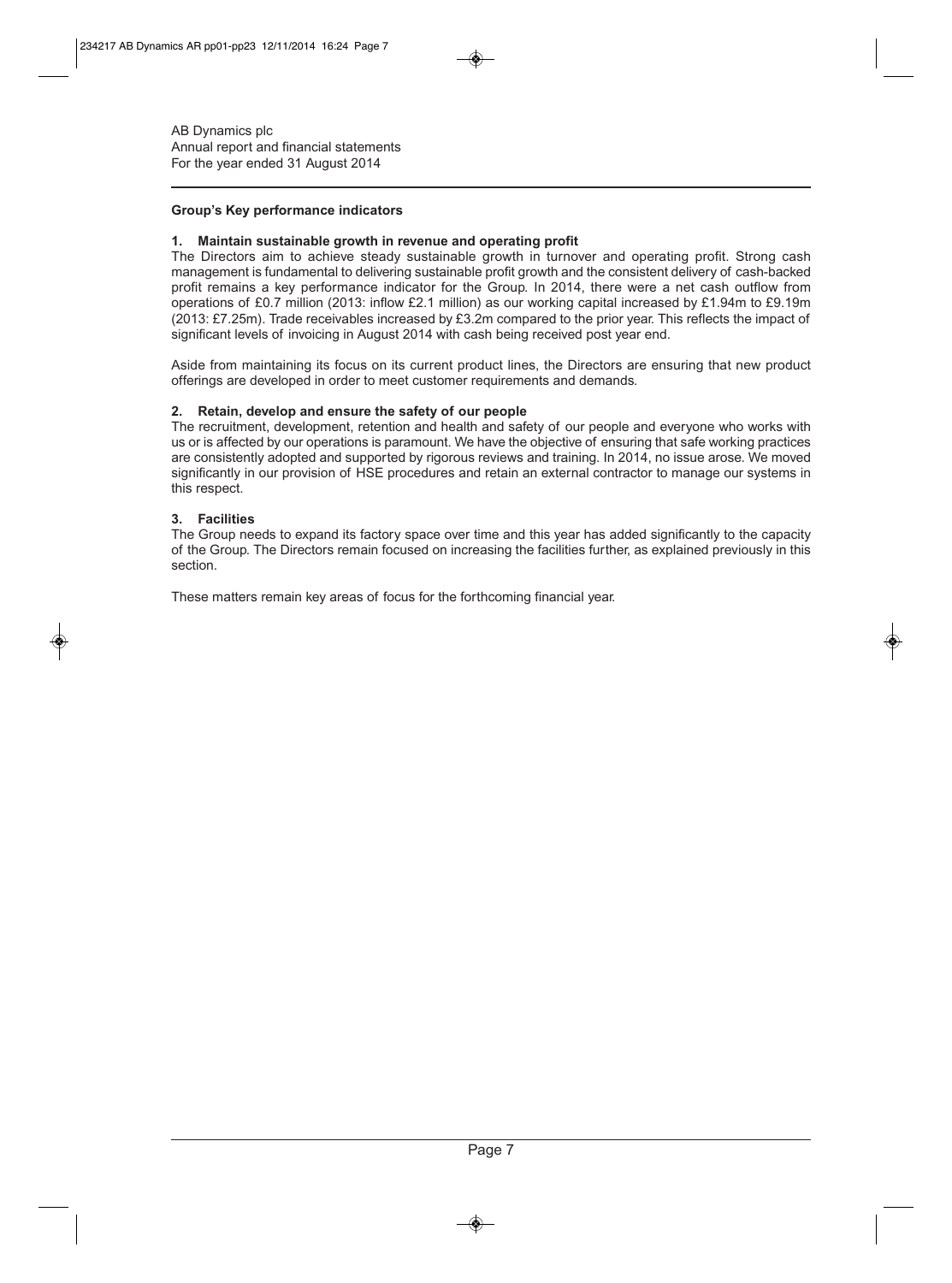#### **Principal risks and uncertainties facing the business**

#### **Principal risks and uncertainties**

Set out below are certain risk factors which could have an impact on the Group's long term performance. The factors discussed below should not be regarded as a complete and comprehensive statement of all potential risks and uncertainties facing the Group.

#### **1. Risks relating to the business and operations of the group**

#### **The Group is reliant on key executives and personnel**

The Group's business, development and prospects are dependent upon the continued services and performance of its Directors and other key personnel. The experience and commercial relationships of the Group's personnel help provide the Group with a competitive advantage. The Directors believe that the loss of services of any existing key executives, for any reason, or failure to attract and retain necessary additional personnel, could adversely impact on the business, development, financial condition, results of operations and prospects of the Group. However, several members of staff have worked for the Group for over 20 years and the Group continues to recruit and develop intelligent and motivated individuals. In addition, key man insurance exists for all key personnel in the Group, save for Anthony Best.

#### **The Group may not successfully manage its growth**

Expansion of the business of the Group may place additional demands on the Group's management, administrative and technological resources and marketing capabilities, and may require additional capital expenditure. If the Group is unable to manage any such expansion effectively, then this may adversely impact the business, development, financial condition, results of operations, prospects, profits, cash flow and reputation of the Group.

The Group's growth and future success will be dependent to some extent on the successful completion of such expansion strategies proposed to be undertaken by the Group and the sufficiency of demand for the Group's products. The execution of the Group's expansion strategies may also place a strain on its managerial, operational and financial reserves. Should the Group fail to implement such expansion strategies or should there be insufficient demand for the Group's products and services, the Group's business operations, financial performance and prospects may be adversely affected.

#### **Potential requirement for further investment**

The Group may require additional capital in the future for expansion, its activities and/or business development, whether from equity or debt sources. There can be no guarantee that the necessary funds will be available on a timely basis, on favourable terms, or at all, or that such funds if raised, would be sufficient. If additional funds are raised by issuing equity securities, material dilution to the existing shareholdings may result. The level and timing of future expenditure will depend on a number of factors, many of which are outside of the Group's control. If the Group is not able to obtain additional capital on acceptable terms, or at all, it may be forced to curtail or abandon such expansion, activities and/or business development which could adversely impact upon the Group, its business, development, financial condition, operating results or prospects.

#### **Litigation**

Legal proceedings, with or without merit, may arise from time to time in the course of the Group's business, including in connection with intellectual property rights. The Directors cannot preclude litigation being brought against the Group and any litigation brought against the Group could have a material adverse effect on the financial condition, results or operations of the Group. The Group's business may be materially adversely affected if the Group and/or its employees or agents are found not to have met the appropriate standard of care or exercised their discretion or authority in a prudent or appropriate manner in accordance with accepted standards.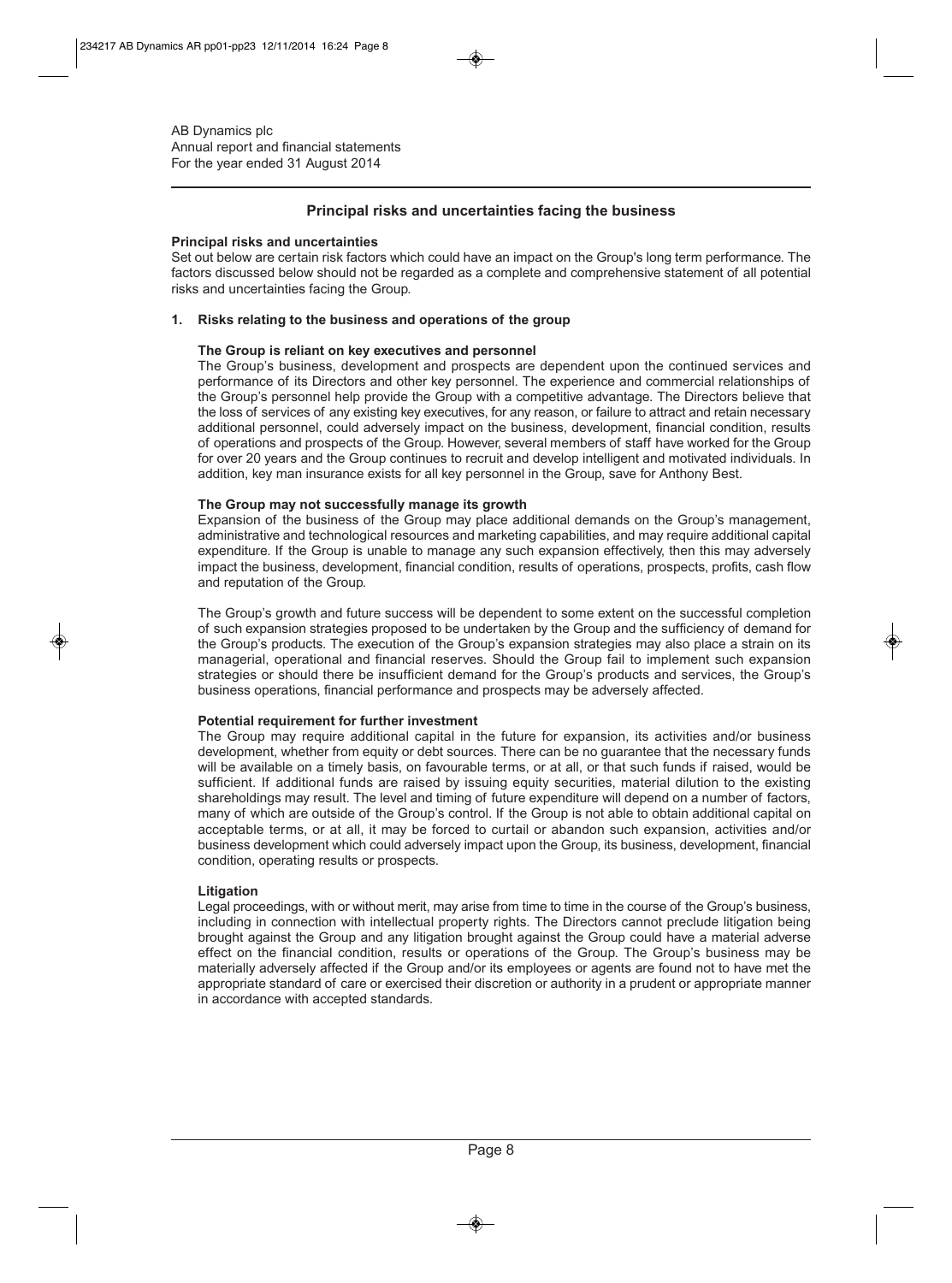#### **Internal controls**

Future growth and prospects for the Group will depend on its management's ability to manage the business of the Group and to continue to expand and improve operational, financial and management information and quality control systems on a timely basis, whilst at the same time maintaining effective cost controls. Any failure to expand and improve operational, financial and management information and quality control systems in line with the Group's growth could have a material adverse effect on the Group's business, financial condition and results of operations.

#### **New facility**

Plans for the Group's new facility are still in the development and planning stage. No formal documentation has yet been entered into and, although the Group has established estimated total costs, there can be no guarantee that the project will proceed or that it will proceed as planned. It is possible that costs will increase or other unforeseen issues will mean that the current development project does not proceed. If the facility is not constructed, this may have an adverse impact on the Group's future growth.

#### **The Group is reliant on overseas sales representatives, agents and distributors**

The Group has appointed a number of sales representatives, agents and distributors for certain of its products in overseas jurisdictions, including the US, Canada, India, Japan, Malaysia, Mexico, Germany, China and Taiwan. However, for the majority of these individuals, there are no formal written terms of engagement. Terms concerning, inter alia, notice and termination are therefore uncertain, meaning that there are potential issues regarding the Group's ability to sell and distribute in certain jurisdictions should such sales representatives, agents and distributors cease to work with the Group at short notice. In addition, provisions as to termination payments and/or compensation are also uncertain, meaning the Group is at risk of being liable to pay uncapped compensation to these individuals, either under the Commercial Agents (Council Directive) Regulations 1993 or local law equivalent, as well as possible common law damages if statutory minimum notice periods are not complied with.

#### **Uninsured liabilities**

The Group may be subject to substantial liability claims due to the technical nature of its business and products or for acts or omissions of its sales representatives, agents or distributors. The Group can give no assurance that the proceeds of insurance applicable to covered risks will be adequate to cover expenses relating to losses or liabilities. Accordingly, the Group may suffer material losses from uninsurable or uninsured risks or insufficient insurance coverage.

#### **Competitors**

While the Directors are unaware of any single competitor that provides the range of products and services offered by the Group, there are a number of competitors for each of the Group's product categories. The acquisition of market share by any of these competitors may have a material adverse impact on the Group's revenues and profitability.

#### **Limited IP protection**

The Group does not have a formal policy on intellectual property. While the Directors believe that the barriers to entry in its market are high, the ability of a competitor to develop similar products to those manufactured by the Group may have a material adverse impact on the Group's revenues and profitability.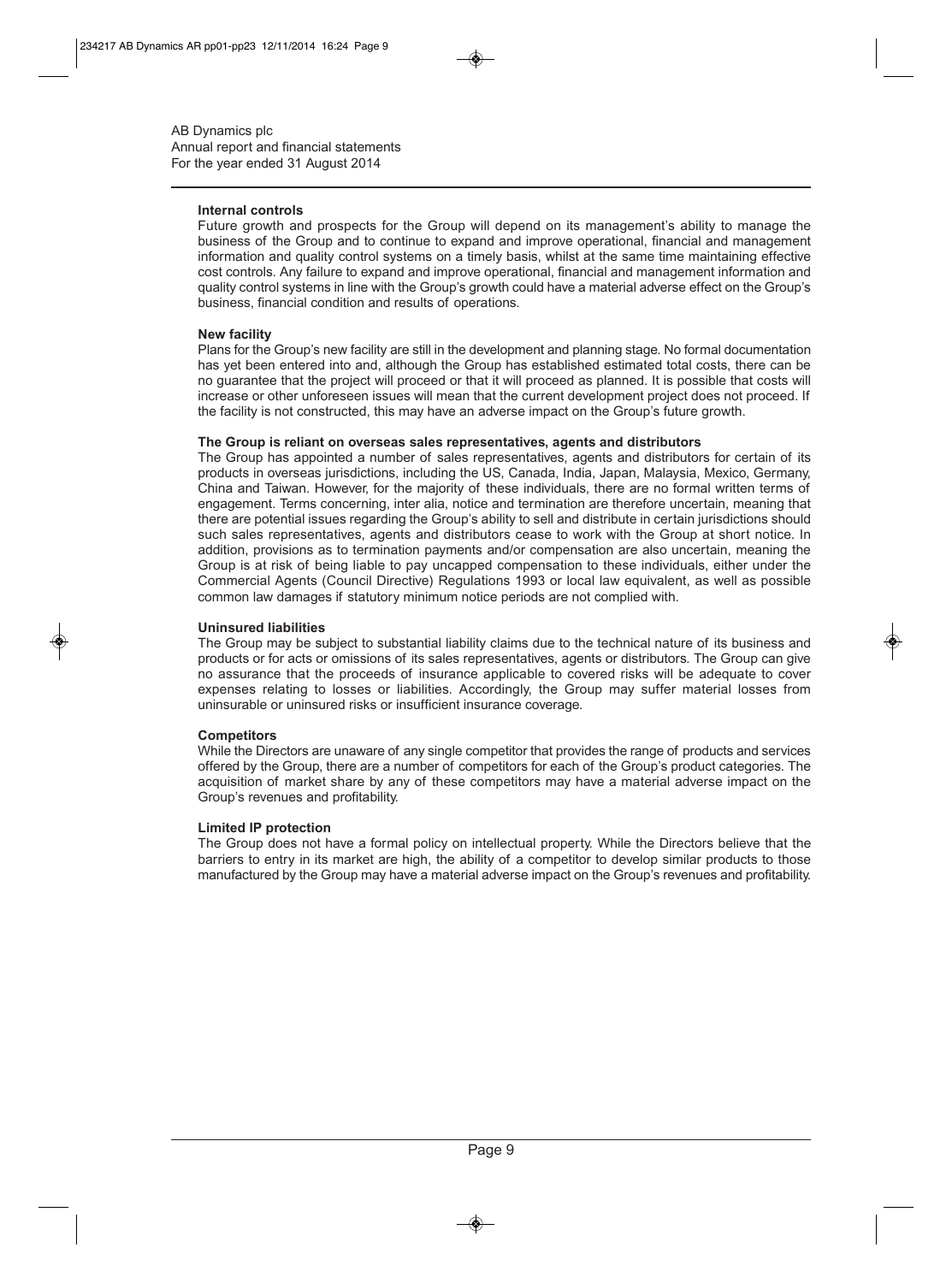#### **2. Risks relating to the market in which the group operates**

#### **Research & development budgets of global automotive corporations can get squeezed or significantly reduced**

The global automotive market is highly competitive and continues its recovery from the significant downturn in 2008. Competition is expected to intensify further in light of continuing globalisation in the industry, possibly resulting in industry reorganisation. Factors affecting competition include product quality and features, safety, reliability, fuel economy, the amount of time required for innovation and development, pricing, customer service and financing terms. Increased competition may lead to lower vehicle unit sales, which may result in downward pressure on research and development budgets. Furthermore, adverse issues arising in the automotive industry or in the global economy may significantly reduce the level of these research and development budgets.

The Group's ability to respond adequately to changes in the automotive industry and to maintain its position as a leading technology supplier will be fundamental to its future success in existing and new markets and to maintain its market share. There can be no assurance that the Group will be able to compete successfully in the future.

#### **Key suppliers**

Over the past 30 years, the Group has built up a reliable supplier base for its externally sourced components. At present, a significant proportion of these components are supplied by certain key suppliers. While the Group uses its design capabilities to dual source components, there remains a risk of material impact in the short term if one of its key suppliers were to fail.

In certain instances, the Group has taken out an insurance policy to protect its profits should a key supplier be unable to supply for whatever reason.

#### **Exposure to exchange rate fluctuations**

The Group is exposed to exchange rate fluctuations, principally the GBP, the US\$, the Euro and, to a lesser extent, the Japanese Yen. Changes in foreign currency exchange rates may affect the Group's pricing of products sold and materials purchased in foreign currencies.

The Directors believe that its use of certain derivative financial instruments, including foreign currency forward contracts used to hedge sale commitments denominated in foreign currencies, reduces the Group's exposure to this risk.

#### **Exposure to economic cycle**

Market conditions may affect the value of the Group's share price regardless of operating performance. The Group could be affected by unforeseen events outside of its control including economic and political events and trends, inflation and deflation, terrorist attacks or currency exchange fluctuation. The combined effect of these factors is difficult to predict and an investment in the Group could be affected adversely by changes in economic, political, administrative, taxation or other regulatory factors in any jurisdiction in which the Group may operate. Deterioration in the economic climate could result in a delay or cancellation of clients' projects.

#### **Force majeure events**

There is a risk that the markets in which the Group currently operates could be affected by events such as war, civil war, riot or armed conflict, acts of terrorism, floods, explosions or other catastrophes, epidemics or quarantine restrictions, which are outside of the Directors' control and generally not covered by insurance. Such events could have a variety of materially adverse consequences for the Group, including risks and costs related to decline in revenues or reputational damage, and injury or loss of life, as well as litigation related thereto.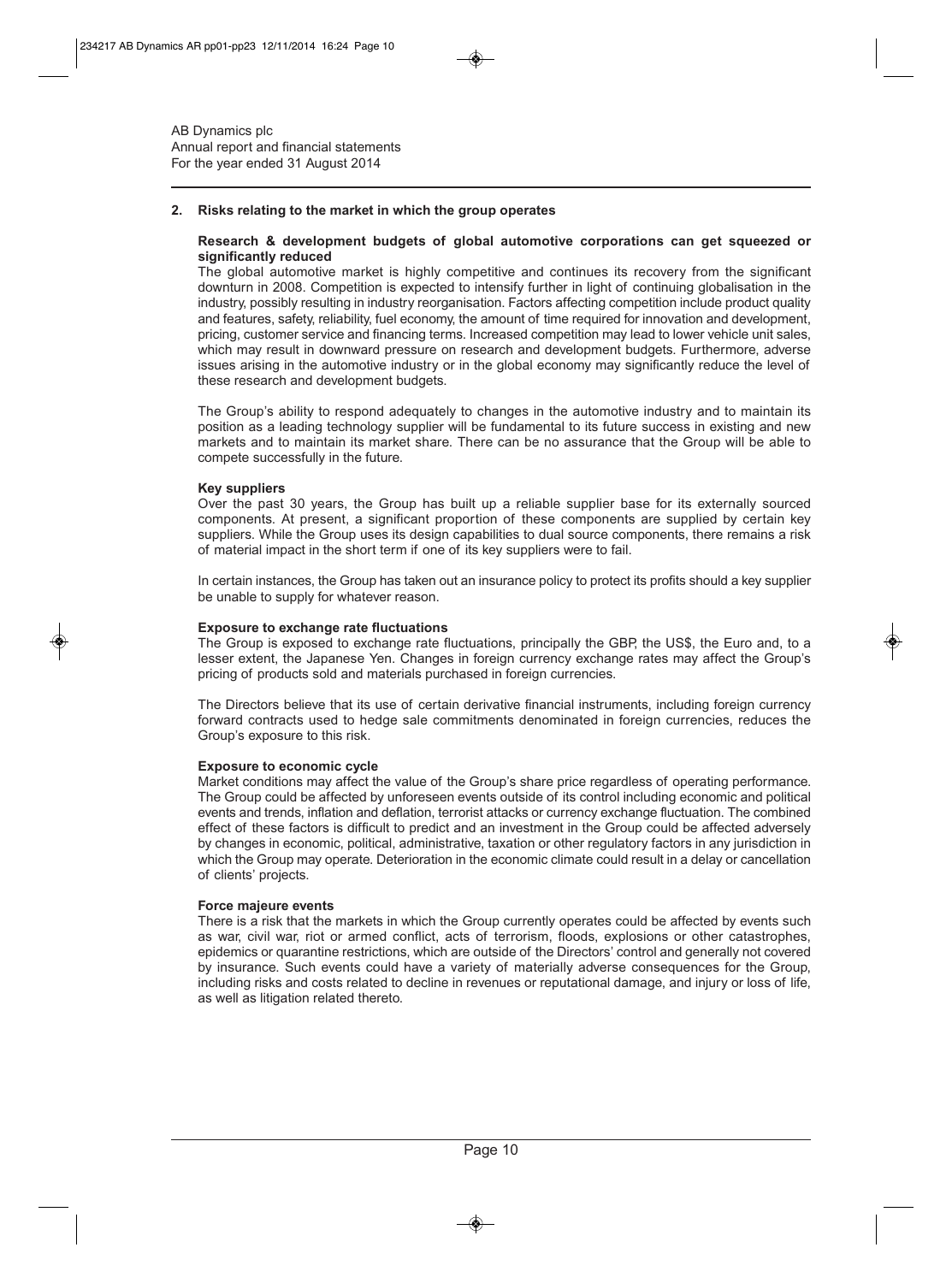#### **Laws and regulations**

The Group is subject to the laws of the United Kingdom. Existing and future legislation and regulation could cause additional expense, capital expenditure and restrictions and delays in the activities of the Group, the extent of which cannot be predicted. No assurance can be given that new laws, rules and regulations will not be enacted or existing laws, rules and regulations will not be applied in a manner which could limit or curtail certain of the Group's activities or services. In addition, the Group may have to defend itself against legal proceedings which could have an adverse effect on trading performance and, in turn, future profits. The Group also exports its products overseas and therefore its exports may be subject to existing and future overseas legislation and regulation and similar risks therefore also applying in relation to such overseas existing and future legislation and regulation.

Approved by the board on 12 November 2014

**Tim Rogers Director**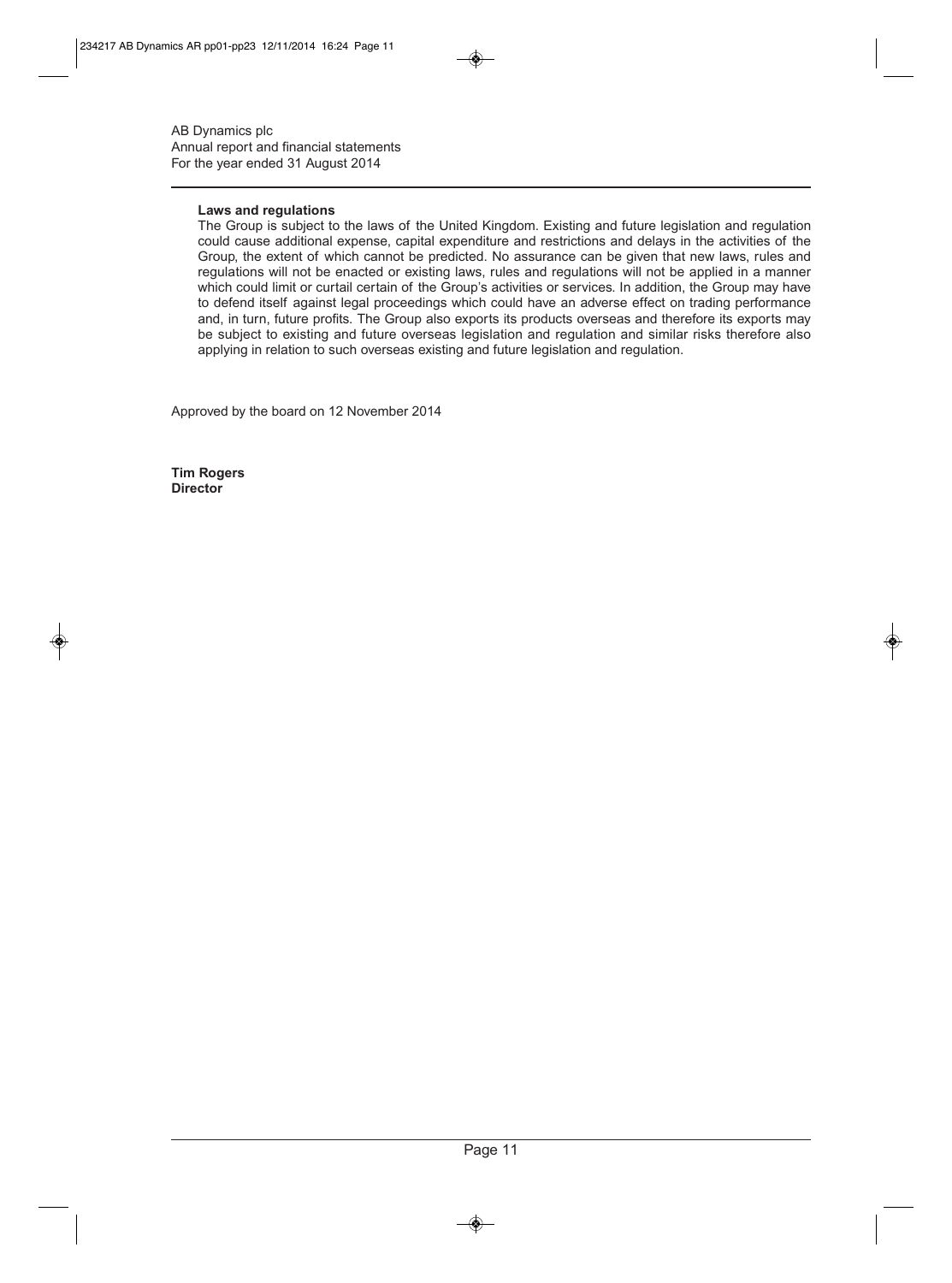#### **Directors' report**

The directors present their report and the audited financial statements of AB Dynamics plc for the year ended 31 August 2014.

#### **Dividends**

During the year an interim dividend of £0.01 per share was paid and the Board has proposed a final dividend of £0.015 per share.

#### **Research and development**

The Group continues to invest in research and development associated with the design and manufacture of test equipment for vehicle suspension, steering, noise and vibration. Costs attributed to this process have been charged to the consolidated statement of comprehensive income to the extent that they do not meet all of the criteria for capitalisation as set out in IAS 38 'Intangible Assets'.

#### **Financial instruments**

The Company's principal financial instruments comprise cash at bank, bank facilities, and various items within current assets and current liabilities that arise directly from its operations. The Group's financial risk management objectives and policies are set out in note 19 to the financial statements.

#### **Directors**

The following directors have held office during the year:

Anthony Best Timothy John Rogers Robert Andrew Leonard Hart Graham Dudley Eves Frederick Bryan Smart

At the forthcoming Annual General Meeting in accordance with the Company's articles of association, Anthony Best will retire by rotation and being eligible will offer himself for re-election.

#### **Conflicts of interest**

Under the articles of association of the company and in accordance with the provisions of the Companies Act 2006, a director must avoid a situation where he has, or can have, a direct or indirect interest that conflicts, or possibly may conflict with the company's interests. However, the directors may authorise conflicts and potential conflicts, as they deem appropriate. As a safeguard, only directors who have no interest in the matter being considered will be able to take the relevant decision, and the directors will be able to impose limits or conditions when giving authorisation if they think this is appropriate. During the financial year ended 31 August 2014, the directors have authorised no such conflicts or potential conflicts.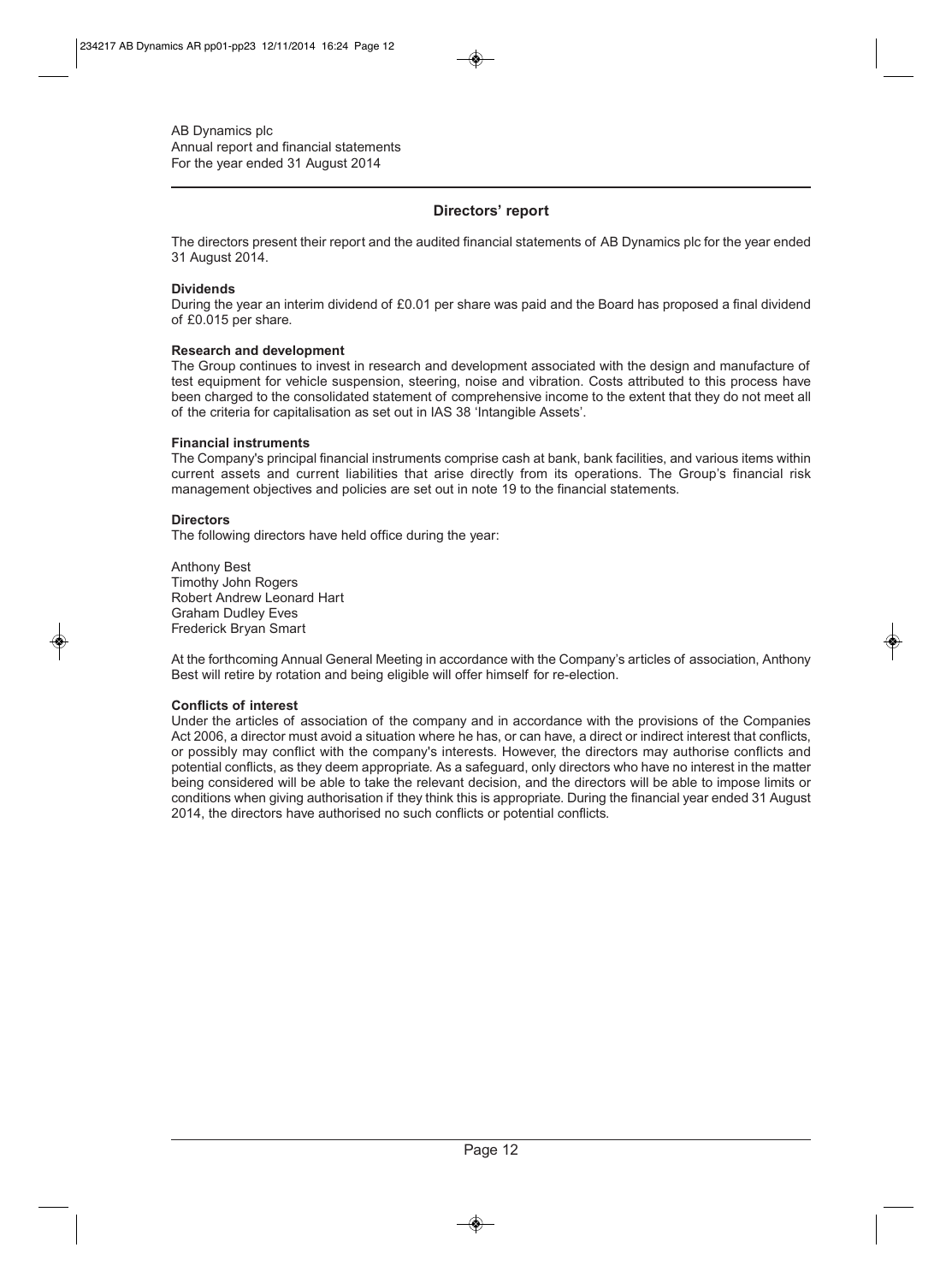#### **Directors' interests in shares**

Directors' interests in the shares of the Company, including family interests, were as follows:

#### **Ordinary shares of 1p each**

| <b>Anthony Best</b>        | 6,797,107 |
|----------------------------|-----------|
| Timothy John Rogers        | 152,101   |
| Robert Andrew Leonard Hart | 11,389    |

There have been no changes in the Directors' shareholdings since the year end.

| Directors' interests in share options |                            |                                   |                                        |                            |                                      |                             |
|---------------------------------------|----------------------------|-----------------------------------|----------------------------------------|----------------------------|--------------------------------------|-----------------------------|
|                                       | <b>Exercise</b><br>(pence) | As at<br>price1 September<br>2013 | <b>Exercised</b><br>during<br>the year | As at<br>31 August<br>2014 | <b>Earliest date</b><br>for exercise | Latest date<br>for exercise |
| Timothy John Rogers                   | 12.52                      | 186,100                           | 186,100                                |                            |                                      | 22 May 2014 1 February 2023 |
| Timothy John Rogers                   | 12.52                      | 186.100                           | $\overline{\phantom{0}}$               | 186,100                    |                                      | 22 May 2015 1 February 2023 |
| Timothy John Rogers                   | 12.52                      | 186.100                           | $\overline{\phantom{m}}$               | 186,100                    |                                      | 22 May 2016 1 February 2023 |
| <b>Robert Andrew Leonard</b>          |                            |                                   |                                        |                            |                                      |                             |
| Hart                                  | 12.52                      | 5.133                             | 5,133                                  |                            |                                      | 22 May 2014 1 February 2023 |
| Robert Andrew Leonard                 |                            |                                   |                                        |                            |                                      |                             |
| Hart                                  | 12.52                      | 5.133                             |                                        | 5,133                      |                                      | 22 May 2015 1 February 2023 |
| <b>Robert Andrew Leonard</b>          |                            |                                   |                                        |                            |                                      |                             |
| Hart                                  | 12.52                      | 5.134                             |                                        | 5.134                      |                                      | 22 May 2016 1 February 2023 |

#### **Directors' remuneration and service contracts**

The remuneration paid to the directors during 2014 is shown below:

|                                   | <b>Short</b><br>term<br>(Incl. bonus) | <b>Post</b><br>benefits employment<br>benefits<br>£ | <b>Share</b><br>based<br>payments | 2014<br><b>Total</b><br>£ | 2013<br><b>Total</b><br>£ |
|-----------------------------------|---------------------------------------|-----------------------------------------------------|-----------------------------------|---------------------------|---------------------------|
| <b>Anthony Best</b>               | 107,841                               |                                                     |                                   | 107,841                   | 84,471                    |
| Timothy John Rogers               | 177,245                               | 6,300                                               | 11,941                            | 195,486                   | 150,390                   |
| <b>Robert Andrew Leonard Hart</b> | 113,569                               | 3,938                                               | 329                               | 117,836                   | 100,373                   |
| <b>Graham Dudley Eves</b>         | 30,000                                |                                                     |                                   | 30,000                    | 10,000                    |
| <b>Frederick Bryan Smart</b>      | 30,000                                |                                                     |                                   | 30,000                    | 10,000                    |
|                                   | 458,655                               | 10,238                                              | 12,270                            | 481,163                   | 355,234                   |

#### **Other substantial shareholdings**

As at 11 November 2014, being the latest practicable date before the issue of these financial statements, the company had been notified of the following shareholdings which constitute 3% or more of the total issued shares of the company.

|                                   | <b>Ordinary</b><br>shares<br>No. | Shareholding<br>% |
|-----------------------------------|----------------------------------|-------------------|
| <b>Anthony Best</b>               | 5,597,107                        | 33.4              |
| Anne Middleton                    | 1,800,000                        | 10.7              |
| Naemi Best                        | 1,200,000                        | 7.2               |
| UK Multicap Income                | 1,088,539                        | 6.5               |
| The Diverse Income Trust Plc      | 920,877                          | 5.5               |
| Amati Global Investors            | 651,960                          | 3.8               |
| <b>YFM Private Equity Limited</b> | 537,175                          | 3.2               |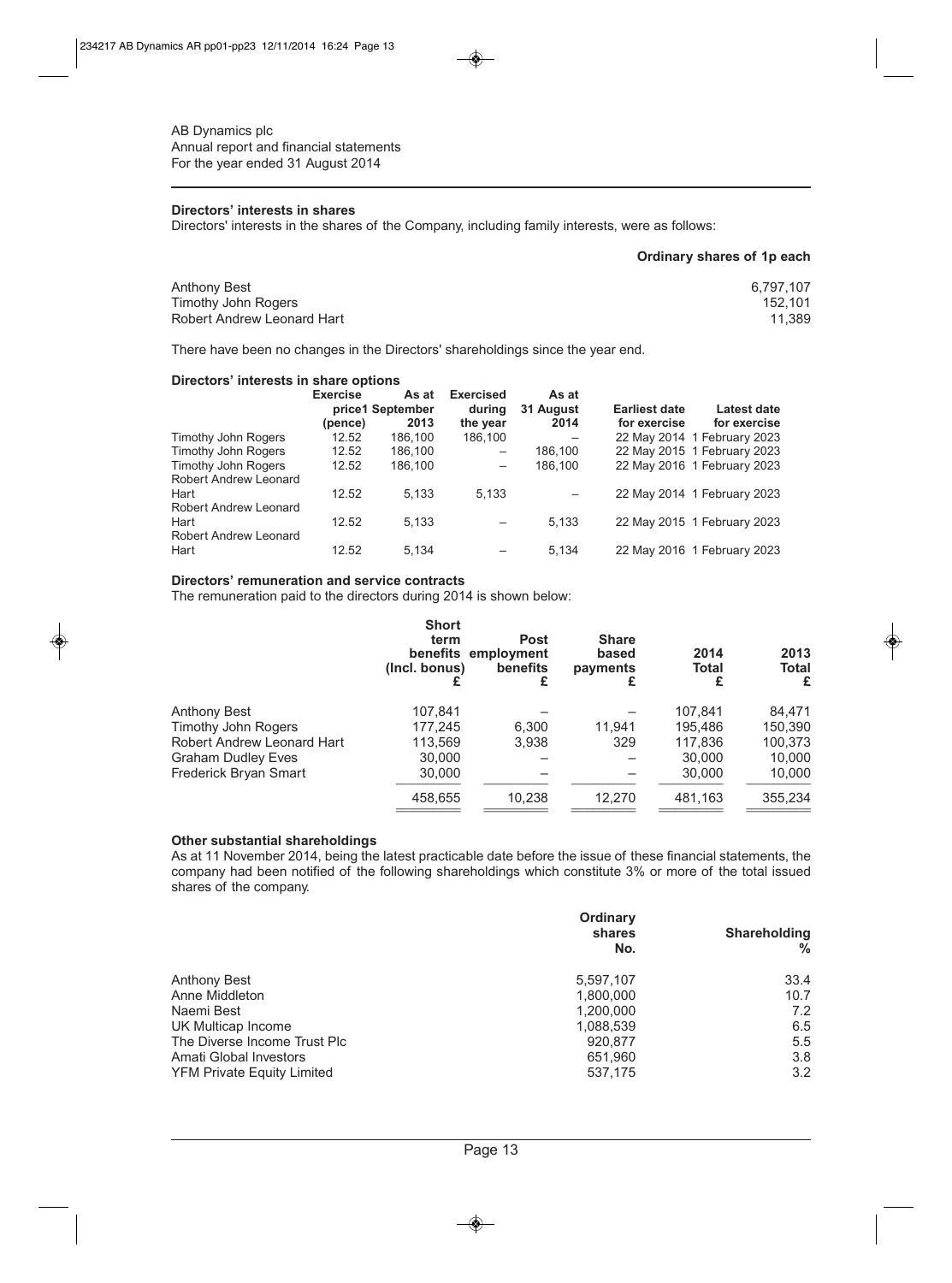#### **Statement of Directors' responsibilities**

The Directors are responsible for preparing the annual report and the group and parent company financial statements in accordance with applicable law and regulations. Company law requires the Directors to prepare group and parent company financial statements for each financial year. Under that law, they are required to prepare the group financial statements in accordance with International Reporting Standards (IFRSs) as adopted by the European Union (EU) and applicable law and have elected to prepare the parent company financial statements in accordance with UK Accounting Standards and applicable law (UK Generally Accepted Accounting Practice).

Under Company law, the Directors must not approve the financial statements unless they are satisfied that they give a true and fair view of the state of affairs of the group and parent company and of their profit or loss for that year. In preparing each of the group and parent company financial statements, the Directors are required to:

- select suitable accounting policies and then apply them consistently;
- make judgments and estimates that are reasonable and prudent;
- state whether applicable accounting standards have been followed, subject to any material departures disclosed and explained in the financial statements; and
- prepare the financial statements on the going concern basis unless it is inappropriate to presume that the group and the parent company will continue in business.

The Directors are responsible for keeping adequate accounting records that are sufficient to show and explain the group and the parent company's transactions and disclose with reasonable accuracy at any time the financial position of the group and the parent company and enable them to ensure that the financial statements comply with the Companies Act 2006. They are also responsible for safeguarding the assets of the group and the parent company and hence for taking reasonable steps for the prevention and detection of fraud and other irregularities.

Under applicable law and regulations, the Directors are also responsible for preparing a Directors' report that complies with that law and those regulations.

The Directors are responsible for the maintenance and integrity of the website. Legislation in the United Kingdom concerning the preparation and dissemination of financial statements may differ from legislation in other jurisdictions.

#### **Provision of information to auditors**

Each of the persons who are directors at the time when this Directors' Report is approved has confirmed that:

- so far as that director is aware, there is no relevant audit information of which the Company's auditors are unaware; and
- that director has taken all the steps that ought to have been taken as a director in order to be aware of any information needed by the Company's auditors in connection with preparing their report and to establish that the Company's auditors are aware of the information.

#### **Auditor**

The auditors, Crowe Clark Whitehill LLP, will be proposed for re-appointment in accordance with Section 489 of the Companies Act 2006.

This report was approved by the board and signed on its behalf.

**Anthony Best Director**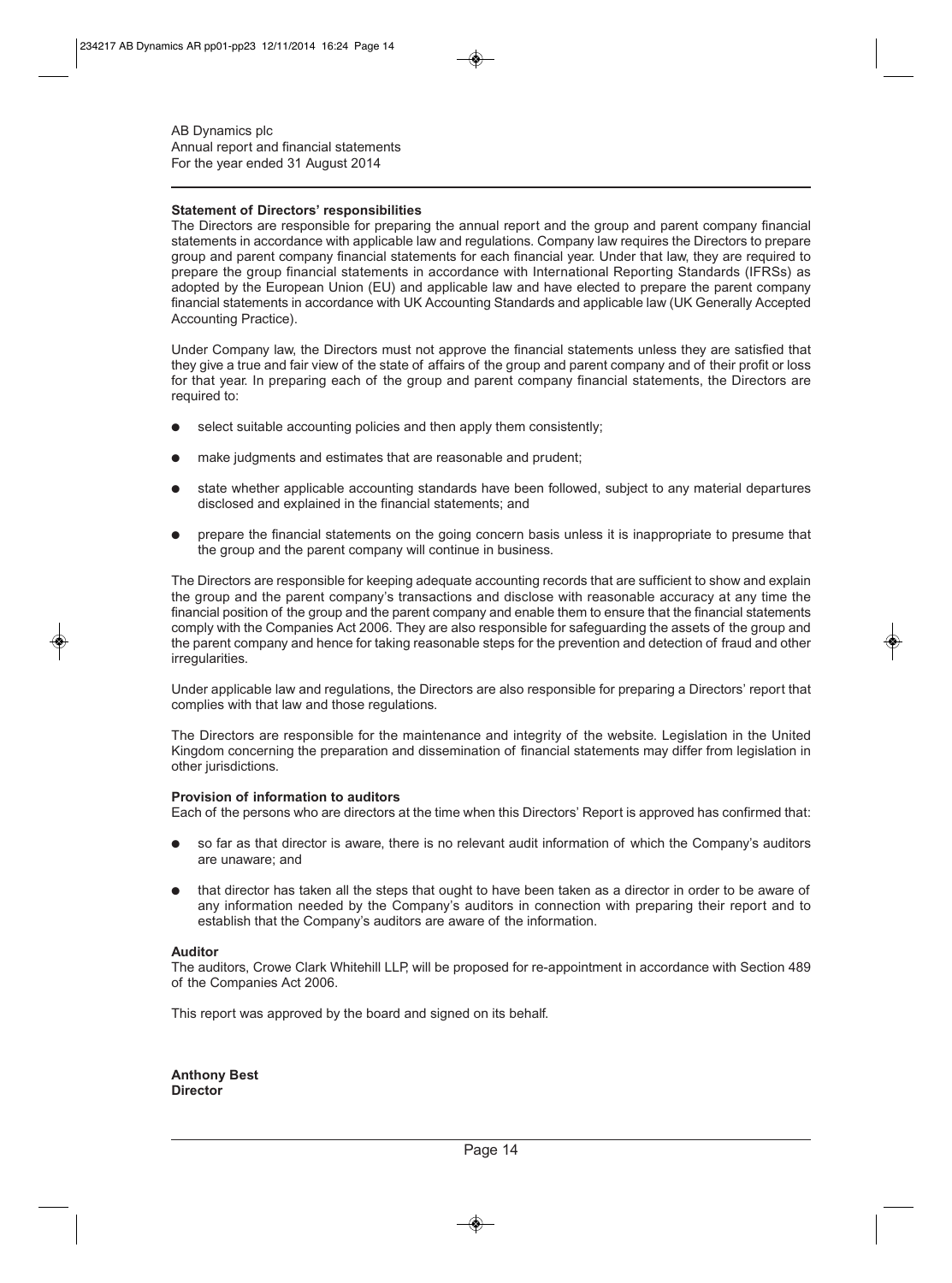









#### **Finance Director's Report**

#### **Revenue**

The Group's revenue grew to £13.85m (2013: £12.17m).

The growth of 13.8% was driven by strong demand for Track testing products, notably for the testing of Advanced Driver Assistance Systems (ADAS).

A segmental analysis of revenue is provided below which illustrates particularly strong growth from Track Testing products.

#### **Profitability**

Operating profit increased to 19.1% (2013:15.6% post AIM transaction costs), reflecting the change in product mix throughout the year with Track Testing equipment now accounting for 68% of turnover (2013: 60%).

In accordance with IFRS 2 Share Based Payments, we have included a £27,861 charge for Director and employee share options. Further details can be found in note 22 to the financial statements.

#### **Taxation**

The effective tax rate for the Group in 2014 was 19.6%.

This was lower than the corresponding figure of 23.70% in 2013 as a result of lower rates of mainstream corporation tax and the introduction of the Patent Box tax relief.

#### **Foreign exchange risk**

During 2014 the Group continued to generate significant surplus US Dollars through sales to customers. Significant amounts were sold into Sterling at spot rates towards the end of the financial year thus reducing our exposure to future adverse foreign exchange movements.

The Group continues to monitor the need for forward contracts depending upon the level of natural hedging achievable and the extent to which surplus currencies are expected to be generated.

Exchange losses incurred in the year amounted to £33,887 compared to a gain of £80,823 in 2013.

#### **Working Capital**

Working capital increased by £1.94m to £9.19m (2013: £7.25m). Trade receivables increased by £3.2m compared to the prior year. This reflects the impact of significant levels of invoicing in August 2014 with cash being received post year end.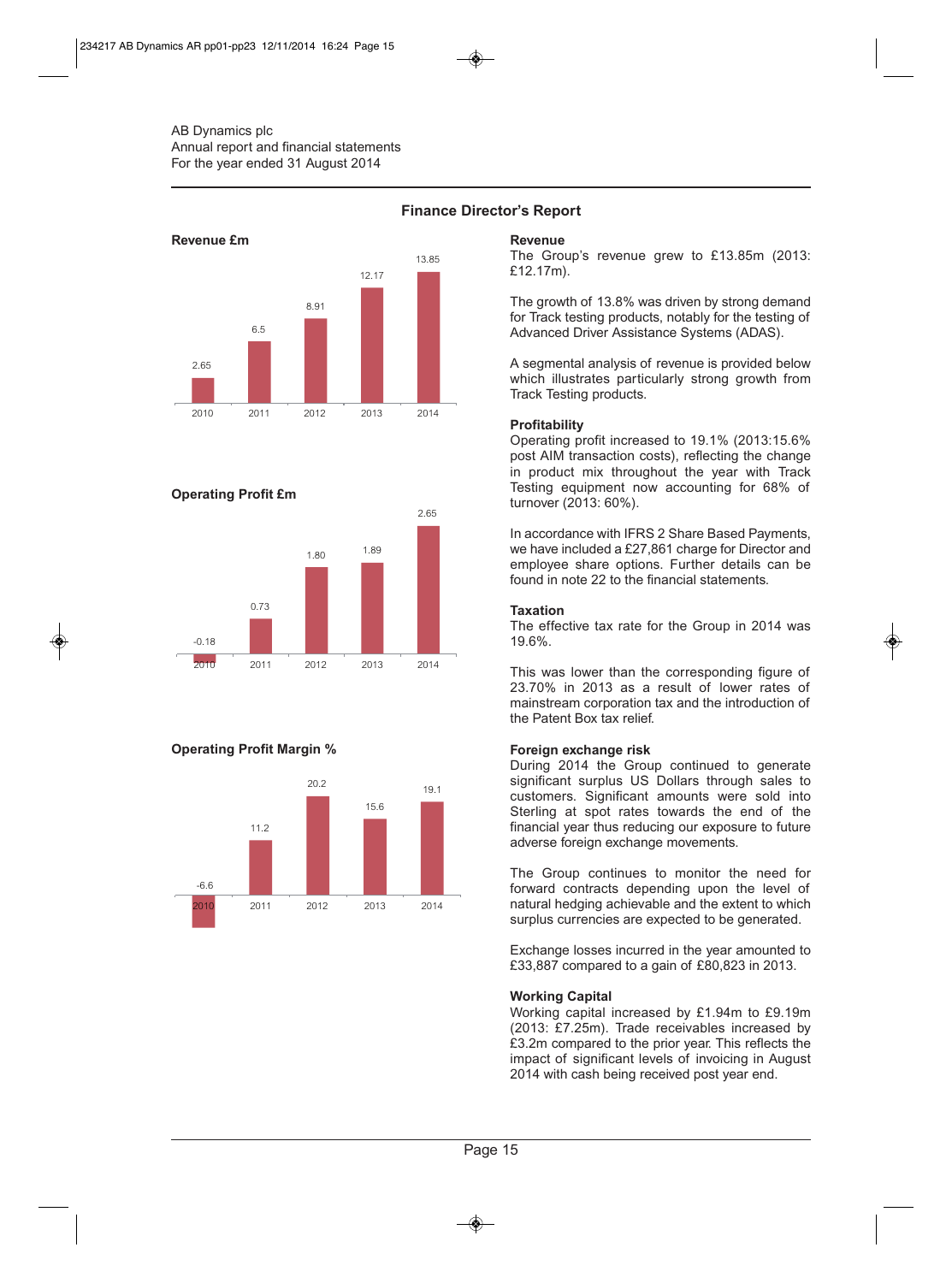#### AB Dynamics plc Annual report and financial statements For the year ended 31 August 2014

#### **Total assets**



### **Turnover by region £m**



### **Turnover by product £m**



#### **Cash flow**

Cash flows generated from operations before working capital movements were strong at £2.82m (2013: £2.01m).

The Group has a strong balance sheet with net funds of £4.9m (2013: £6.0).

#### **Capital expenditure**

Capital expenditure on tangible assets was £347,486 (2013: £678,461) and included approximately £60,000 of costs incurred in respect of the new facility. Capital expenditure in 2015 and 2016 is expected to be significantly higher given the new building project.

#### **Earnings per share**

Underlying basic earnings per share was 13.08p (2013: 10.01p). This calculation is based on the underlying profit after tax of £2.15m and 16,452,254 shares, being the weighted average number in shares in issue during the year.

Diluted earnings per share were 12.11p (2013: 9.48p).

Further details of the earnings per share calculations are provided in note  $8$  to the financial statements.

#### **Critical accounting policies**

Revenue is recognised on a pro-rata basis according to the work performed and the degree of completion of the contract. Where the value of the work performed on a contract exceeds the aggregate of payments received on account from customers, the resulting balance is included in trade and other receivables. Where the aggregate of payments received on account from customers exceeds the value of work performed on a contract, the resulting balance is included in current liabilities.

#### **Dividends**

The Board has proposed a final dividend of 1.5p per share payable in December 2014 subject to shareholder approval at the AGM on the 9 December 2014. The record date will be 21 November 2014 and the ex dividend date will be 20 November 2014. This will take the total dividend for the year to 2.5p.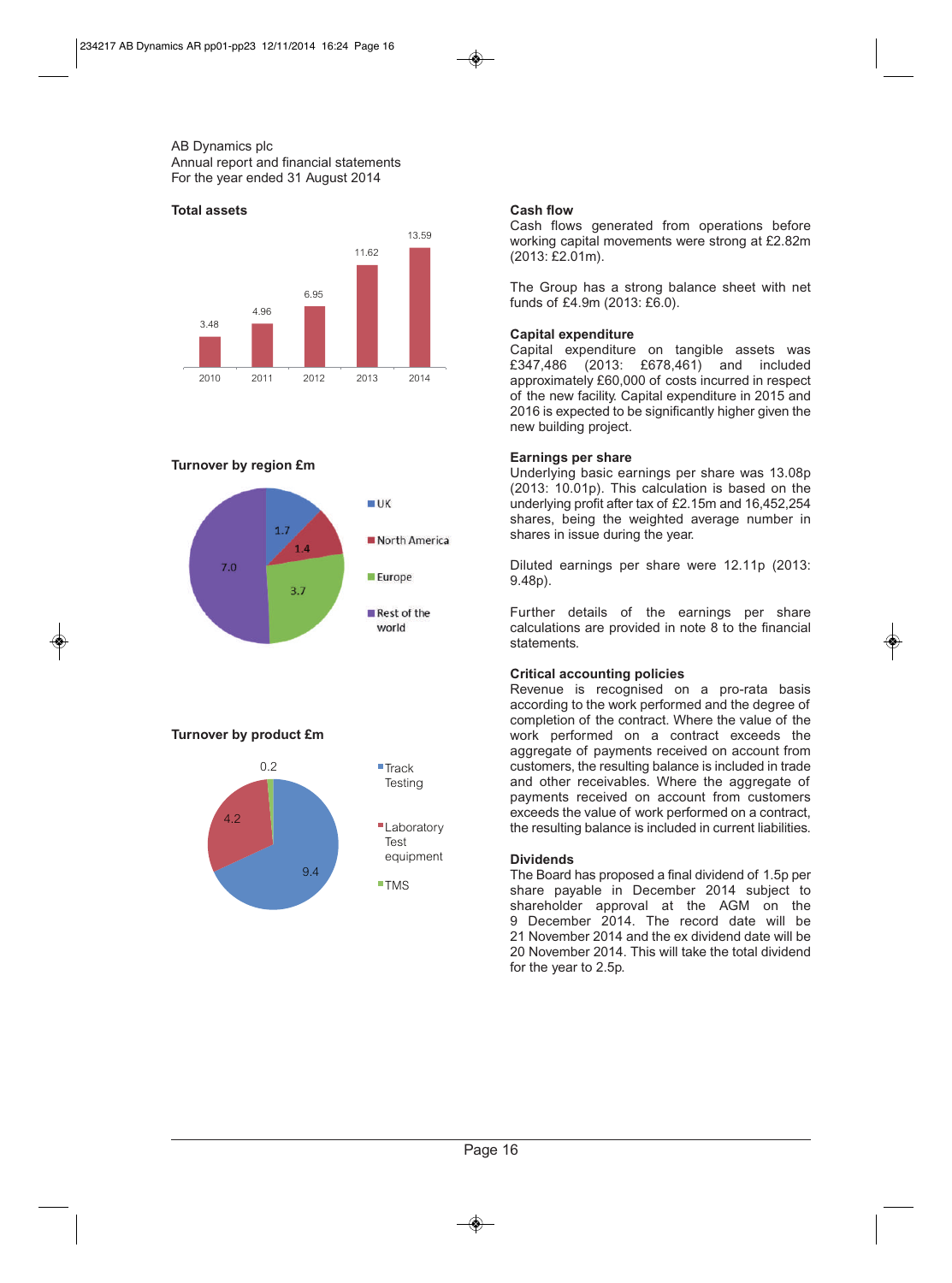#### **Corporate governance statement**

The Board of AB Dynamics plc appreciate the value of good corporate governance and intend to respect the requirements of the UK Corporate Governance Code (the "Code") on corporate governance, as far as applicable to the Company given its current size and stage of development.

The Board is responsible for the direction and overall performance of the Group with emphasis on policy and strategy, financial results and major operational issues.

The Code recommends that at least one-third of Board members should be non-executive Directors.

#### **Board structure**

The Board consists of five directors of which three are executive and two non-executive.

The Board meets as and when required and is satisfied that it is provided with information in an appropriate form and quality to enable it to discharge its duties. All directors are required to retire by rotation with one third of the board seeking re-election each year, with the exception of the first year

The board has undertaken a formal assessment of the auditor's independence and will continue to do so at least annually. This assessment includes:

- a review of non-audit services provided to the company and the related fees;
- a review of the auditor's own procedures for ensuring the independence of the audit firm and parties and staff involved in the audit; and
- obtaining confirmation from the auditor that, in their professional judgement, they are independent.

#### **Internal controls**

The Board is responsible for the Company's system of internal controls and for reviewing their effectiveness. The internal controls are designed to ensure the reliability of financial information for both internal and external purposes. The Directors are satisfied that the current controls are effective with regard to the size of the Company. Any internal control system can only provide reasonable, but not absolute assurance against material mis-statement or loss.

Given the size of the Company, there is currently no need for an internal audit function.

**Rob Hart Finance Director – Company Secretary**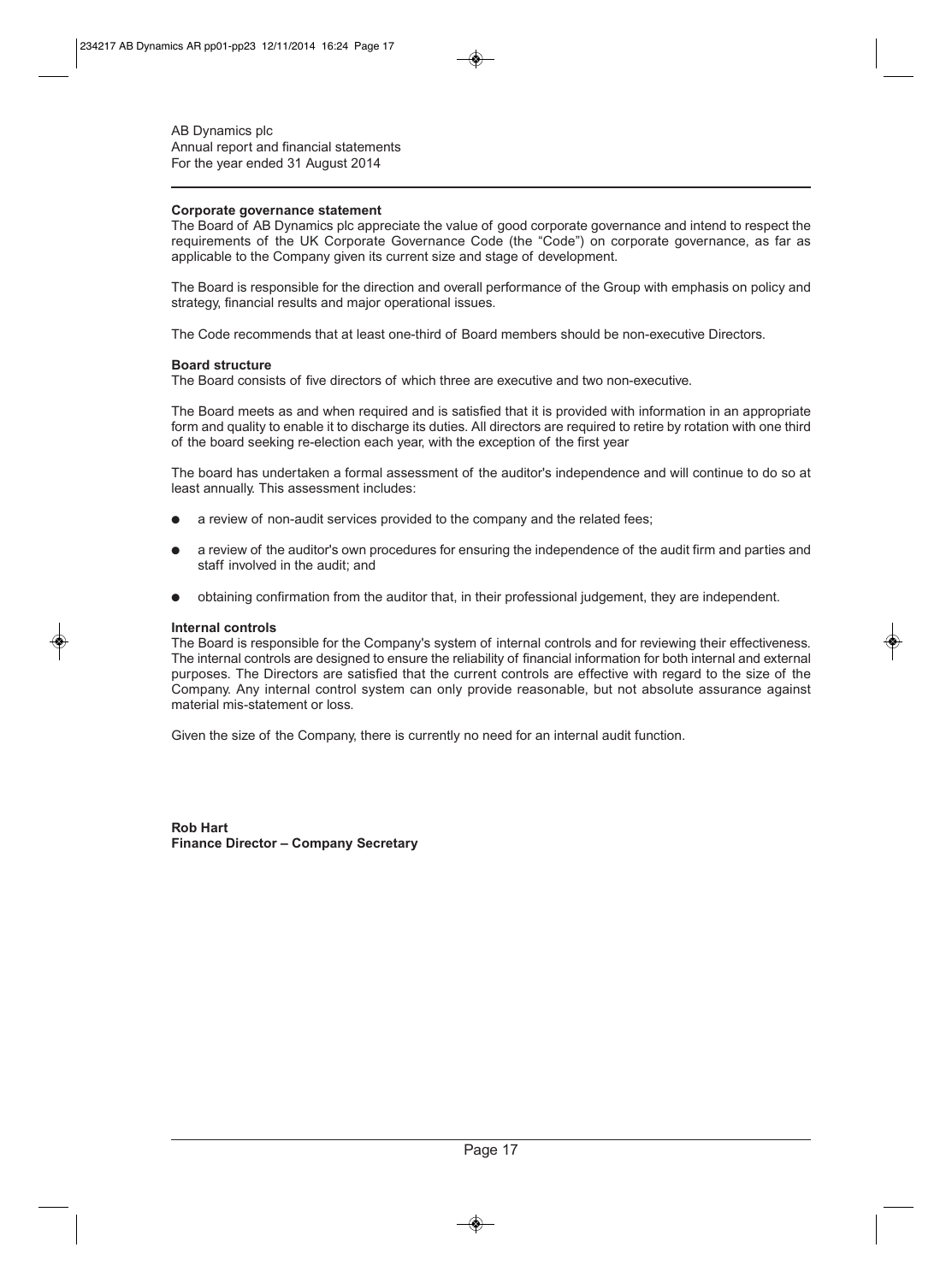#### **Independent Auditor's report to the members of AB Dynamics plc**

We have audited the financial statements of AB Dynamics plc for the year ended 31 August 2014 which comprise of the Consolidated Statement of Comprehensive Income, the Consolidated Statement of Financial Position, the Consolidated Statement of Changes in Equity, the Consolidated Statement of Cash Flows, the Parent Company Balance Sheet and the related notes.

The financial reporting framework that has been applied in the preparation of the group financial statements is applicable law and International Financial Reporting Standards (IFRSs) as adopted by the European Union. The financial reporting framework that has been applied in the preparation of the Parent Company financial statements is applicable law and United Kingdom Accounting Standards (United Kingdom Generally Accepted Accounting Practice).

This report is made solely to the company's members, as a body, in accordance with Chapter 3 of Part 16 of the Companies Act 2006. Our audit work has been undertaken so that we might state to the company's members those matters we are required to state to them in an auditor's report and for no other purpose. To the fullest extent permitted by law, we do not accept or assume responsibility to anyone other than the company and the company's members as a body, for our audit work, for this report, or for the opinions we have formed.

#### **Respective responsibilities of directors and auditors**

As explained more fully in the Statement of Directors' Responsibilities, the directors are responsible for the preparation of the financial statements and for being satisfied that they give a true and fair view. Our responsibility is to audit and express an opinion on the financial statements in accordance with applicable law and International Standards on Auditing (UK and Ireland). Those standards require us to comply with the Auditing Practices Board's Ethical Standards for Auditors.

#### **Scope of the audit of the financial statements**

An audit involves obtaining evidence about the amounts and disclosures in the financial statements sufficient to give reasonable assurance that the financial statements are free from material misstatement, whether caused by fraud or error. This includes an assessment of: whether the accounting policies are appropriate to the company's circumstances and have been consistently applied and adequately disclosed; the reasonableness of significant accounting estimates made by the directors; and the overall presentation of the financial statements.

We read all the financial and non-financial information in the Chairman's Statement, Strategic Report, Directors' Report, Finance Director's Report and Corporate Governance Statement and any other surround information to identify material inconsistencies with the audited financial statements and to identify any information that is apparently materially incorrect based on, or materially inconsistent with, the knowledge acquired by us in the course of performing the audit. If we become aware of any apparent material misstatements or inconsistencies we consider the implications for our report.

#### **Opinion on financial statements**

In our opinion:

- the financial statements give a true and fair view of the state of the group's and of the parent company's affairs as at 31 August 2014 and of the group's profit for the year then ended;
- the group financial statements have been properly prepared in accordance with IFRSs as adopted by the European Union;
- the parent company financial statements have been properly prepared in accordance with United Kingdom Generally Accepted Accounting Practice; and
- the financial statements have been prepared in accordance with the requirements of the Companies Act 2006.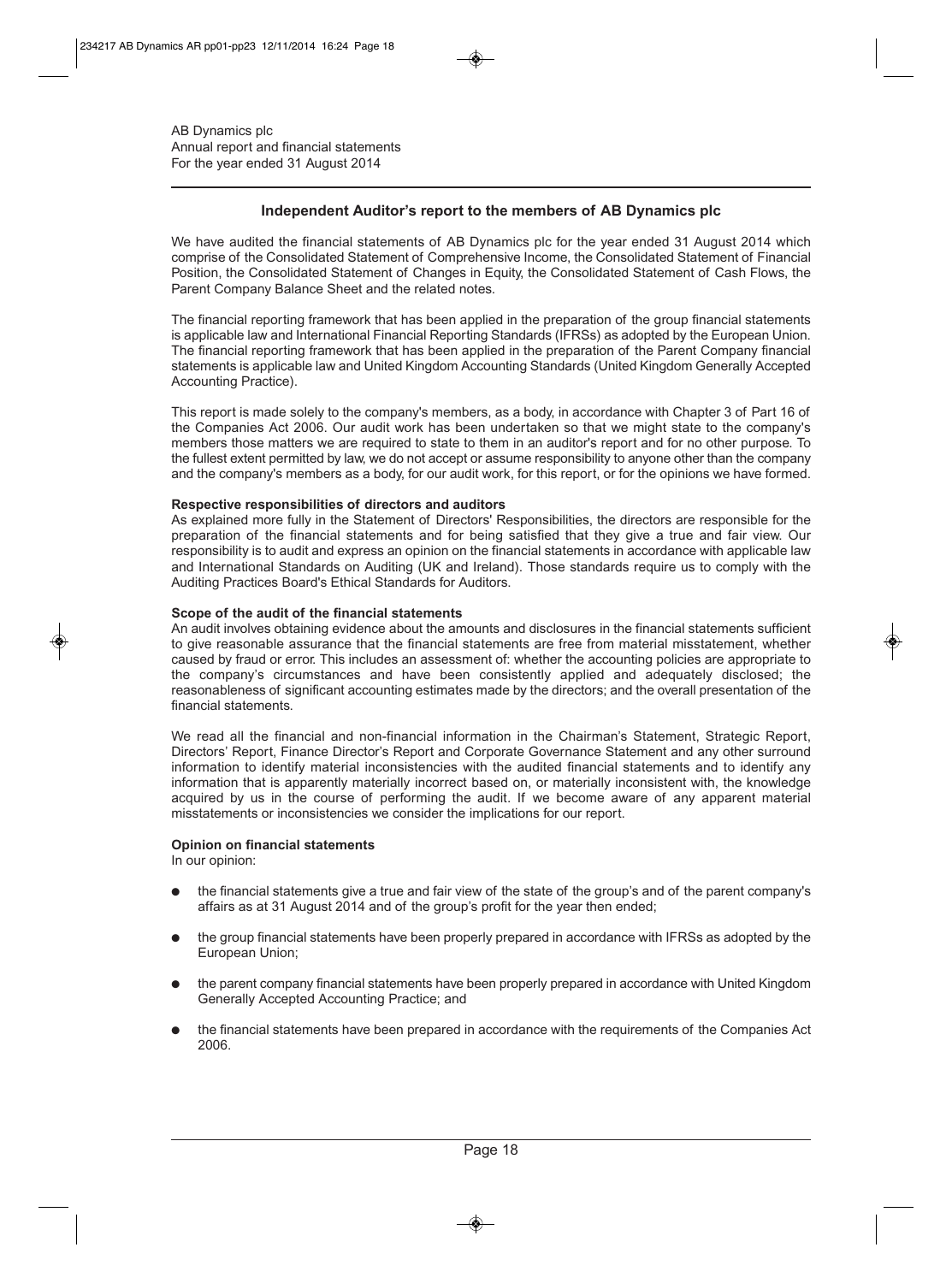#### **Opinion on other matter prescribed by the Companies Act 2006**

In our opinion the information given in the Strategic Report and the Directors' Report for the financial year for which the financial statements are prepared is consistent with the financial statements.

#### **Matters on which we are required to report by exception**

We have nothing to report in respect of the following matters where the Companies Act 2006 requires us to report to you if, in our opinion:

- adequate accounting records have not been kept by the parent company, or returns adequate for our audit have not been received from branches not visited by us; or
- the parent company financial statements are not in agreement with the accounting records and returns; or
- certain disclosures of directors' remuneration specified by law are not made; or
- we have not received all the information and explanations we require for our audit.

Leo Malkin Senior Statutory Auditor for and on behalf of Crowe Clark Whitehill LLP, Statutory Auditor St Bride's House, 10 Salisbury Square London EC4Y 8EH

12 November 2014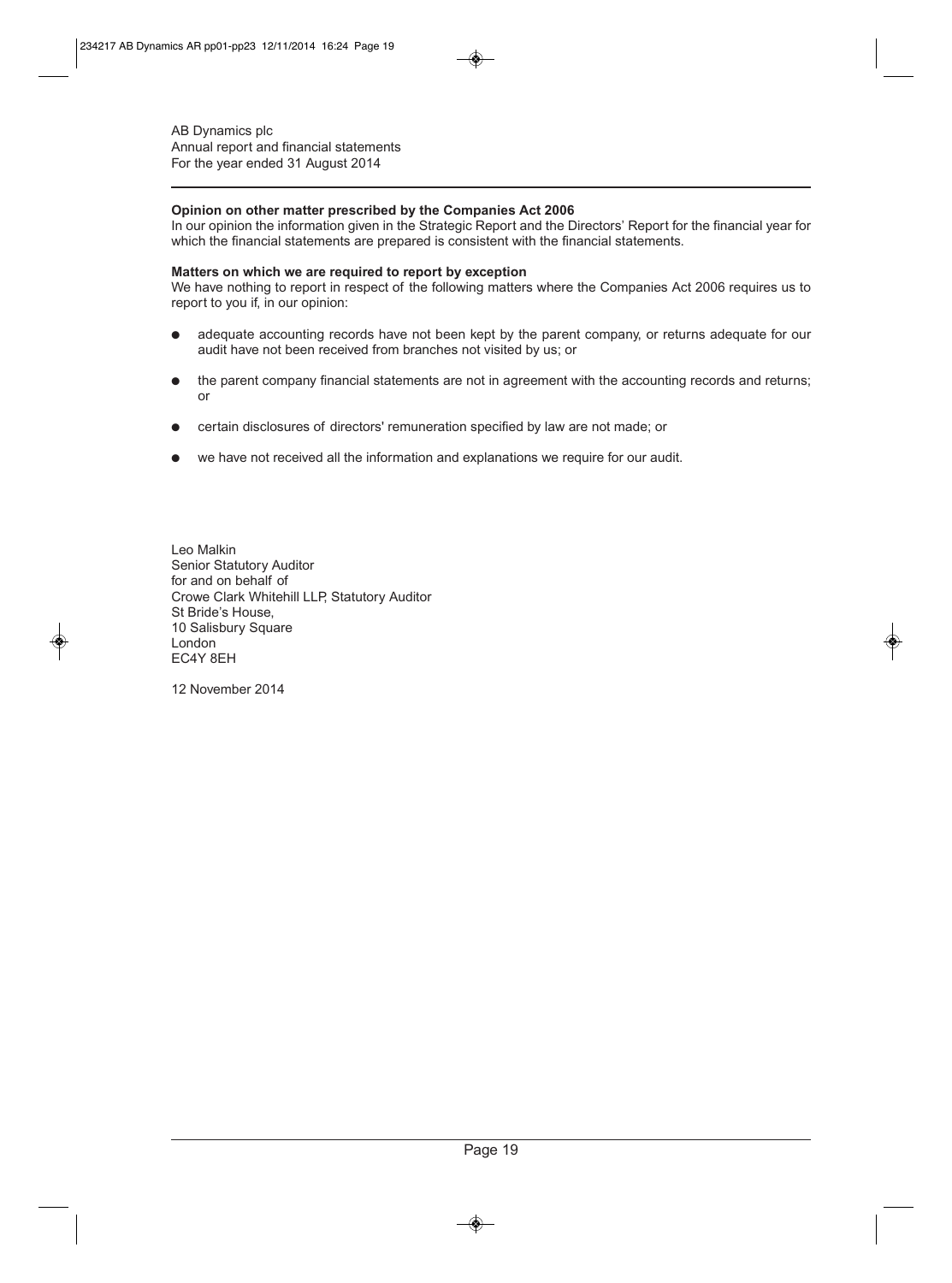### **Consolidated statement of comprehensive income**

|                                                      | <b>Note</b> | Year ended<br>31 August<br>2014<br>£ | Year ended<br>31 August<br>2013<br>£ |
|------------------------------------------------------|-------------|--------------------------------------|--------------------------------------|
| Continuing operations                                |             |                                      |                                      |
| Revenue                                              |             | 13,846,562                           | 12,171,473                           |
| Cost of sales                                        |             | (9,816,570)                          | (9,048,895)                          |
| Gross profit                                         |             | 4,029,992                            | 3,122,578                            |
| Administrative expenses                              |             | (1,378,718)                          | (914, 344)                           |
| <b>Operating profit before AIM transaction costs</b> |             | 2,651,274                            | 2,208,234                            |
| AIM transaction costs                                |             |                                      | (315, 305)                           |
| <b>Operating profit</b>                              |             | 2,651,274                            | 1,892,929                            |
| Net finance income and (costs)                       | 4           | 25,692                               | (27, 698)                            |
| <b>Profit before taxation</b>                        | 5           | 2,676,966                            | 1,865,231                            |
| Corporation tax expense                              | 6           | (525, 055)                           | (441, 974)                           |
| <b>Profit after taxation</b>                         |             | 2,151,911                            | 1,423,257                            |
| Other comprehensive income                           |             |                                      |                                      |
| Total comprehensive income for the year              |             |                                      |                                      |
| attributed to equity holders                         |             | 2,151,911                            | 1,423,257                            |
| Earnings per share - Basic (pence)                   | 8           | 13.08p                               | 10.01p                               |
| Earnings per share - Diluted (pence)                 | 8           | 12.11p                               | 9.48p                                |
| Adjusted EPS (before AIM transaction costs):         |             |                                      |                                      |
| Adjusted earnings per share - Basic (pence)          | 8           | 13.08p                               | 12.23p                               |
| Adjusted earnings per share - Diluted (pence)        | 8           | 12.11p                               | 11.58p                               |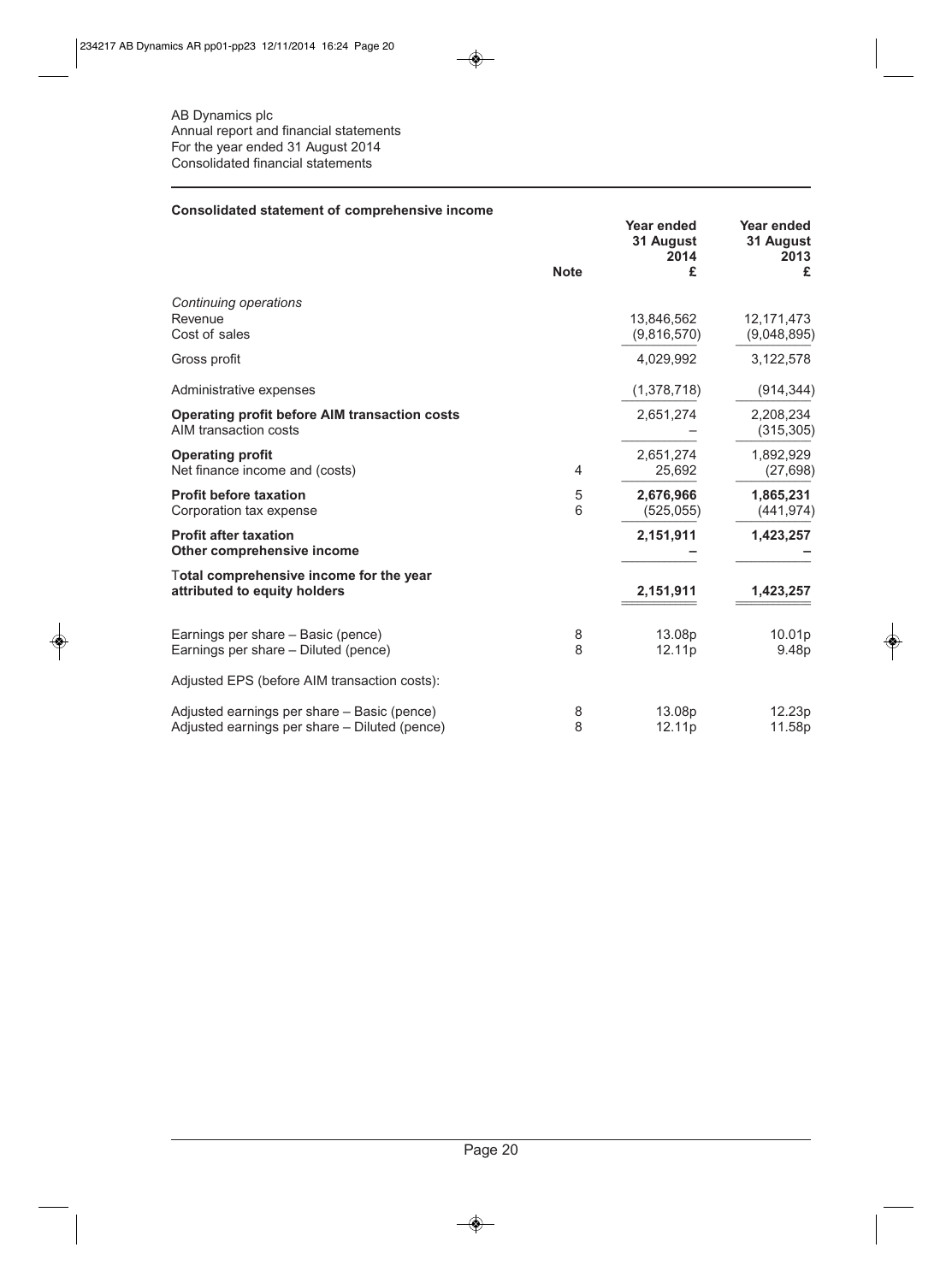#### **Consolidated statement of financial position**

as at 31 August 2014

|                                                        | <b>Note</b> | 2014<br>£      | 2013<br>£      |
|--------------------------------------------------------|-------------|----------------|----------------|
| <b>ASSETS</b>                                          |             |                |                |
| <b>NON-CURRENT ASSETS</b>                              |             |                |                |
| Property, plant and equipment                          | $9\,$       | 1,219,983      | 1,012,109      |
|                                                        |             | 1,219,983      | 1,012,109      |
| <b>CURRENT ASSETS</b>                                  |             |                |                |
| Inventories                                            | 10          | 1,998,831      | 1,486,390      |
| Trade receivables                                      | 11          | 4,339,755      | 1,132,625      |
| Other receivables, deposits and prepayments            | 12          | 185,007        | 266,950        |
| Amount owing by contract customers                     | 13          | 949,197        | 1,736,598      |
| <b>Financial instruments</b>                           | 14          |                |                |
| Cash and cash equivalents                              | 15          | 4,896,206      | 5,990,176      |
|                                                        |             | 12,368,996     | 10,612,739     |
| <b>TOTAL ASSETS</b>                                    |             | 13,588,979     | 11,624,848     |
| <b>EQUITY AND LIABILITIES</b>                          |             |                |                |
| Share capital                                          | 16          | 167,757        | 163,070        |
| Share premium                                          |             | 2,385,910      | 2,302,528      |
| Reconstruction reserve                                 |             | (11, 284, 500) | (11, 284, 500) |
| Merger relief reserve                                  |             | 11,390,000     | 11,390,000     |
| Retained profits                                       |             | 7,666,718      | 5,650,416      |
|                                                        |             |                |                |
| Total equity attributable to owners of the Company and |             |                |                |
| total equity                                           |             | 10,325,885     | 8,221,514      |
| <b>NON-CURRENT LIABILITIES</b>                         |             |                |                |
| Deferred tax liabilities                               | 17          | 79,273         | 41,923         |
| <b>CURRENT LIABILITIES</b>                             |             |                |                |
| Trade and other payables and accruals                  | 18          | 2,913,843      | 3,163,093      |
| Provision for taxation                                 |             | 269,978        | 198,318        |
|                                                        |             | 3,183,821      | 3,361,411      |
|                                                        |             |                |                |

| 3.263.094  | 3,403,334  |
|------------|------------|
| 13.588.979 | 11,624,848 |
|            |            |

The financial statements were approved by the Board of Directors and authorised for issue on 12 November 2014 and are signed on its behalf by:

Anthony Best Robert Hart<br>
Director Director Director

COMPANY REGISTRATION NUMBER: 08393914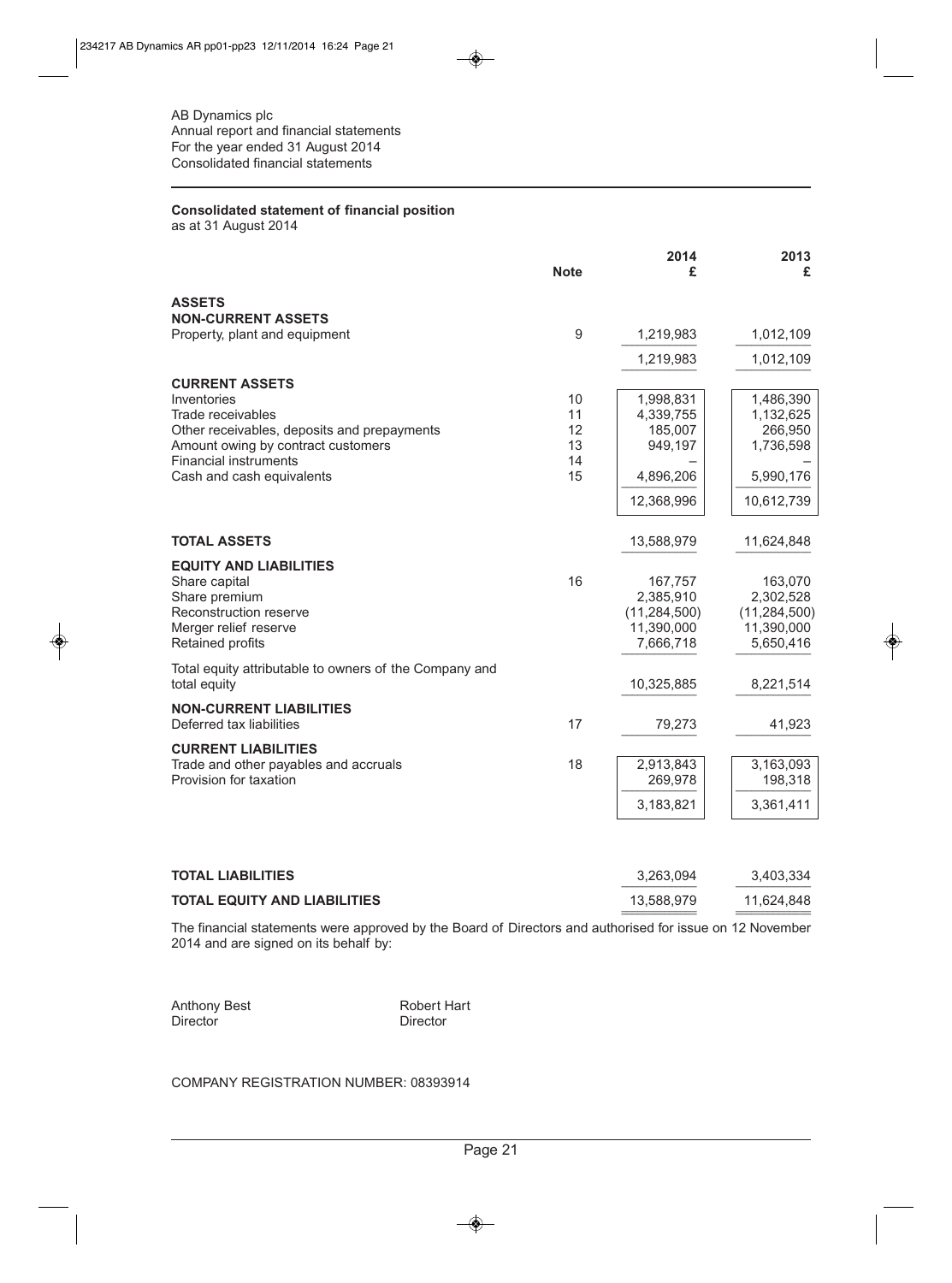#### **Consolidated statement of changes in equity**

|                                                                                                | <b>Note</b>    | <b>Share</b><br>capital<br>£ | <b>Share</b><br>premium<br>£ | <b>Merger</b><br>relief<br>reserve<br>£ | Recon-<br>struction<br>reserve<br>£ | <b>Retained</b><br>profits<br>£ | <b>Total</b><br>equity<br>£ |
|------------------------------------------------------------------------------------------------|----------------|------------------------------|------------------------------|-----------------------------------------|-------------------------------------|---------------------------------|-----------------------------|
| Balance at 1 September 2012                                                                    |                | 134,000                      | 43,000                       |                                         | 62,500                              | 4,443,046                       | 4,682,546                   |
| Group reconstruction                                                                           |                |                              | (43,000)                     |                                         | 11,390,000 (11,347,000)             |                                 |                             |
| Share based payment<br>reserve                                                                 |                |                              |                              |                                         |                                     | 18,613                          | 18,613                      |
| Profit after taxation and<br>total comprehensive<br>income for the financial<br>year           |                |                              |                              |                                         |                                     | 1,423,257                       | 1,423,257                   |
| Dividend paid prior to group<br>reconstruction<br>Issue of shares, net of share<br>issue costs | $\overline{7}$ | 29,070                       | 2,302,528                    |                                         |                                     | (234, 500)                      | (234, 500)<br>2,331,598     |
| Balance at 31 August 2013                                                                      |                | 163,070                      | 2,302,528                    |                                         | 11,390,000 (11,284,500)             | 5,650,416                       | 8,221,514                   |
| Balance at 1 September 2013                                                                    |                | 163,070                      | 2,302,528                    |                                         | 11,390,000 (11,284,500)             | 5,650,416                       | 8,221,514                   |
| Share based payment<br>reserve                                                                 |                |                              |                              |                                         |                                     | 27,861                          | 27,861                      |
| Profit after taxation and<br>total comprehensive<br>income for the financial<br>year           |                |                              |                              |                                         |                                     | 2,151,911                       | 2,151,911                   |
| Dividend paid                                                                                  | $\overline{7}$ |                              |                              |                                         |                                     | (163, 470)                      | (163, 470)                  |
| Issue of shares, net of<br>share issue costs                                                   |                | 4,687                        | 83,382                       |                                         |                                     |                                 | 88,069                      |
| Balance at 31 August 2014                                                                      |                | 167,757                      | 2,385,910                    | 11,390,000                              | (11, 284, 500)                      | 7,666,718                       | 10,325,885                  |
|                                                                                                |                |                              |                              |                                         |                                     |                                 |                             |

The share premium account is a non-distributable reserve representing the difference between the nominal value of shares in issue and the amounts subscribed for those shares.

The reconstruction reserve has arisen as follows:

The acquisition by the Company of the entire issued share capital of Anthony Best Dynamics Limited in 2013 has been accounted for as a reverse acquisition under IFRS3 (revised). Consequently, the previously recognised book values and assets and liabilities have been retained and the consolidated financial information for the period to 31 August 2013 has been presented as if the Company had always been the parent company of the Group and includes a capital redemption reserve arising in the subsidiary amounting to £62,500.

The share capital for the period covered by these consolidated financial statements and the comparative periods is stated at the nominal value of the shares issued pursuant to the above share arrangement. Any differences between the nominal value of these shares and previously reported nominal values of shares and applicable share premium issued by Anthony Best Dynamics Limited have been transferred to the reconstruction reserve.

Retained profits represent the cumulative value of the profits not distributed to shareholders, but retained to finance the future capital requirements of the Group.

Costs related directly to the new issue of shares have been deducted from the share premium account. Attributable IPO costs are allocated between the share premium account and profit and loss account in proportion to the number of primary and secondary shares traded on Admission.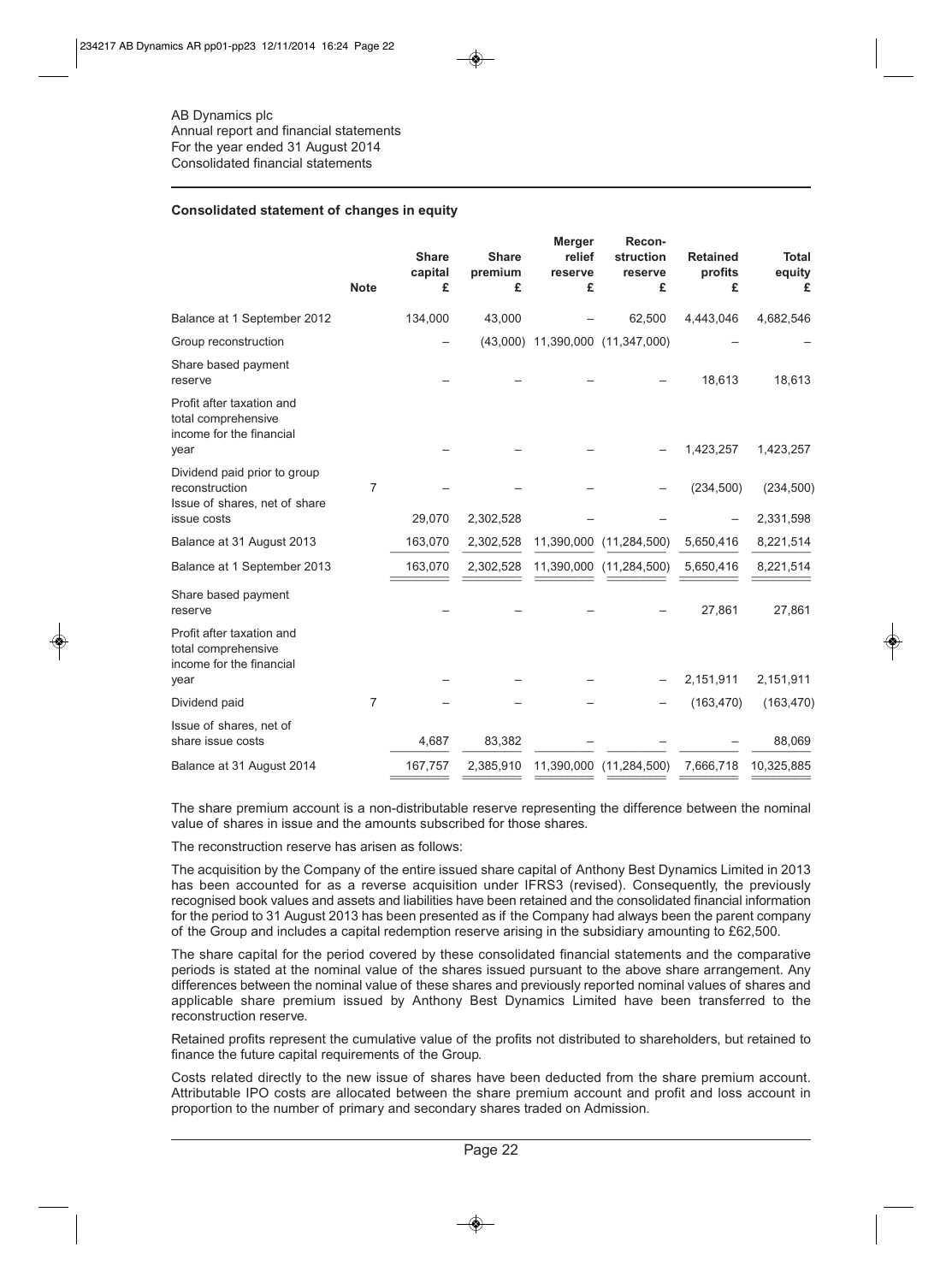#### **Consolidated statement of cash flows**

|                                                                                                                                                                                          | 2014<br>£                               | 2013<br>£                                        |
|------------------------------------------------------------------------------------------------------------------------------------------------------------------------------------------|-----------------------------------------|--------------------------------------------------|
| <b>Cash flow from operating activities</b><br>Profit before taxation                                                                                                                     | 2,676,966                               | 1,865,231                                        |
| Adjustments for:<br>Depreciation of property, plant and equipment<br>Loss on sale of property, plant and equipment<br>Finance income and costs<br>Interest income<br>Share based payment | 135,645<br>257<br>(25, 692)<br>27,861   | 92,127<br>2,753<br>44,821<br>(17, 123)<br>18,613 |
| Operating profit before working capital changes                                                                                                                                          | 2,815,037                               | 2,006,422                                        |
| Increase in inventories<br>Increase in trade and other receivables<br>Increase in other payables                                                                                         | (512, 441)<br>(2,337,786)<br>(249, 250) | (11, 285)<br>(611, 510)<br>1,391,872             |
| <b>Cash flow from operations</b><br>Interest received<br>Income tax paid                                                                                                                 | (284, 440)<br>25,692<br>(416, 046)      | 2,775,499<br>17,123<br>(702, 869)                |
| Net cash flow from operating activities                                                                                                                                                  | (674, 794)                              | 2,089,753                                        |
| <b>Cash flow from investing activities</b><br>Purchase of property, plant and equipment<br>Sale of property, plant and equipment                                                         | (344, 942)<br>1,167                     | (678, 461)<br>310                                |
| Cash flow used in investing activities                                                                                                                                                   | (343, 775)                              | (678, 151)                                       |
| <b>Cash flow from financing activities</b><br>Dividends paid/prior to group reconstruction<br>Proceeds from issue of share capital, net of share issue costs                             | (163, 470)<br>88,069                    | (234, 500)<br>2,331,598                          |
| Net cash flow from/(used in) financing activities                                                                                                                                        | (75, 401)                               | 2,097,098                                        |
| Net increase in cash and cash equivalents                                                                                                                                                | (1,093,970)                             | 3,508,700                                        |
| Cash and cash equivalents at beginning of the financial year                                                                                                                             | 5,990,176                               | 2,481,476                                        |
| Cash and cash equivalents at end of the financial year                                                                                                                                   | 4,896,206                               | 5,990,176                                        |
|                                                                                                                                                                                          |                                         |                                                  |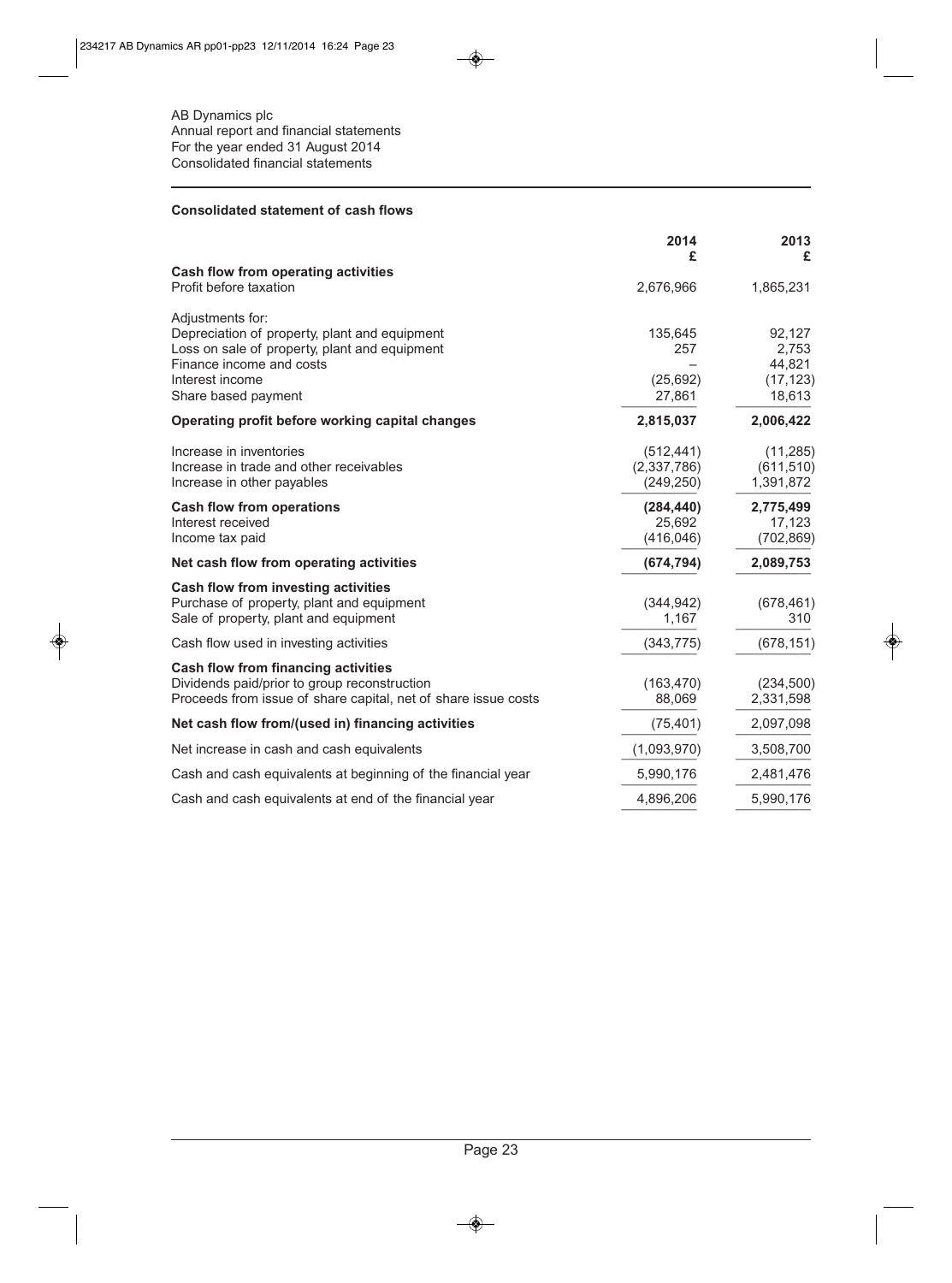#### **Notes to the consolidated financial statements**

#### **1. General information**

The Company is a public company limited by shares and incorporated under the UK Companies Act. The Company is domiciled in the United Kingdom and the registered office and principal place of business is Holt Road, Bradford on Avon, Wiltshire, BA15 1AJ.

The principal activity is the specialised area of design and manufacture of test equipment for vehicle suspension, steering, noise and vibration. The company also offers a range of services which include analysis, design, prototype manufacture, testing and development.

#### **Basis of preparation**

The Company was incorporated on 7 February 2013 and on 8 May 2013 acquired the entire share capital of Anthony Best Dynamics Limited. As a result of this transaction, the ultimate shareholders in Anthony Best Dynamics Limited received shares in the Company in direct proportion to their original shareholdings in Anthony Best Dynamics Limited.

Under IFRS 3 (revised) "Business Combinations", the acquisition of Anthony Best Dynamics Limited by the Company has been accounted for as a reverse acquisition and the consolidated IFRS financial information of the Company is therefore a continuation of the financial information of Anthony Best Dynamics Limited.

As a result any financial information after 8 May 2013 represents consolidated financial information of the Group. Prior to this date, the historical financial information represents the financial information of the Company's only operating subsidiary, Anthony Best Dynamics Limited (see Note 3 of the Company financial statements).

The financial statements are measured and presented in sterling  $(E)$ , unless otherwise stated, which is the currency of the primary economic environment in which the entities operate. They have been prepared under the historical cost convention, except for financial instruments that have been measured at fair value through profit and loss.

The financial statements have been prepared on the going concern basis, which assumes that the Group will continue to be able to meet its liabilities as they fall due for the foreseeable future.

The financial information has been prepared in accordance with International Financial Reporting Standards as adopted by the EU ("IFRS") issued by the International Accounting Standards Board ("IASB"), including related interpretations issued by the International Financial Reporting Interpretations Committee ("IFRIC").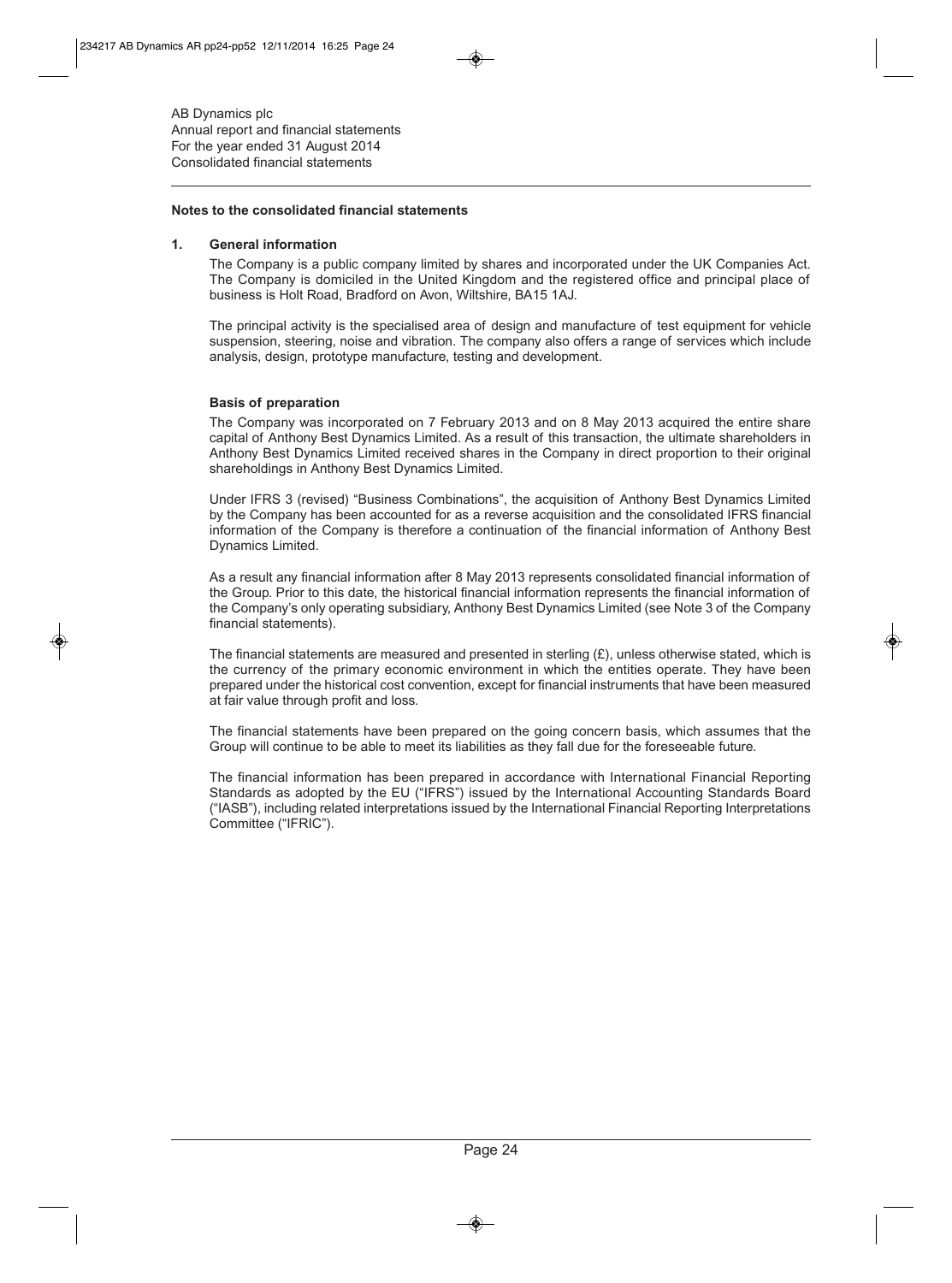#### **Standards, amendments and interpretations to published standards not yet effective**

As at the date of approval of these financial statements, the following standards and interpretations were in issue but not yet effective:

Issued and EU adopted:

- $IFRS 10 Consolidated financial statements$
- $IFRS 11 Joint arrangements$
- IFRS 12 Disclosure of interests in other entities
- IAS 27 Separate financial statements
- IAS 28 Investments in associates and joint ventures
- Novation of Derivatives and Continuation of Hedge Accounting (Amendments to IAS 39)
- Investment Entities (Amendments to IFRS 10, IFRS 12 and IAS 27)
- IAS 36 Amendments Recoverable Amount Disclosures for non-Financial Assets
- **IFRIC 21 Levies**

Issued but not yet EU adopted:

- IAS 19 Amendment Defined Benefit Plans: Employee Contributions
- IFRS 10 and IAS 28 Amendments: Sale or Contribution of Assets between an Investor and its Associate or Joint Venture
- IAS 27 Amendment Equity Method in Separate Financial Statements
- IAS 16 and IAS 41 Amendments: Agriculture: Bearer Plants
- **IFRS 14 Regulatory Deferral Accounts**
- IAS 16 and IAS 38 Amendments: Clarification of Acceptable Methods of Depreciation and Amortisation
- IFRS 11 Amendments: Accounting for Acquisitions of Interests in Joint Operations
- **IFRS 15 Revenue from Contracts with Customers**
- **IFRS 9 Financial Instruments**

The Directors are aware of the potential changes that may occur under IFRS 15 "Revenue from Contracts with Customers" and are in the process of developing a method to assess the impact that this might have on the results of the group. This assessment will be made over the next year and reported in the next financial statements.

The Directors do not anticipate that the adoption of any of the other standards and interpretations in future reporting periods will have a material impact on the Group's results.

The Group financial statements are presented in sterling and all values are rounded to the nearest pound except where otherwise indicated.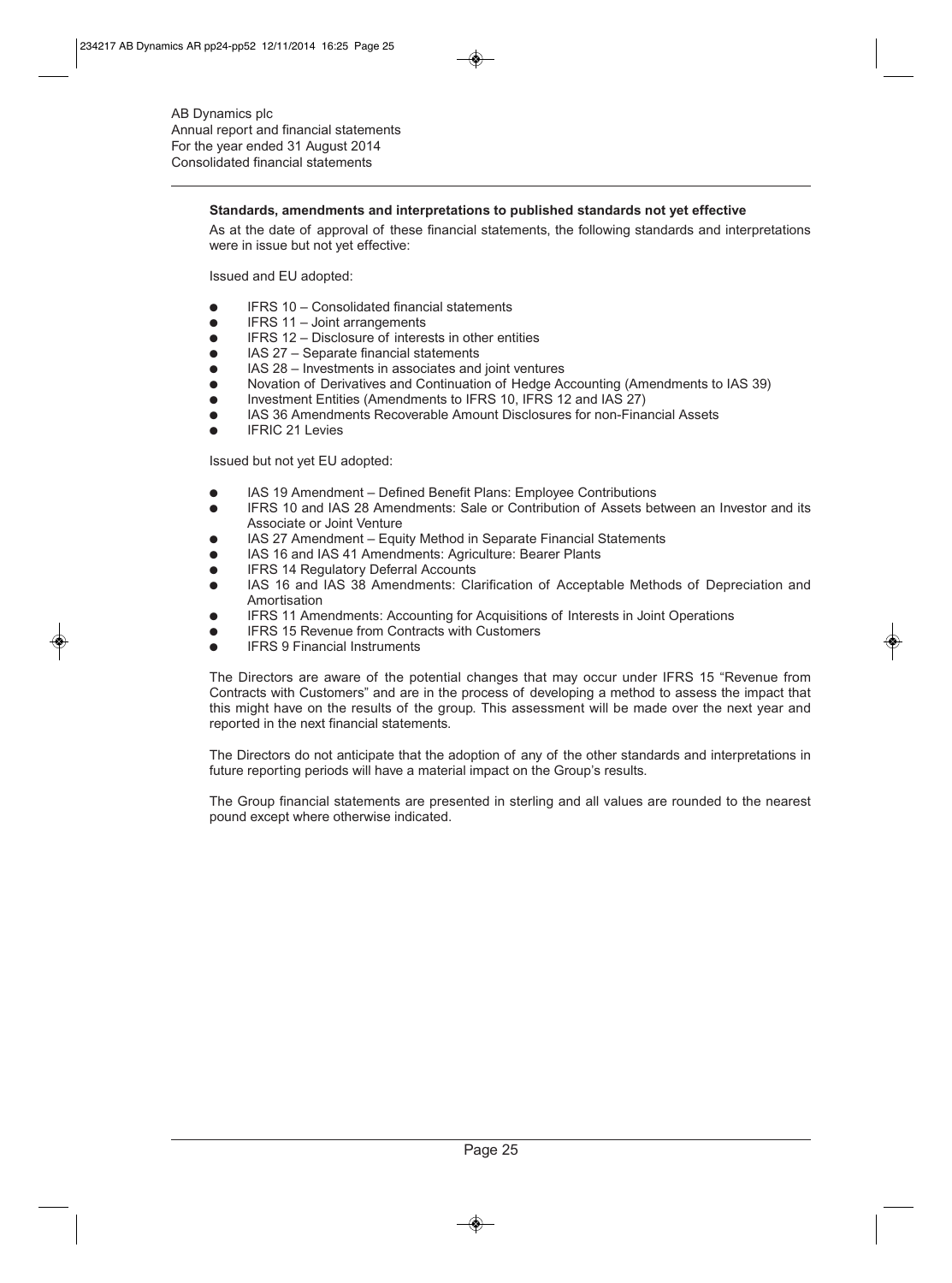#### **2. Summary of significant accounting policies**

#### **(a) Going concern**

The Group's activities and an outline of the developments taking place in relation to its products, services and marketplace are considered in the Chairman's & Managing Director's Statement on page 2.

Note 19 to the Consolidated Financial Statements sets out the company's financial risks and the management of capital risks.

Accordingly, after careful enquiry and review of available financial information, including projections of profitability and cash flows, the Directors believe that the company has adequate resources to continue to operate for the foreseeable future and that it is therefore appropriate to continue to adopt the going concern basis of accounting in the preparation of the consolidated and company financial statements.

#### **(b) Critical accounting estimates and judgements**

Estimates and judgements are continually evaluated by the directors and management and are based on historical experience and other factors, including expectations of future events that are believed to be reasonable under the circumstances.

The key assumptions concerning the future and other key sources of estimation uncertainty at the statement of financial position date, that have a significant risk of causing a material adjustment to the carrying amounts of assets and liabilities within the next financial period are as stated below:

#### *Assessment of the percentage of completion of construction projects*

Where the outcome of a construction contract can be estimated reliably, the Group recognises revenue and costs by reference to the stage of completion of the contract activity at the statement of financial position, based on the proportion of contract costs incurred for work performed to date relative to the estimated total contract costs. Variations in contract work, rectification claims and incentive payments are included to the extent that they have been agreed with the customer.

Where the outcome of a construction contract cannot be estimated reliably, contract revenue is recognised to the extent it is probable that contract costs incurred will be recoverable. Contract costs are recognised as expenses in the period in which they are incurred.

When it is probable that total contract costs will exceed total contract revenue, the expected loss is recognised as an expense immediately.

The above estimates are made internally by the Group and any changes of these estimates will result in a corresponding change on revenue and profit. The Group's accounting approach reflects a sound judgement as potential losses on contract are being considered and reflected with its probability immediately upon occurrence, while contract revenue which cannot be estimated reliably is realised only after confirmed by written agreement.

#### **(c) Basis of consolidation**

The consolidated financial statements include the financial statements of all subsidiaries. The financial year ends of all entities in the Group are coterminous.

The financial statements of subsidiaries are included in the consolidated financial statements from the date on which control over the operating and financial decisions is obtained and cease to be consolidated from the date on which control is transferred out of the Group. Control exists when the Company has the power, directly, or indirectly, to govern the financial and operating policies of an entity so as to obtain economic benefits from its activities.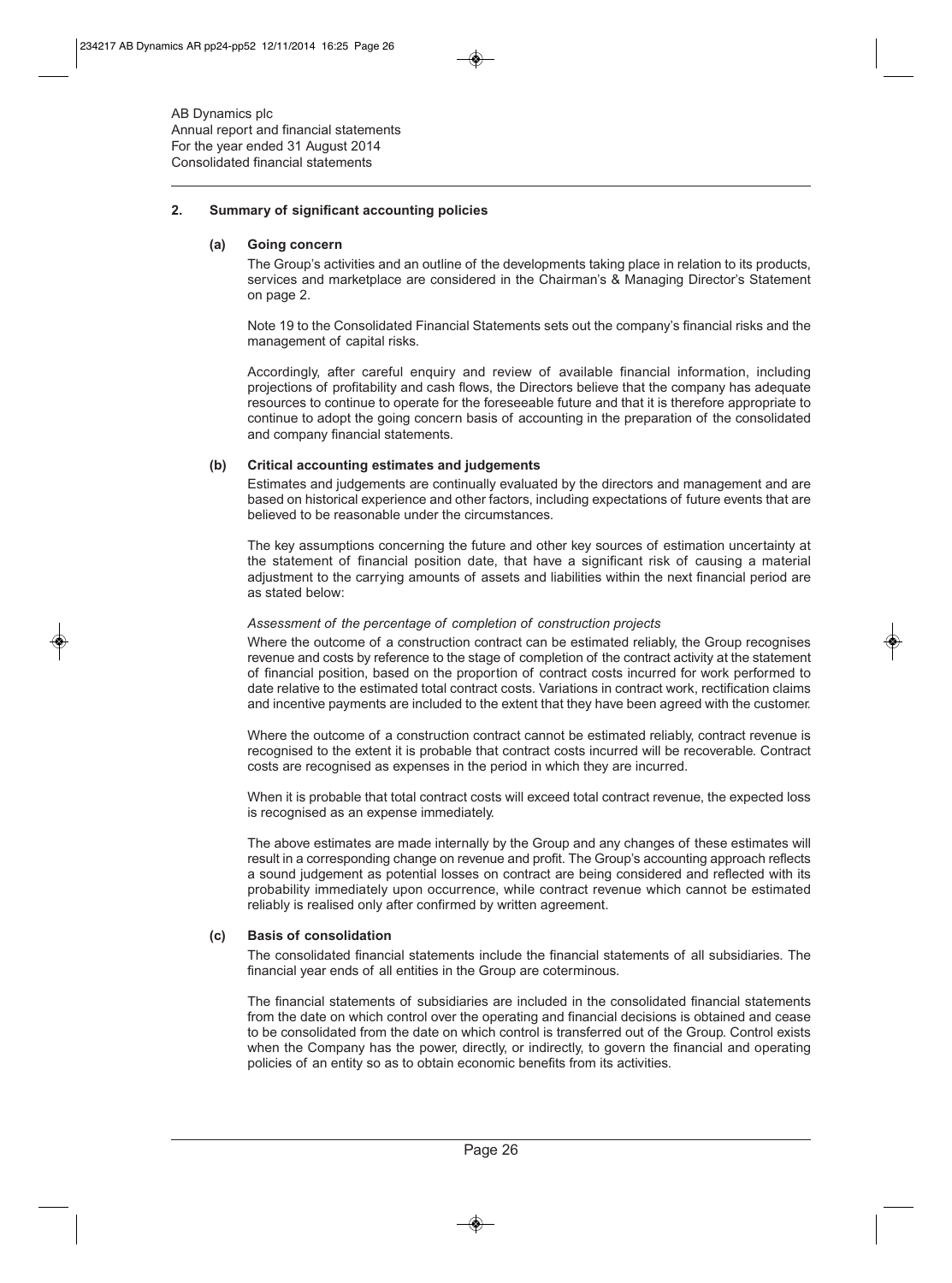#### **(c) Basis of consolidation (continued)**

On 8 May 2013, the Group, previously made of Anthony Best Dynamics Limited, underwent a re-organisation by virtue of which Anthony Best Dynamics Limited's shareholders in their entirety exchanged their shares for shares in AB Dynamics plc, a newly formed company, which then became the ultimate parent company of the Group. Notwithstanding the change in the legal parent of the Group, this transaction has been accounted for as a reverse acquisition and the consolidated financial statements are prepared on the basis of the new legal parent having been acquired by the existing Group.

All intercompany balances and transactions, including recognised gains arising from inter-group transactions, have been eliminated in full.

Unrealised losses are eliminated in the same manner as recognised gains except to the extent that they provide evidence of impairment.

#### **(d) Work in progress**

Contract revenue and contract costs are recognised over the period of the contract, respectively, as revenue and expenses. The Group uses the percentage of completion method to determine the appropriate amount of revenue and costs to recognise in a given period. This is normally measured by the proportion that contract costs incurred for work performed to date bear to the estimated total contract costs, except where this would not be representative of the stage of completion. Variations in contract work, claims and incentive payments are included to the extent that they have been agreed with the customer. When it is probable that total contract costs will exceed total contract revenue, the expected loss is recognised as an expense immediately.

The aggregate of the cost incurred and the profit/loss recognised on each contract is compared against the progress billings up to the year end.

Where costs incurred and recognised profits (less recognised losses) exceed progress billings, the balance is shown as amount owing from contract customers. Where the progress billings exceed costs incurred plus recognised profits (less recognised losses), the balance is shown as payments in advance, under trade and other payables and accruals.

#### **(e) Inventories**

Inventories are valued on a first in, first out basis at the lower of cost and net realisable value. Cost includes all expenditure incurred during the normal course of business in bringing in inventories to their present location and condition, including in the case of work-in-progress and finished goods an appropriate proportion of production overheads. Net realisable value is based on the estimated useful selling price less further costs expected to be incurred to completion and subsequent disposal.

#### **(f) Financial instruments**

Financial instruments are recognised in the statements of financial position when the Company has become a party to the contractual provisions of the instruments.

Financial instruments are classified as liabilities or equity in accordance with the substance of the contractual arrangement. Interest, dividends, gains and losses relating to a financial instrument classified as a liability, are reported as an expense or income. Distributions to holders of financial instruments classified as equity are charged directly to equity.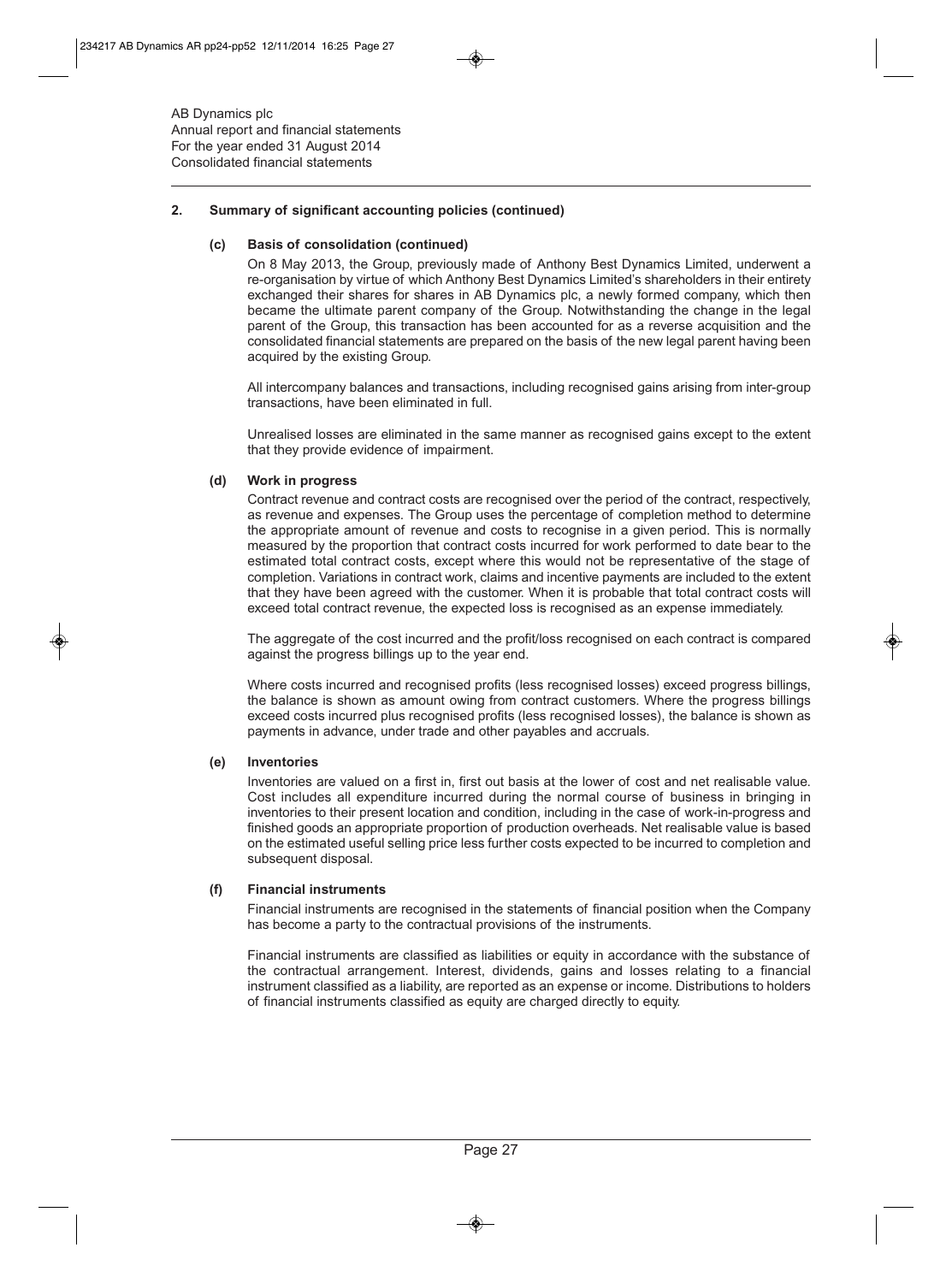#### **(f) Financial instruments (continued)**

Financial instruments are offset when the Group has a legally enforceable right to offset and intends to settle either on a net basis or to realise the asset and settle the liability simultaneously. A financial instrument is recognised initially, at its fair value plus, in the case of a financial instrument not at fair value through profit or loss, transaction costs that are directly attributable to the acquisition or issue of the financial instrument. Financial instruments recognised in the statements of financial position are disclosed in the individual policy statement associated with each item.

#### **(i) Financial assets**

On initial recognition, financial assets are classified as either financial assets at fair value through profit or loss, held-to-maturity investments, loans and receivables financial assets, or available-for-sale financial assets, as appropriate.

● *Financial assets at fair value through profit or loss*

As at the end of the reporting period, there were no financial assets classified under this category.

● *Held-to-maturity investments*

As at the end of the reporting period, there were no financial assets classified under this category.

● *Loans and receivables financial assets*

Trade receivables and other receivables that have fixed or determinable payments that are not quoted in an active market are classified as loans and receivables financial assets. Loans and receivables financial assets are measured at amortised cost using the effective interest method, less any impairment loss. Interest income is recognised by applying the effective interest rate, except for short-term receivables when the recognition of interest would be immaterial.

#### ● *Available-for-sale financial assets*

As at the end of the reporting period, there were no financial assets classified under this category.

#### **(ii) Financial liabilities**

All financial liabilities are initially recorded at fair value plus directly attributable transaction costs and subsequently measured at amortised cost using the effective interest method other than those categorised as fair value through profit or loss.

Fair value through profit or loss category comprises financial liabilities that are either held for trading or are designated to eliminate or significantly reduce a measurement

or recognition inconsistency that would otherwise arise. Derivatives are also classified as held for trading unless they are designated as hedges.

#### **(iii) Equity instruments**

Ordinary shares are classified as equity. Incremental costs directly attributable to the issue of new shares or options are shown in equity as a deduction, net of tax, from proceeds.

Dividends on ordinary shares are recognised as liabilities when approved for appropriation.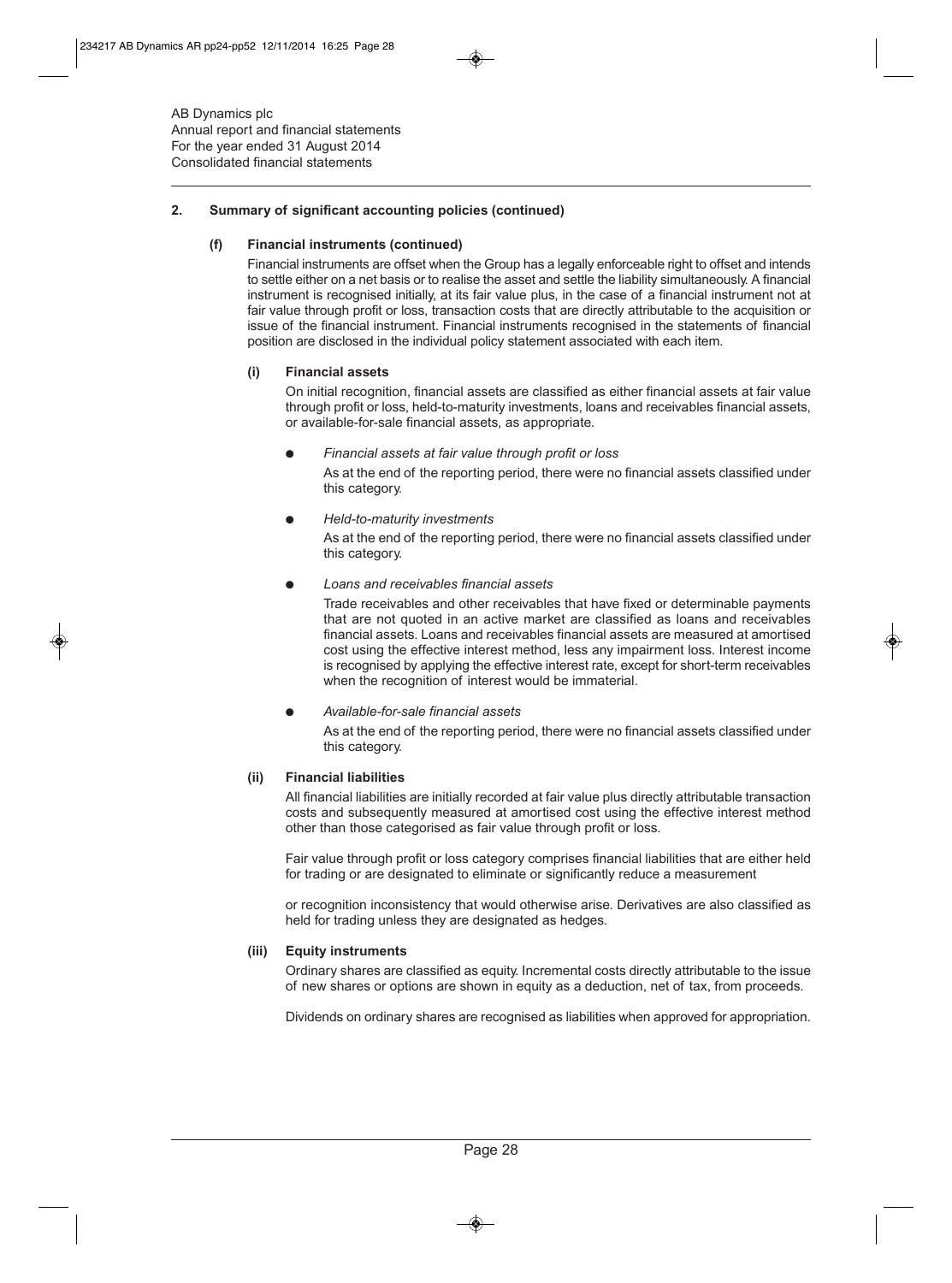#### **(g) Property, plant and equipment**

Property, plant and equipment are stated at cost less accumulated depreciation and impairment losses, if any.

Depreciation is calculated under the straight-line method to write off the depreciable amount of the assets over their estimated useful lives. Depreciation of an asset does not cease when the asset becomes idle or is retired from active use unless the asset is fully depreciated. The principal annual rates used for this purpose are:

| Plant and machinery     | 10% straight line            |
|-------------------------|------------------------------|
| Motor vehicles          | 25% reducing balance         |
| Furniture and fittings  | 10% straight line            |
| Computer equipment      | 25% straight line            |
| General equipment       | 10% straight line            |
| Proprietorial equipment | 20% straight line            |
| Test equipment          | Between 10-20% straight line |
| <b>Buildings</b>        | 5% straight line             |
|                         |                              |

The depreciation method, useful lives and residual values are reviewed, and adjusted if appropriate, at the end of each reporting period to ensure that the amounts, method and periods of depreciation are consistent with previous estimates and the expected pattern of consumption of the future economic benefits embodied in the items of the property, plant and equipment. Assets under construction are not depreciated until they are ready for use.

Subsequent costs are included in the asset's carrying amount or recognised as a separate asset, as appropriate, only when the cost is incurred and it is probable that the future economic benefits associated with the asset will flow to the Group and the cost of the asset can be measured reliably. The carrying amount of parts that are replaced is derecognised. The costs of the dayto-day servicing of property, plant and equipment are recognised in profit or loss as incurred. Cost also comprises the initial estimate of dismantling and removing the asset and restoring the site on which it is located for which the Group is obligated to incur when the asset is acquired, if applicable.

An item of property and equipment is derecognised upon disposal or when no future economic benefits are expected from its use. Any gain or loss arising from derecognition of the asset is recognised in profit or loss. The revaluation reserve included in equity is transferred directly to retained profits on retirement or disposal of the asset.

#### **(h) Impairment**

#### **(i) Impairment of non-financial assets**

The carrying values of assets, other than those to which IAS 36 Impairment of Assets does not apply, are reviewed at the end of each reporting period for impairment when there is an indication that the assets might be impaired. Impairment is measured by comparing the carrying values of the assets with their recoverable amounts. The recoverable amount of the assets is the higher of the assets' fair value less costs to sell and their value in use, which is measured by reference to discounted future cash flow.

An impairment loss is recognised in profit or loss immediately.

When there is a change in the estimates used to determine the recoverable amount, a subsequent increase in the recoverable amount of an asset is treated as a reversal of the previous impairment loss and is recognised to the extent of the carrying amount of the asset that would have been determined (net of amortisation and depreciation) had no impairment loss been recognised. The reversal is recognised in profit or loss immediately.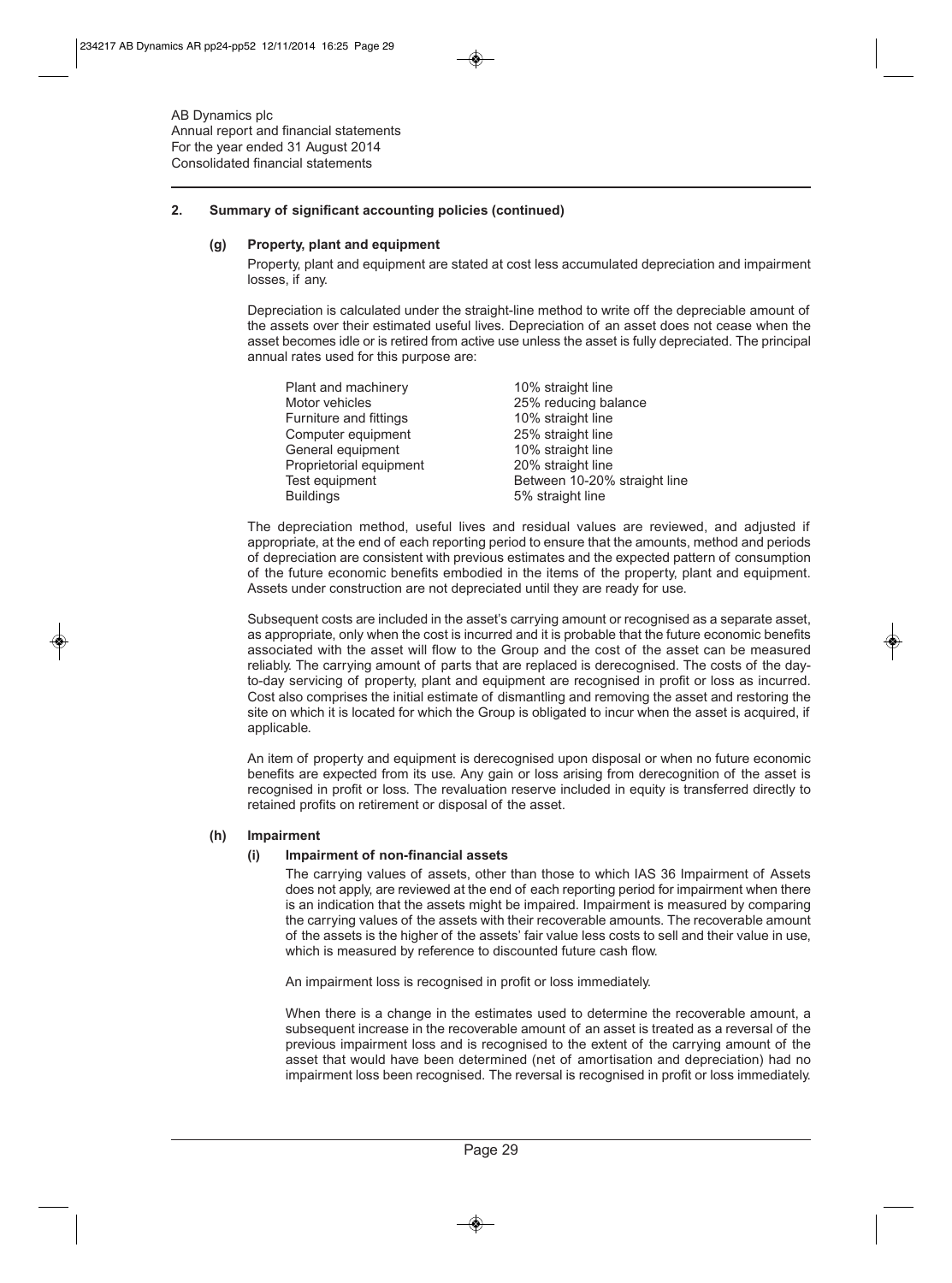#### **(i) Income taxes**

The income tax expense for the period comprises current and deferred tax. Tax is recognised in the income statement, except to the extent that it relates to items recognised in other comprehensive income or directly in equity. In this case, the tax is also recognised in other comprehensive income or directly in equity, respectively.

The current income tax charge is calculated on the basis of the tax laws enacted or substantively enacted at the balance sheet date in the countries where the company and its subsidiaries operate and generate taxable income. Management periodically evaluates positions taken in tax returns with respect to situations in which applicable tax regulation is subject to interpretation. It establishes provisions where appropriate on the basis of amounts expected to be paid to the tax authorities.

Deferred income tax is recognised, using the liability method, on temporary differences arising between the tax bases of assets and liabilities and their carrying amounts in the consolidated financial statements.

Deferred income tax is determined using tax rates (and laws) that have been enacted or substantively enacted by the balance sheet date and are expected to apply when the related deferred income tax asset is realised or the deferred income tax liability is settled.

Deferred income tax assets are recognised only to the extent that it is probable that future taxable profit will be available against which the temporary differences can be utilised.

#### **(j) Cash and cash equivalents**

Cash and cash equivalents comprise cash in hand, bank balances, deposits with financial institutions and short-term, highly liquid investments that are readily convertible to known amounts of cash and which are subject to an insignificant risk of changes in value.

#### **(k) Employee benefits**

#### **(i) Short-term benefits**

Wages, salaries, paid annual leave and sick leave, bonuses and non-monetary benefits are accrued in the period in which the associated services are rendered by employees of the Group.

#### **(ii) Defined contribution plans**

The Group's contributions to defined contribution plans are recognised in profit or loss in the period to which they relate. Once the contributions have been paid, the Group has no further liability in respect of the defined contribution plans.

#### **(l) Provisions, contingent liabilities and contingent assets**

Provisions are recognised when the Group has a present or constructive obligation as a result of past events, when it is probable that an outflow of resources embodying economic benefits will be required to settle the obligation, and when a reliable estimate of the amount can be made. Provisions are reviewed at the end of each financial reporting period and adjusted to reflect the current best estimate. Where effect of the time value of money is material, the provision is the present value of the estimated expenditure required to settle the obligation.

A contingent liability is a possible obligation that arises from past events and whose existence will only be confirmed by the occurrence of one or more uncertain future events not wholly within the control of the Group. It can also be a present obligation arising from past events that is not recognised because it is not probable that outflow of economic resources will be required or the amount of obligation cannot be measured reliably.

A contingent liability is not recognised but is disclosed in the notes to the financial statements. When a change in the probability of an outflow occurs so that the outflow is probable, it will then be recognised as a provision.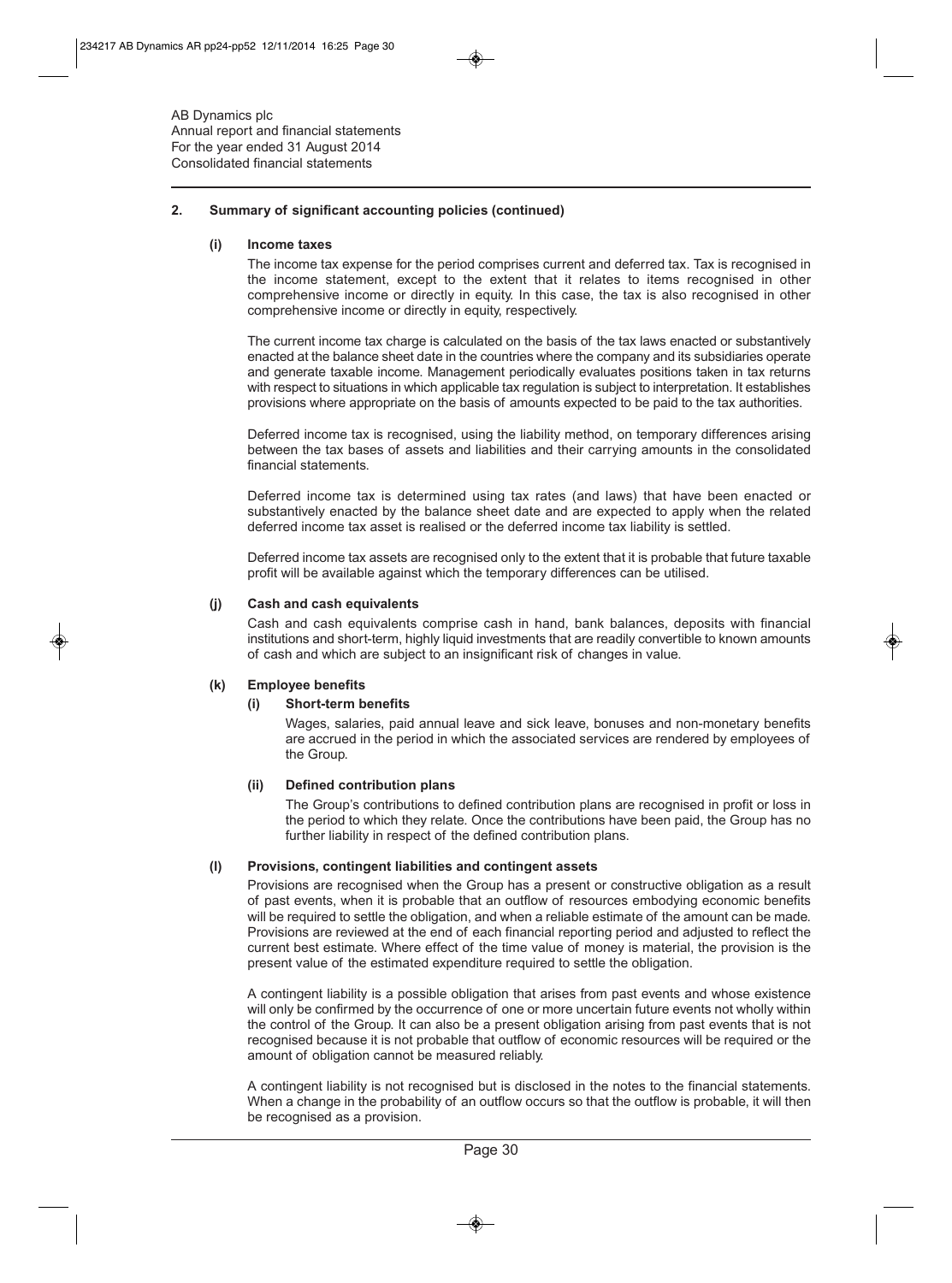#### **(l) Provisions, contingent liabilities and contingent assets (continued)**

A contingent asset is a probable asset that arises from past events and whose existence will be confirmed only by the occurrence or non-occurrence of one or more uncertain events not wholly within the control of the Group. Contingent assets are not recognised by the Group but are disclosed where inflows of economic benefits are probable, but not virtually certain.

#### **(m) Revenue and other income**

Revenue represents the value, net of sales taxes, of goods sold and services provided to customers.

Revenues on long-term contracts are recognised according to the percentage of completion method. Revenue is recognised on a pro-rata basis according to the work performed and the degree of completion of the contract. Where the value of the work performed on a contract exceeds the aggregate of payments received on account from customers, the resulting balance is included in trade and other receivables. Where the aggregate of payments received on account from customers exceeds the value of work performed on a contract, the resulting balance is included in current liabilities.

Interest income is recognised as other income on an accruals basis based on the effective yield on the investment.

#### **(n) Share-based payments**

Employees (including Directors and Senior Executives) of the Group receive remuneration in the form of share-based payment transactions, whereby these individuals render services as consideration for equity instruments ("equity-settled transactions"). These individuals are granted share option rights approved by the Board which can only be settled in shares of the respective companies that award the equity-settled transactions. Share options rights are also granted to these individuals by majority shareholders over their shares held. No cash settled awards have been made or are planned.

The cost of equity-settled transactions is recognised, together with a corresponding increase in equity, over the period in which the performance and/or service conditions are fulfilled, ending on the date on which the relevant individuals become fully entitled to the award ("vesting point"). The cumulative expense recognised for equity-settled transactions at each reporting date until the vesting date reflects the extent to which the vesting period has expired and the Group's best estimate of the number of equity instruments and value that will ultimately vest. The statement of comprehensive income charge for the year represents the movement in the cumulative expense recognised as at the beginning and end of that period.

The fair value of share-based remuneration is determined at the date of grant and recognised as an expense in the statement of comprehensive income on a straight line basis over the vesting period, taking account of the estimated number of shares that will vest. The fair value is determined by use of Black Scholes model method.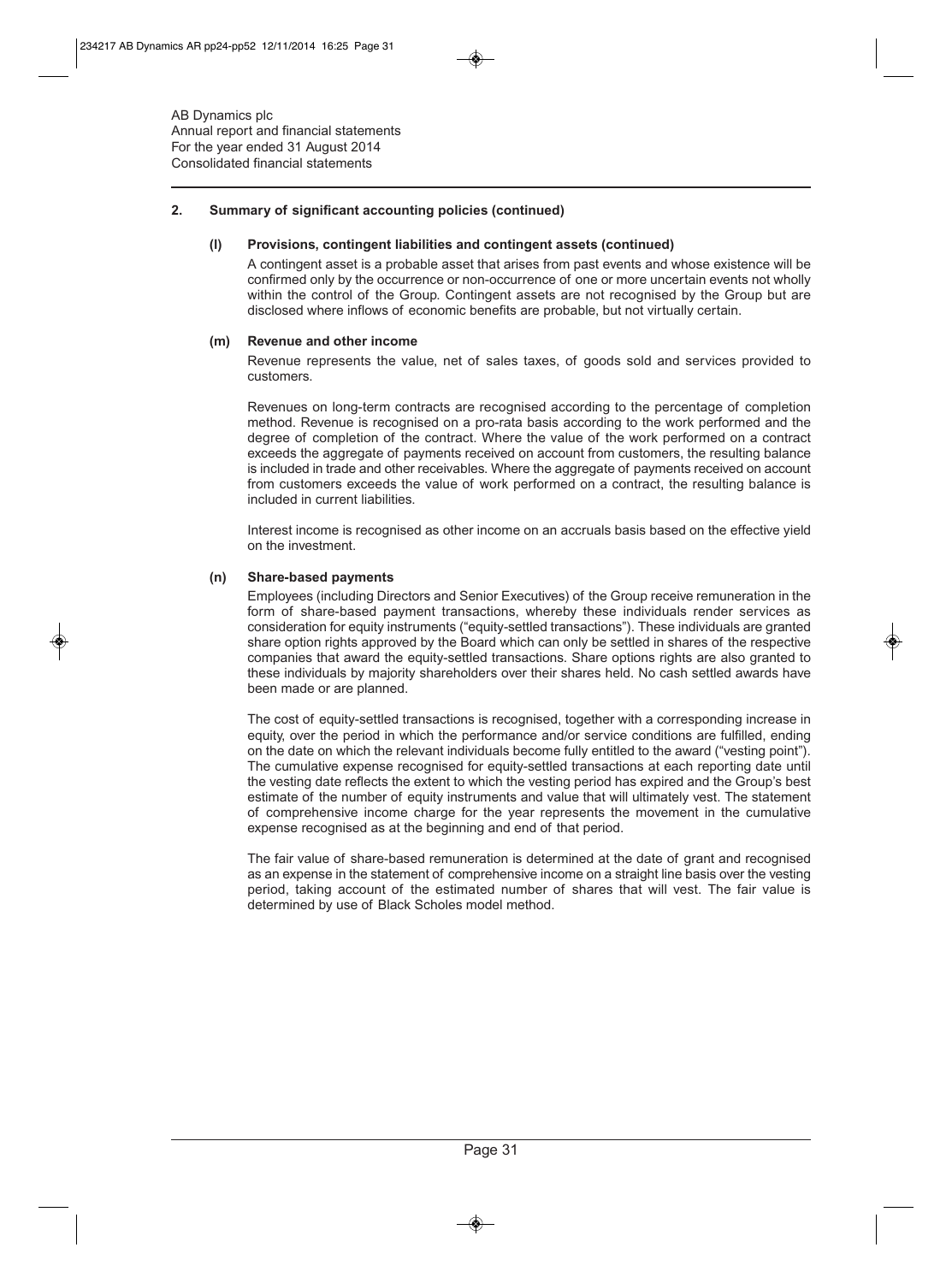#### **3. Segment reporting**

The Group derives revenue from the sale of its advanced measurement and testing products derived in assisting the global automotive industry in the laboratory and on the test track. The income streams are all derived from the utilisation of these products which, in all aspects except details of revenue, are reviewed and managed together within the Group and as such are considered to be the only segment.

Per IFRS 8, the operating segment is based on internal reports about components of the group, which are regularly reviewed and used by the board of directors being the Chief Operating Decision Maker ("CODM").

All of the Group's non-current assets are held in the UK.

Material revenues attributable to individual foreign countries are as follows:

|                            | 2014<br>£  | 2013<br>£  |
|----------------------------|------------|------------|
| United Kingdom             | 1,705,775  | 2,206,917  |
| Rest of the European Union | 3,752,538  | 3,364,214  |
| North America              | 1,388,510  | 973,702    |
| Rest of the World          | 6,999,739  | 5,626,640  |
|                            | 13,846,562 | 12,171,473 |

Revenues derived from major customers, which individually represent 10% or more of total revenue are as follows:

|                 | 2014       | 2013         |
|-----------------|------------|--------------|
|                 | £          | £            |
| Customer A      | 24,989     | 653,976      |
| Customer B      | 7,500      | 70,966       |
| Customer C      |            | 40,566       |
| Customer D      | 41,394     | 1,743,998    |
| Customer E      | 1,411,745  | 111,475      |
| Other customers | 12,360,934 | 9,550,492    |
|                 | 13,846,562 | 12, 171, 473 |
|                 |            |              |

There were no material non-current assets located outside the United Kingdom.

Revenues are derived from the following:

|    | Revenue from sale of goods<br>Revenue from construction contracts        | 9,609,493<br>4,237,069 | 7,346,430<br>4,825,043 |
|----|--------------------------------------------------------------------------|------------------------|------------------------|
|    |                                                                          | 13,846,562             | 12, 171, 473           |
| 4. | Finance income and (costs)                                               |                        |                        |
|    |                                                                          | 2014<br>£              | 2013<br>£              |
|    | Interest received<br>Fair value gains (losses) on financial instruments: | 25,692                 | 17,123                 |
|    | - Foreign currency forward contracts                                     |                        | (44, 821)              |
|    |                                                                          | 25,692                 | (27, 698)              |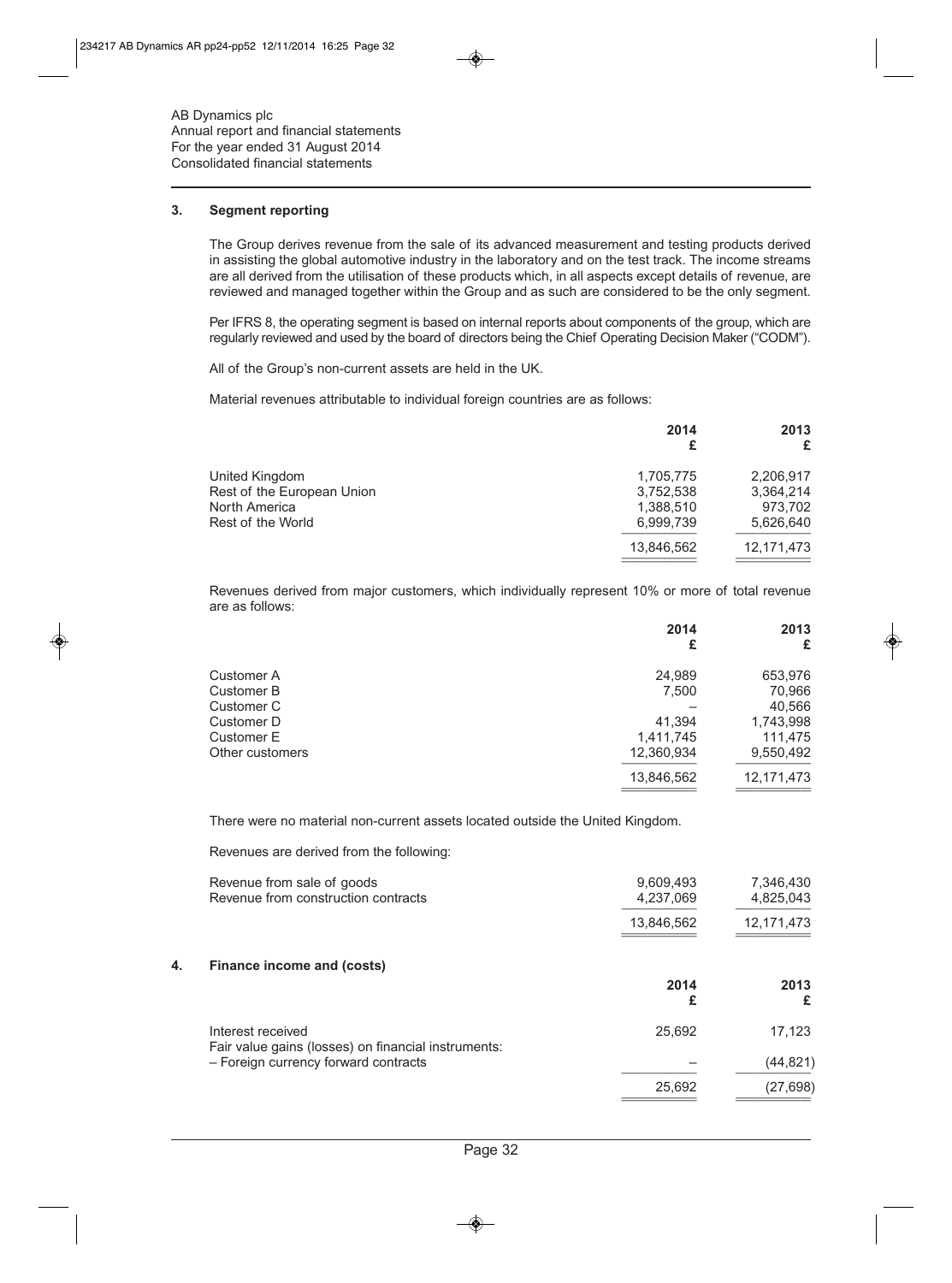#### **5. Profit before taxation**

The profit before taxation is arrived at after charging/(crediting):

|                                                              | 2014<br>£ | 2013<br>£ |
|--------------------------------------------------------------|-----------|-----------|
| Fees payable to the Company's auditors for the audit of the  |           |           |
| Company's financial statements                               | 15,000    | 15,000    |
| Fees payable to the Company's auditors for other services:   |           |           |
| The audit of the company's subsidiary subject to legislation | 15,000    | 15,000    |
| Fees payable to the Company's auditors for tax compliance    |           |           |
| services                                                     | 9,617     | 7,300     |
| Fees payable to the Company's auditors for corporate         |           |           |
| finance services *                                           |           | 76,122    |
| Total                                                        | 39,617    | 113,422   |
|                                                              |           |           |
| Depreciation                                                 | 135,645   | 92,127    |
| Loss/(profit) on sale of assets                              | 257       | 2,753     |
| Realised loss/(gain) on foreign exchange:<br>Staff costs:    | 33,887    | (80, 823) |
| - salaries, allowances and bonuses                           | 2,948,318 | 2,509,101 |
| Social security costs                                        | 324,013   | 269,431   |
| Defined contribution pension scheme costs                    | 113,874   | 87,070    |
| Share based payments                                         | 27,861    | 18,613    |
| Rental of property                                           | 51,591    | 41,458    |
| Research                                                     | 152,069   | 210,997   |
|                                                              |           |           |

\* The Corporate finance services were in respect of the Group's listing on AIM.

The average monthly number of employees, including the directors, during the year was as follows:

|                         | 2014<br>No. | 2013<br>No. |
|-------------------------|-------------|-------------|
| Directors & Commercial  | 9           |             |
| Engineers & Technicians | 41          | 35          |
| Administration          | 6           | 5           |
|                         | 56          | 47          |
|                         |             |             |

Total remuneration of key management personnel, being the directors of the company and its subsidiary, is set out below in aggregate for each of the categories specified in IAS24, related party disclosures:

|                                                          | 2014<br>£ | 2013<br>£ |
|----------------------------------------------------------|-----------|-----------|
|                                                          | 702.087   | 591,340   |
| Short term employee benefits<br>Post employment benefits | 27,580    | 16,280    |
| Social security costs                                    | 86,379    | 66,220    |
| Share based payments - equity settled                    | 17.329    | 11.577    |
|                                                          | 833,375   | 685,417   |

Further details relating to the remuneration of each member of key management can be found in the Directors report on page 13.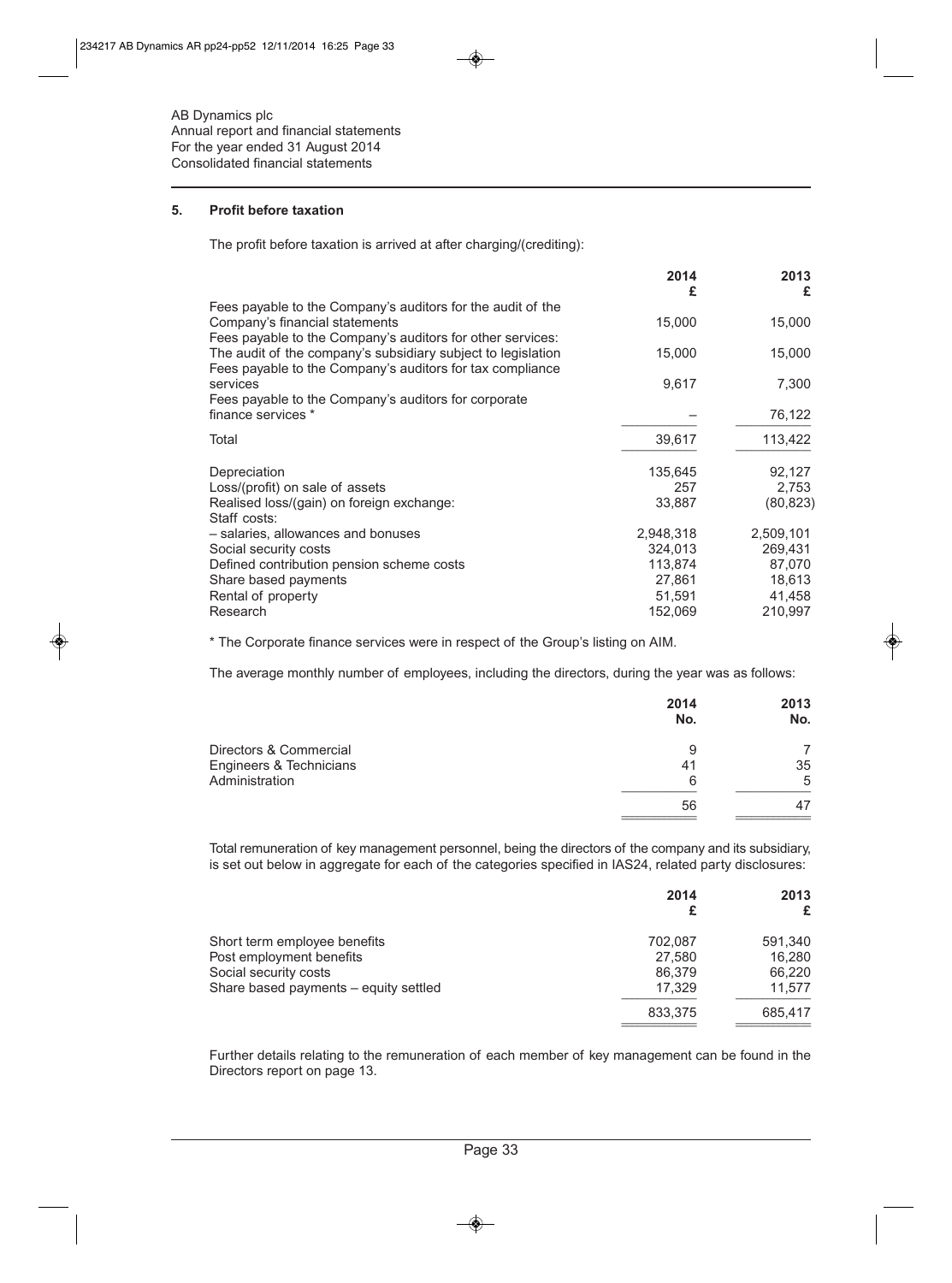#### **6. Income tax expense**

|                                                      | 2014      | 2013<br>£ |
|------------------------------------------------------|-----------|-----------|
| Current tax expense:                                 |           |           |
| $-$ for the financial year<br>- overprovision in the | 507,068   | 471,200   |
| previous financial year                              | (19, 363) | (13)      |
|                                                      | 487,705   | 471,187   |
| Deferred tax liabilities: (Note 17):                 |           |           |
| - origination and reversal of temporary differences  | 37,350    | (29, 213) |
|                                                      | 525,055   | 441,974   |

A reconciliation of income tax expense applicable to the profit before taxation at the effective tax rate to the income tax expense at the effective tax rate of the Group are as follows:

|    |                                                                                                                                                                                                                                                                                                                                                   | 2014<br>£                                                            | 2013<br>£                                                     |
|----|---------------------------------------------------------------------------------------------------------------------------------------------------------------------------------------------------------------------------------------------------------------------------------------------------------------------------------------------------|----------------------------------------------------------------------|---------------------------------------------------------------|
|    | Profit before taxation                                                                                                                                                                                                                                                                                                                            | 2,676,966                                                            | 1,865,231                                                     |
|    | Tax at the applicable statutory tax rate of<br>$22.16\%$ (2013 – 23.58%)                                                                                                                                                                                                                                                                          | 593,215                                                              | 439,821                                                       |
|    | Tax effects of:<br>Non-deductible expenses<br>Capital allowance in excess of depreciation<br>Adjustment in research and development tax credit<br>Over provision in the previous financial year<br>Non-taxable foreign currency forward contracts<br>Patent box relief<br>Other differences including change in rate of deferred<br>tax provision | 47,214<br>(34, 308)<br>(42, 126)<br>(19, 363)<br>(56, 927)<br>37,350 | 89,981<br>(6,970)<br>(62, 201)<br>(13)<br>10,569<br>(29, 213) |
|    | Income tax expense for the financial year                                                                                                                                                                                                                                                                                                         | 525,055                                                              | 441,974                                                       |
| 7. | Dividends paid                                                                                                                                                                                                                                                                                                                                    | 2014<br>£                                                            | 2013<br>£                                                     |
|    | Interim dividend paid of £0.01 per share<br>Final dividends paid prior to group reconstruction                                                                                                                                                                                                                                                    | 163,470                                                              | 234,500                                                       |

#### **8. Earnings per share**

Basic earnings per share is calculated by dividing the profit attributable to equity holders by the weighted average number of ordinary shares in issue during the period, adjusted to reflect the conversion of the ordinary shares from Anthony Best Dynamics Limited to AB Dynamics plc on a 1:1 basis on 8 May 2013 and the subsequent subdivision of shares of each issued ordinary share of £1 each into 100 ordinary shares of £0.01 each.

Diluted earnings per share is calculated by adjusting the weighted average number of ordinary shares outstanding to assume conversion of all dilutive potential shares, adjusted to reflect the conversion and subsequent subdivision of the ordinary shares as mentioned above. The Company has two categories of potentially dilutive shares, namely share options and warrants.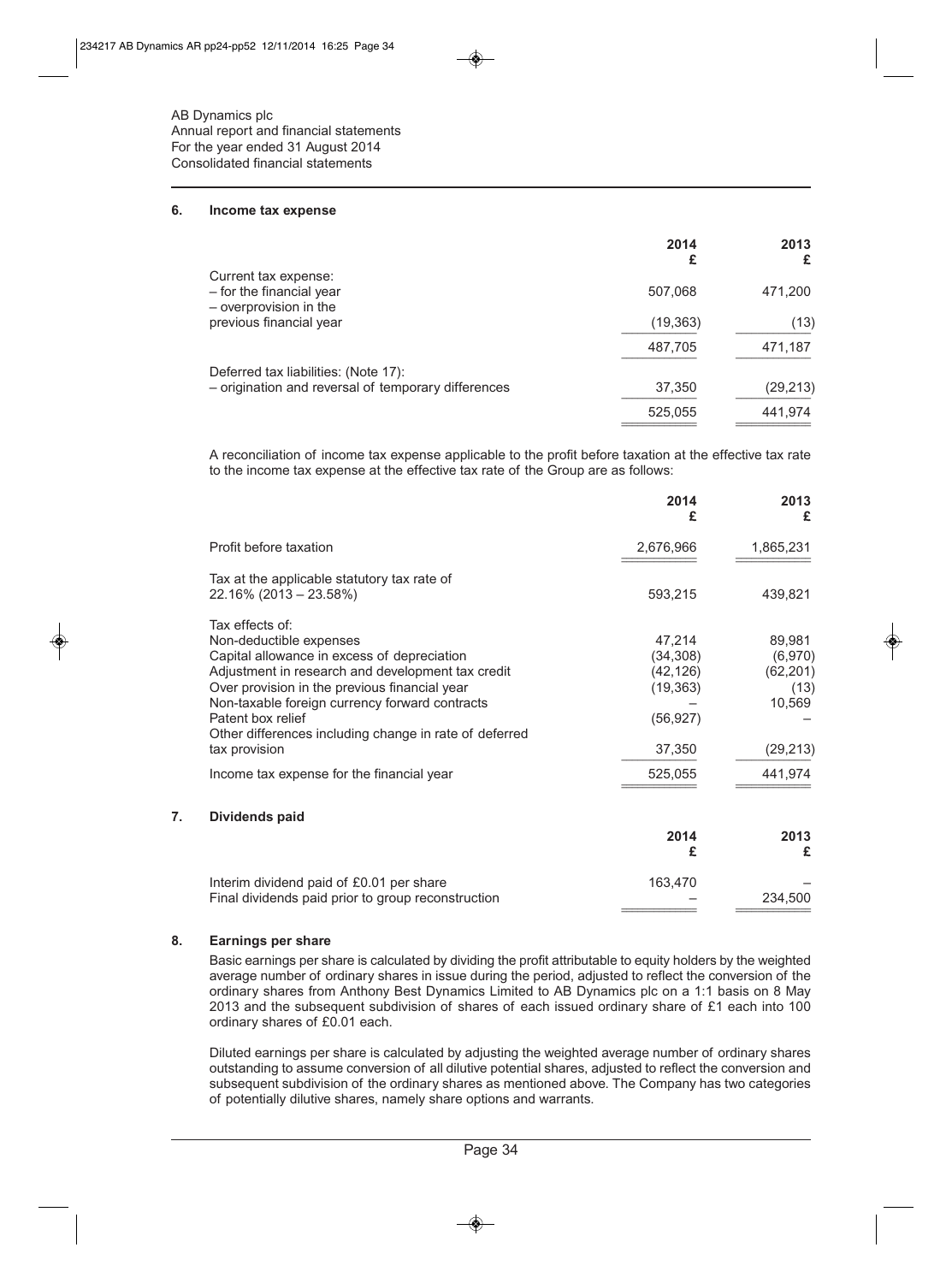#### **8. Earnings per share (continued)**

The calculation of earnings per share is based on the following earnings and number of shares.

|                                                                                          | 2014               | <b>Years ended 31 August</b><br>2013 |  |
|------------------------------------------------------------------------------------------|--------------------|--------------------------------------|--|
| Profit after tax attributable to owners of                                               |                    |                                      |  |
| the Group $(E)$<br>Weighted average number of shares:                                    | £2,151,911         | £1,423,257                           |  |
| Basic                                                                                    | 16,452,254         | 14,212,360                           |  |
| <b>Diluted</b><br>Earnings per share (pence)                                             | 17,772,645         | 15,010,940                           |  |
| <b>Basic</b>                                                                             | 13.08p             | 10.01p                               |  |
| <b>Diluted</b>                                                                           | 12.11p             | 9.48p                                |  |
| Profit for the year attributable to owners of the Group $(E)$<br>Adjustments for:        | £2,151,911         | £1,423,257                           |  |
| AIM transaction costs<br>Profit for the year attributable to owners of the Group         |                    | £315,305                             |  |
| before AIM transaction costs $(E)$<br>Adjusted earnings per share before AIM transaction | £2,151,911         | £1,738,562                           |  |
| costs (pence)<br><b>Basic</b>                                                            | 13.08p             | 12.23p                               |  |
| <b>Diluted</b>                                                                           | 12.11 <sub>p</sub> | 11.58p                               |  |

#### **9. Property, plant and equipment**

| Test<br><b>Equipment</b>                             | <b>Furniture</b><br>and<br>fittings | <b>Motor</b><br><b>Vehicles</b> | <b>Plant and</b><br>machinery | <b>Other fixed</b><br>assets | Land &<br><b>Buildings</b> | Total<br>£                        |
|------------------------------------------------------|-------------------------------------|---------------------------------|-------------------------------|------------------------------|----------------------------|-----------------------------------|
|                                                      |                                     |                                 |                               |                              |                            |                                   |
| 578,310                                              | 497,566                             | 66,107                          | 220,289                       | 581,698                      | 589,320                    | 2,533,290                         |
| 41,940                                               | 149,246<br>(40, 827)                | 4,995                           | 61,222<br>(3,850)             | 7,598<br>(600)               | 82,485                     | 347,486<br>(45, 277)              |
| 620,250                                              | 605,985                             | 71,102                          | 277,661                       | 588,696                      | 671,805                    | 2,835,499                         |
| <b>Accumulated depreciation</b><br>461.263<br>22,782 | 334.980<br>51,359                   | 24,200<br>11,446                | 147,334<br>18,556             | 553,404<br>8,177             | 23,325                     | 1,521,181<br>135,645<br>(41, 310) |
| 484,045                                              | 347,532                             | 35,646                          | 163,387                       | 561,581                      | 23,325                     | 1,615,516                         |
| 117,047                                              | 162,586                             | 41,907                          | 72,955                        | 28,294                       | 589,320                    | 1,012,109                         |
| 136,205                                              | 258,453                             | 35,456                          | 114,274                       | 27,115                       | 648,480                    | 1,219,983                         |
|                                                      | £                                   | (38,807)                        | £                             | £<br>(2,503)                 |                            |                                   |

Included within land and buildings is property under the course of construction with a total net book value of £186,196 (2013: £38,664). Depreciation will not be charged until the property is ready for use.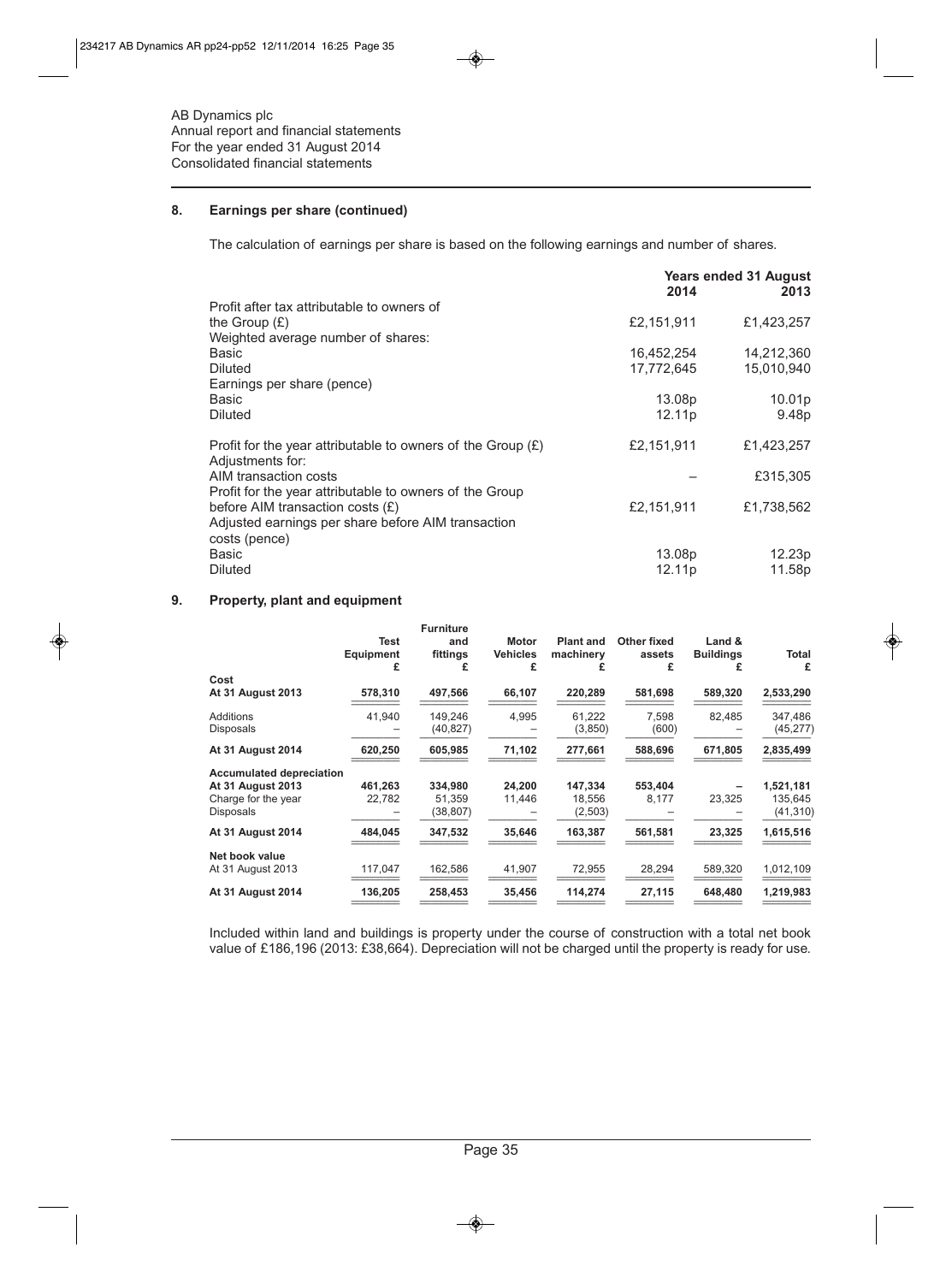#### **9. Property, plant and equipment (continued)**

| <b>Test</b><br><b>Equipment</b> | <b>Furniture</b><br>and<br>fittings | <b>Motor</b><br><b>Vehicles</b> | <b>Plant and</b><br>machinery | Other fixed<br>assets | Land &<br><b>Buildings</b> | Total<br>£          |
|---------------------------------|-------------------------------------|---------------------------------|-------------------------------|-----------------------|----------------------------|---------------------|
|                                 |                                     |                                 |                               |                       |                            |                     |
| 559,877                         | 439,515                             | 45,605                          | 218,709                       | 565,354               | 36,864                     | 1,865,924           |
| 18,433                          | 69,146<br>(11,095)                  | 20,502                          | 1,580                         | 16,344                | 552,456                    | 678,461<br>(11,095) |
| 578,310                         | 497,566                             | 66,107                          | 220,289                       | 581,698               | 589,320                    | 2,533,290           |
| <b>Accumulated depreciation</b> |                                     |                                 |                               |                       |                            |                     |
| 441.113                         | 304.890                             | 15,168                          | 129.733                       | 546,182               |                            | 1,437,086           |
| 20,150                          | 38,122                              | 9,032                           | 17,601                        | 7,222                 |                            | 92,127              |
|                                 | (8,032)                             |                                 |                               |                       |                            | (8,032)             |
| 461,263                         | 334,980                             | 24,200                          | 147,334                       | 553,404               |                            | 1,521,181           |
|                                 |                                     |                                 |                               |                       |                            |                     |
| 118,764                         | 134,625                             | 30,437                          | 88,976                        | 19,172                | 36,864                     | 428,838             |
| 117,047                         | 162,586                             | 41,907                          | 72,955                        | 28,294                | 589,320                    | 1,012,109           |
|                                 |                                     |                                 | £                             |                       |                            |                     |

#### **10. Inventories**

|                                   | 2014                 | 2013<br>£            |
|-----------------------------------|----------------------|----------------------|
| Work in progress<br>Raw materials | 855,709<br>1,143,122 | 288,782<br>1,197,608 |
|                                   | 1,998,831            | 1,486,390            |

The value of inventories (being materials used and consumables) recognised as an expense was £4,012,273 (2013: £3,272,446).

The amount of write down of inventories recognised as an expense was £NIL (2013: £28,504).

#### **11. Trade receivables**

|                   | 2014      | 2013<br>£ |
|-------------------|-----------|-----------|
| Trade receivables | 4,339,755 | 1,132,625 |

No provision is considered necessary in respect of trade receivables.

The Group's normal trade credit term is 30 to 60 days. Other credit terms are assessed and approved on a case by case basis.

#### **12. Other receivables and prepayments**

|                   | 2014<br>£ | 2013<br>£ |
|-------------------|-----------|-----------|
| Other receivables |           | 164,988   |
| Prepayments       | 185,007   | 101,962   |
|                   | 185,007   | 266,950   |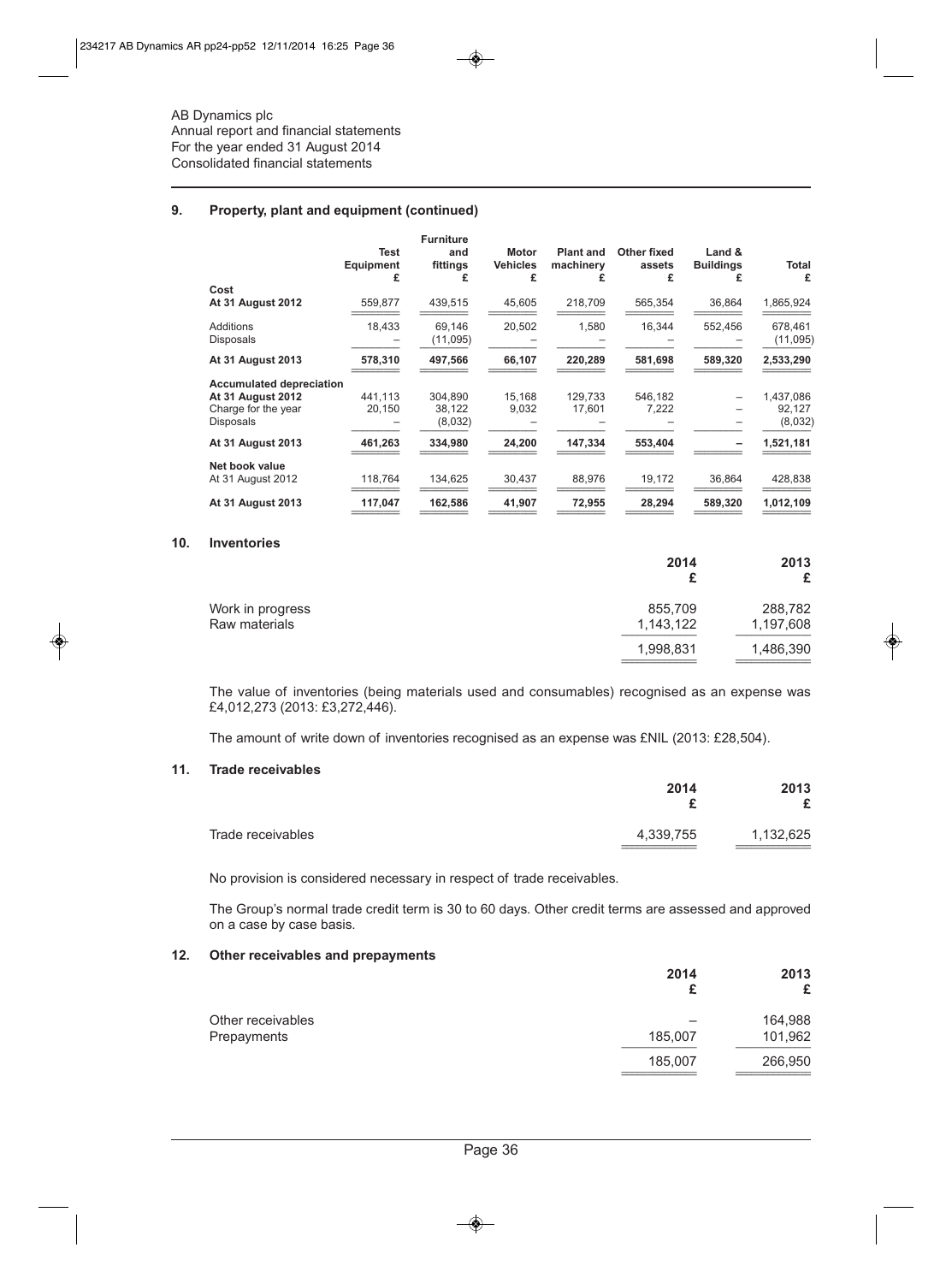#### **13. Amount owing by contract customers**

|     |                                                                                               | 2014<br>£                 | 2013<br>£                |
|-----|-----------------------------------------------------------------------------------------------|---------------------------|--------------------------|
|     | Cost incurred to date<br>Attributable profits                                                 | 7,863,520<br>2,818,838    | 6,013,485<br>2,157,660   |
|     | Progress billings                                                                             | 10,682,358<br>(9,812,622) | 8,171,145<br>(6,921,827) |
|     |                                                                                               | 869,736                   | 1,249,318                |
|     | Represented by:                                                                               |                           |                          |
|     | Amounts received in advance<br>Amount owing by contract customers                             | (79, 461)<br>949,197      | (487, 280)<br>1,736,598  |
|     |                                                                                               | 869,736                   | 1,249,318                |
|     | Amount of contract revenue recognised to date                                                 | 4,237,069                 | 4,825,043                |
|     | No retentions were held by customers for contract work.                                       |                           |                          |
| 14. | <b>Derivative financial instruments</b><br>Derivative financial instrument balances comprise: |                           |                          |
|     |                                                                                               | 2014<br>£                 | 2013<br>£                |
|     | Forward foreign exchange contracts                                                            |                           |                          |
|     |                                                                                               |                           |                          |

Further analysis of financial instruments is given in note 19.

#### **15. Cash and cash equivalents**

For the purpose of the statement of cash flows, cash and cash equivalents comprise the following:

|                        | 2014<br>£ | 2013<br>£ |
|------------------------|-----------|-----------|
| Cash and bank balances | 4,896,206 | 5,990,176 |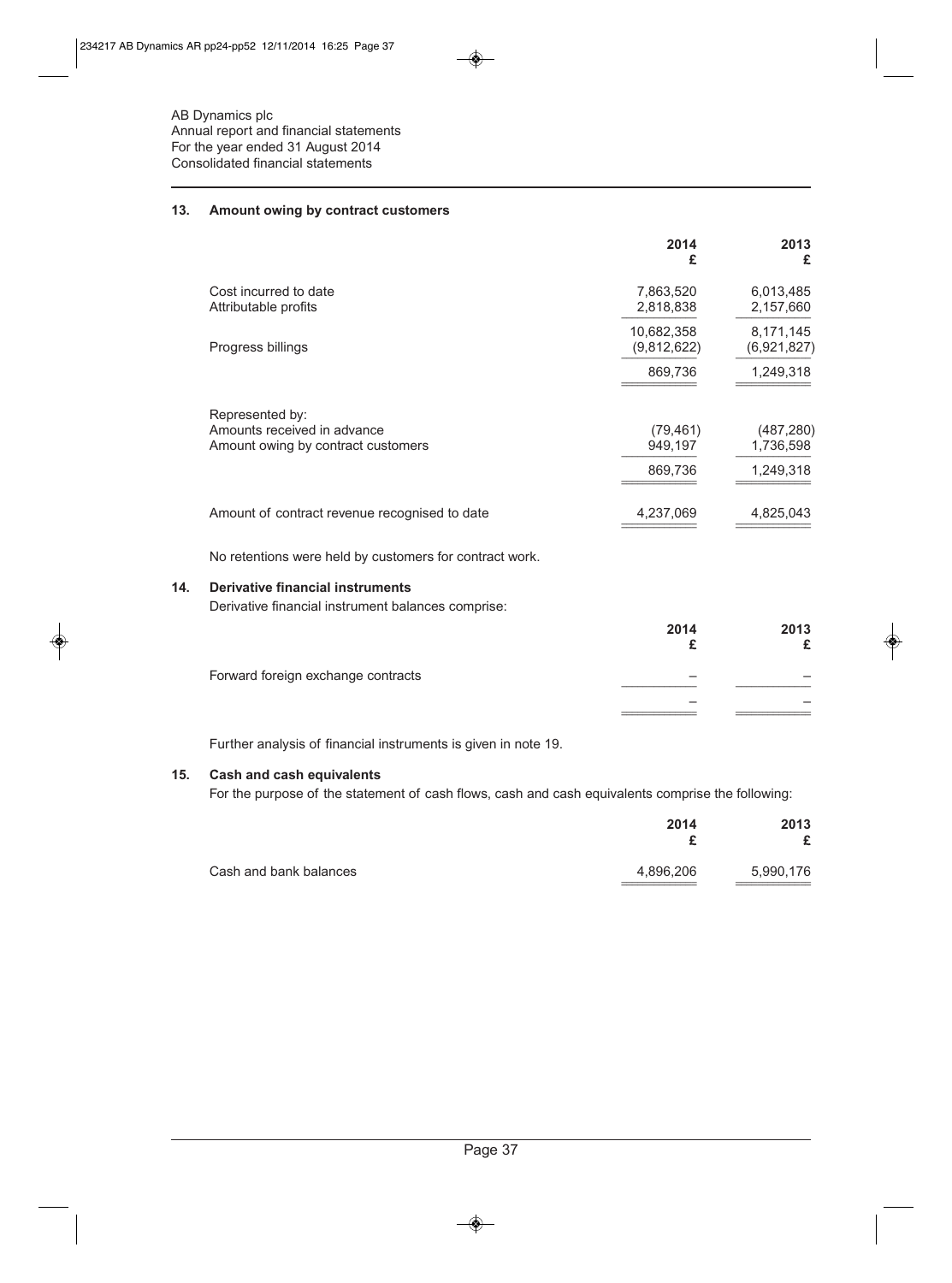#### **16. Share capital**

The allotted, called up and full paid share capital is made up of 16,775,640 ordinary shares of £0.01 each.

|                        | <b>Note</b> | Number of<br>shares | <b>Share</b><br><b>Capital</b> | <b>Share</b><br>premium | <b>Total</b><br>£ |
|------------------------|-------------|---------------------|--------------------------------|-------------------------|-------------------|
| On incorporation       | (i)         |                     |                                |                         |                   |
| On 8 May 2013          | (iii)       | 133,999             | 133,999                        |                         | 133,999           |
| Sub-division of shares | (iii)       | 13,266,000          |                                |                         |                   |
| On 22 May 2013         | (iv)        | 2,906,976           | 29,070                         | 2,470,930               | 2,500,000         |
| Less share issue costs |             |                     |                                | (168, 402)              | (168, 402)        |
| At 1 September 2013    |             | 16,306,976          | 163,070                        | 2,302,528               | 2,465,598         |
| On 21 December 2013    | (v)         | 40,000              | 400                            | 34,000                  | 34,400            |
| On 24 May 2014         | (vi)        | 428,664             | 4,287                          | 49.382                  | 53,669            |
| At 31 August 2014      |             | 16,775,640          | 167,757                        | 2,385,910               | 2,553,667         |

- (i) On incorporation, one ordinary share of £1.00 was subscribed by and issued to Mr. A. Best.
- (ii) On 8 May 2013, the Company issued 133,999 ordinary shares of £1.00 each to the shareholders of Anthony Best Dynamics Ltd in consideration for the transfer of the entire issued share capital of Anthony Best Dynamics Ltd to the Company.
- (iii) By a resolution dated 8 May 2013, each of the issued ordinary shares of £1.00 was subdivided into 100 ordinary shares of £0.01.
- (iv) On 22 May 2013, the Company issued 2,906,976 ordinary shares of £0.01 each for £0.86.
- (v) On 21 December 2013, Cairn Financial Advisers LLP exercised 40,000 warrants of £0.01 each for £0.86.
- (vi) On 24 May 2014, a total of 428,664 share options were exercised of £0.01 each for £0.1252.

#### **17. Deferred tax liabilities**

|                                                                    | 2014<br>£        | 2013<br>£           |
|--------------------------------------------------------------------|------------------|---------------------|
| At 1 September<br>Recognised in profit or loss                     | 41,923<br>37,350 | 71,136<br>(29, 213) |
| At 31 August                                                       | 79,273           | 41,923              |
| The deferred tax liabilities are attributable to.                  |                  |                     |
|                                                                    | 2014<br>£        | 2013<br>£           |
| Accelerated capital allowances<br>Derivative financial instruments | 79,273           | 41,923              |
|                                                                    | 79,273           | 41,923              |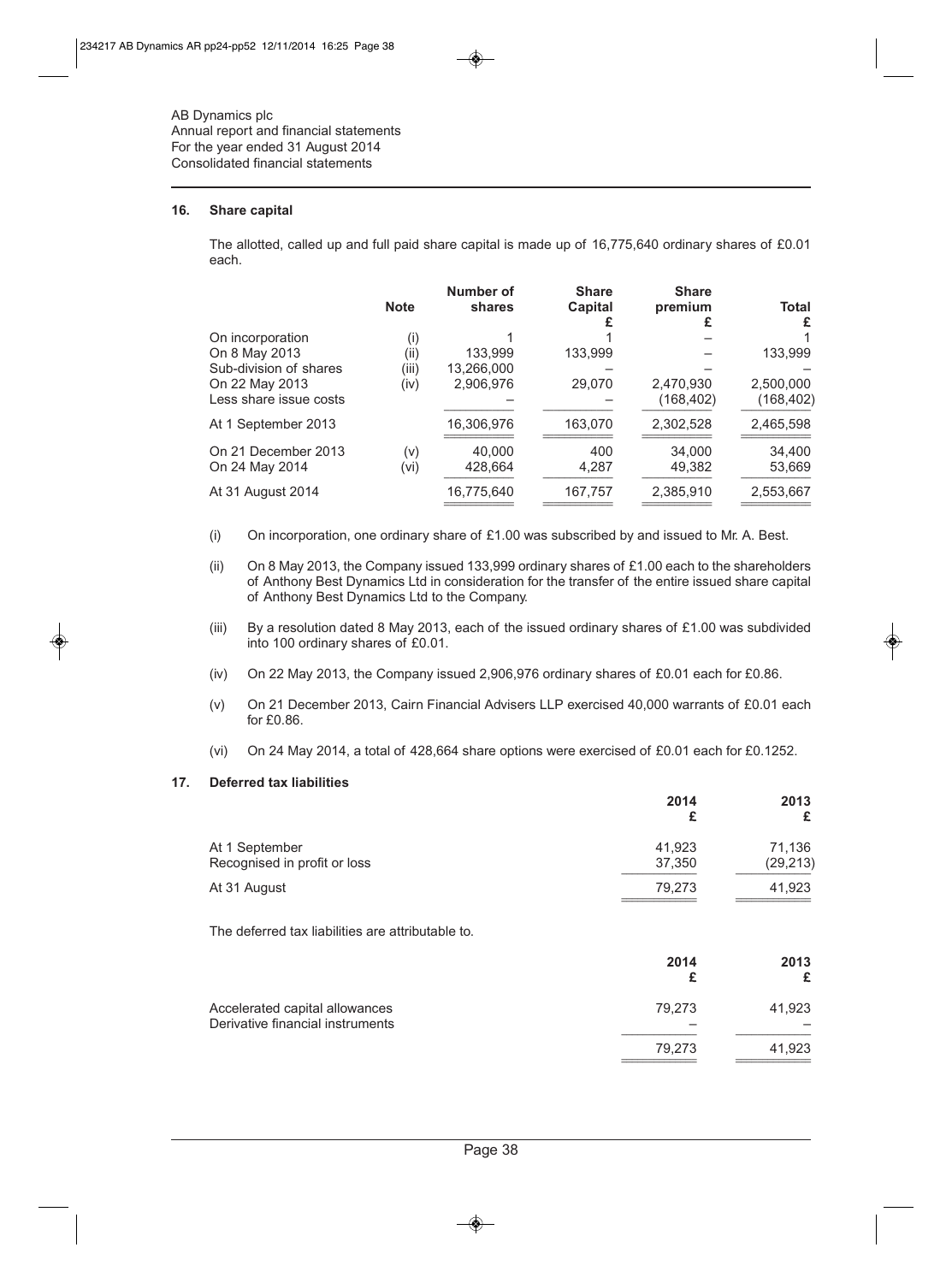#### **18. Trade and other payables and accruals**

|                                 | 2014<br>£ | 2013<br>£ |
|---------------------------------|-----------|-----------|
| Trade payables                  | 798.460   | 795,229   |
| Payments in advance             | 464,712   | 1,139,292 |
| Social security and other taxes | 132,414   | 66,436    |
| Other payables and accruals     | 1,518,257 | 1,162,136 |
|                                 | 2,913,843 | 3,163,093 |

Payments in advance relate to contractual revenue billed in advance and the income to be recognised upon delivery of goods and completion of services.

#### **19. Financial instruments**

The Group's activities are exposed to a variety of market risk (including foreign currency risk, interest rate risk and equity price risk), credit risk and liquidity risk. The overall financial risk management policy focuses on the potential adverse effects on the Group's financial performance, through the use of such instruments as hedging foreign exchange exposure at appropriate points during the year.

#### **(a) Financial risk management policies**

The Group's policies in respect of the major areas of treasury activity are as follows:

#### **(i) Market risk**

#### (i) *Foreign currency risk*

The Group is exposed to foreign currency risk on transactions and balances that are denominated in currencies other than the Great Britain Pound. The currencies giving rise to this risk are primarily the Euro and United States Dollar. Foreign currency risk is monitored closely on an ongoing basis to ensure that the net exposure is at an acceptable level.

The Group maintains a natural hedge whenever possible, by matching the cash inflows (revenue stream) and cash outflows used for purposes such as capital expenditure, operational expenditure and debt service requirements in the respective currencies.

Where appropriate the Group has also utilised derivative financial instruments in the form of forward contracts to sell currency in respect of sales denominated in currencies other than Great Britain Pound.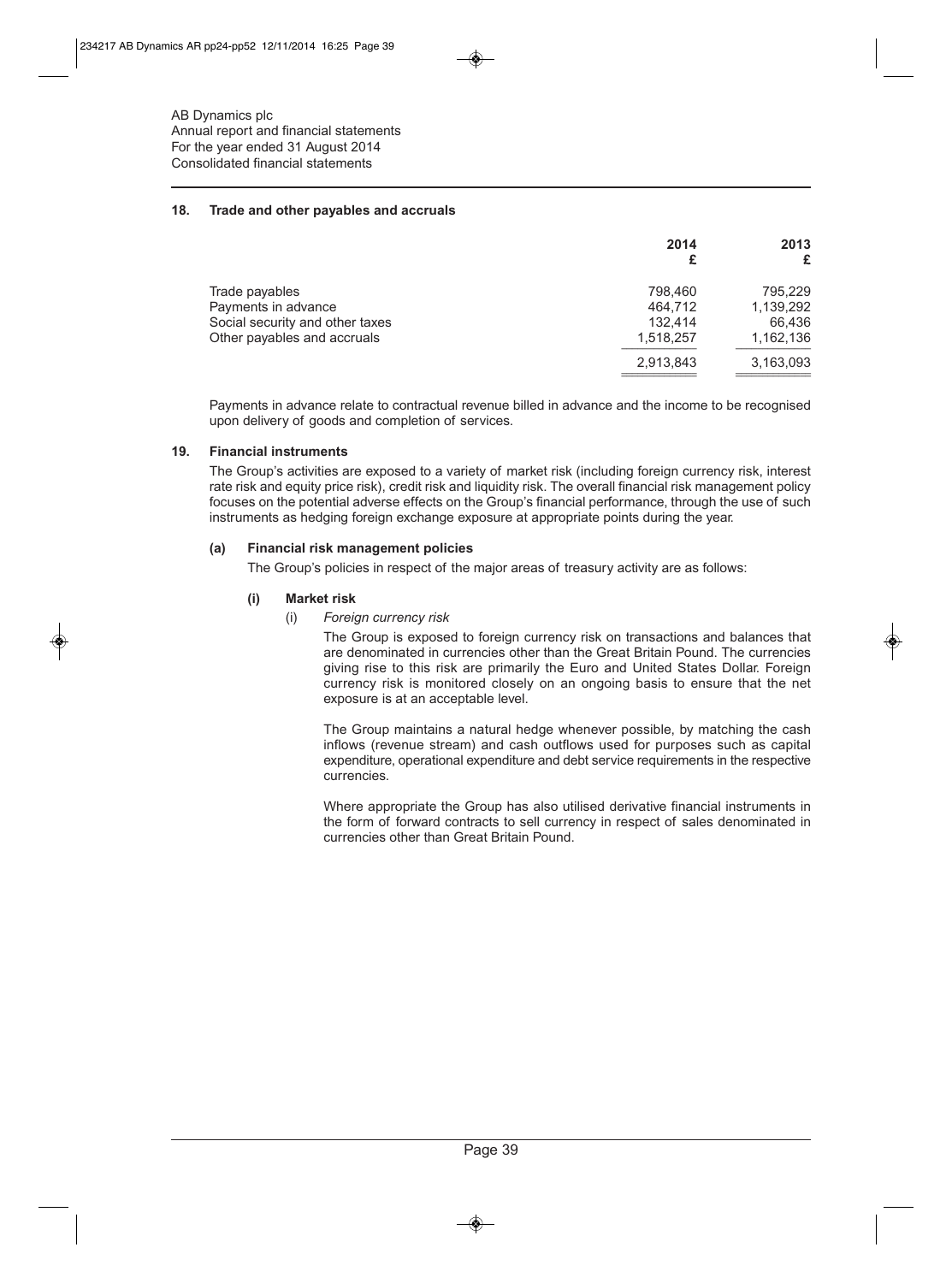#### **(a) Financial risk management policies (continued)**

#### **(i) Market risk (continued)**

(i) *Foreign currency risk (continued)*

The Group's exposure to foreign currency is as follows:

|                                                                   | <b>Great</b><br><b>Britain</b><br>Pound<br>£ | Euro<br>£ | <b>United</b><br><b>States</b><br><b>Dollar</b><br>£ | Japan<br>Yen<br>£ | Total<br>£ |
|-------------------------------------------------------------------|----------------------------------------------|-----------|------------------------------------------------------|-------------------|------------|
| 2014                                                              |                                              |           |                                                      |                   |            |
| <b>Financial assets</b>                                           |                                              |           |                                                      |                   |            |
| Trade receivables                                                 | 3,943,764                                    | 263,394   | 132,597                                              |                   | 4,339,755  |
| Construction contract                                             |                                              |           |                                                      |                   |            |
| receivables<br>Other receivables                                  | 611,413                                      |           | 337,784                                              |                   | 949,197    |
| Cash and bank balances                                            | 4,214,024                                    | 405,695   | 276,415                                              | 72                | 4,896,206  |
|                                                                   |                                              |           |                                                      |                   |            |
|                                                                   | 8,769,201                                    | 669,089   | 746,796                                              | 72                | 10,185,158 |
| <b>Financial liabilities</b><br>Trade payables                    | 777,898                                      | 19,787    | 775                                                  |                   | 798,460    |
| Other payables and<br>accruals<br>Construction contract           | 918,455                                      |           |                                                      |                   | 918,455    |
| payments on account                                               | 327,241                                      | 65,580    | 71,891                                               |                   | 464,712    |
|                                                                   | 2,023,594                                    | 85,367    | 72,666                                               |                   | 2,181,627  |
| Net financial assets<br>Less: Net financial<br>assets denominated |                                              |           |                                                      |                   | 8,003,531  |
| in the functional currency                                        |                                              |           |                                                      |                   | 6,745,607  |
| <b>Currency exposure</b>                                          |                                              |           |                                                      |                   | 1,257,924  |
|                                                                   |                                              |           |                                                      |                   |            |

The Group's exposure to foreign currency is as follows:

|                                                                   | Great<br><b>Britain</b> |         | <b>United</b><br><b>States</b> | Japan   |              |
|-------------------------------------------------------------------|-------------------------|---------|--------------------------------|---------|--------------|
|                                                                   | Pound                   | Euro    | <b>Dollar</b>                  | Yen     | <b>Total</b> |
|                                                                   | £                       | £       | £                              | £       | £            |
| 2013                                                              |                         |         |                                |         |              |
| <b>Financial assets</b>                                           |                         |         |                                |         |              |
| Trade receivables                                                 | 892,523                 | 129,921 | 110,181                        |         | 1,132,625    |
| Construction contract                                             |                         |         |                                |         |              |
| receivables                                                       | 1,657,894               | 78,704  |                                |         | 1,736,598    |
| Other receivables                                                 | 164,988                 |         |                                |         | 164,988      |
| Cash and bank balances                                            | 5,572,609               | 191,637 | 225,848                        | 82      | 5,990,176    |
|                                                                   | 8,288,014               | 400,262 | 336,029                        | 82      | 9,024,387    |
| <b>Financial liabilities</b>                                      |                         |         |                                |         |              |
| Trade payables                                                    | 536,608                 | 166     | 11,821                         | 246,634 | 795,229      |
| Other payables and                                                |                         |         |                                |         |              |
| accruals                                                          | 745,816                 | 580     | 11,065                         |         | 757,461      |
| Construction contract                                             |                         |         |                                |         |              |
| payments on account                                               | 988,931                 | 36,152  | 114,209                        |         | 1,139,292    |
|                                                                   | 2,271,355               | 36,898  | 137,095                        | 246,634 | 2,691,982    |
| Net financial assets<br>Less: Net financial<br>assets denominated |                         |         |                                |         | 6,332,405    |
| in the functional currency                                        |                         |         |                                |         | 6,016,659    |
| <b>Currency exposure</b>                                          |                         |         |                                |         | 315,746      |
|                                                                   |                         |         |                                |         |              |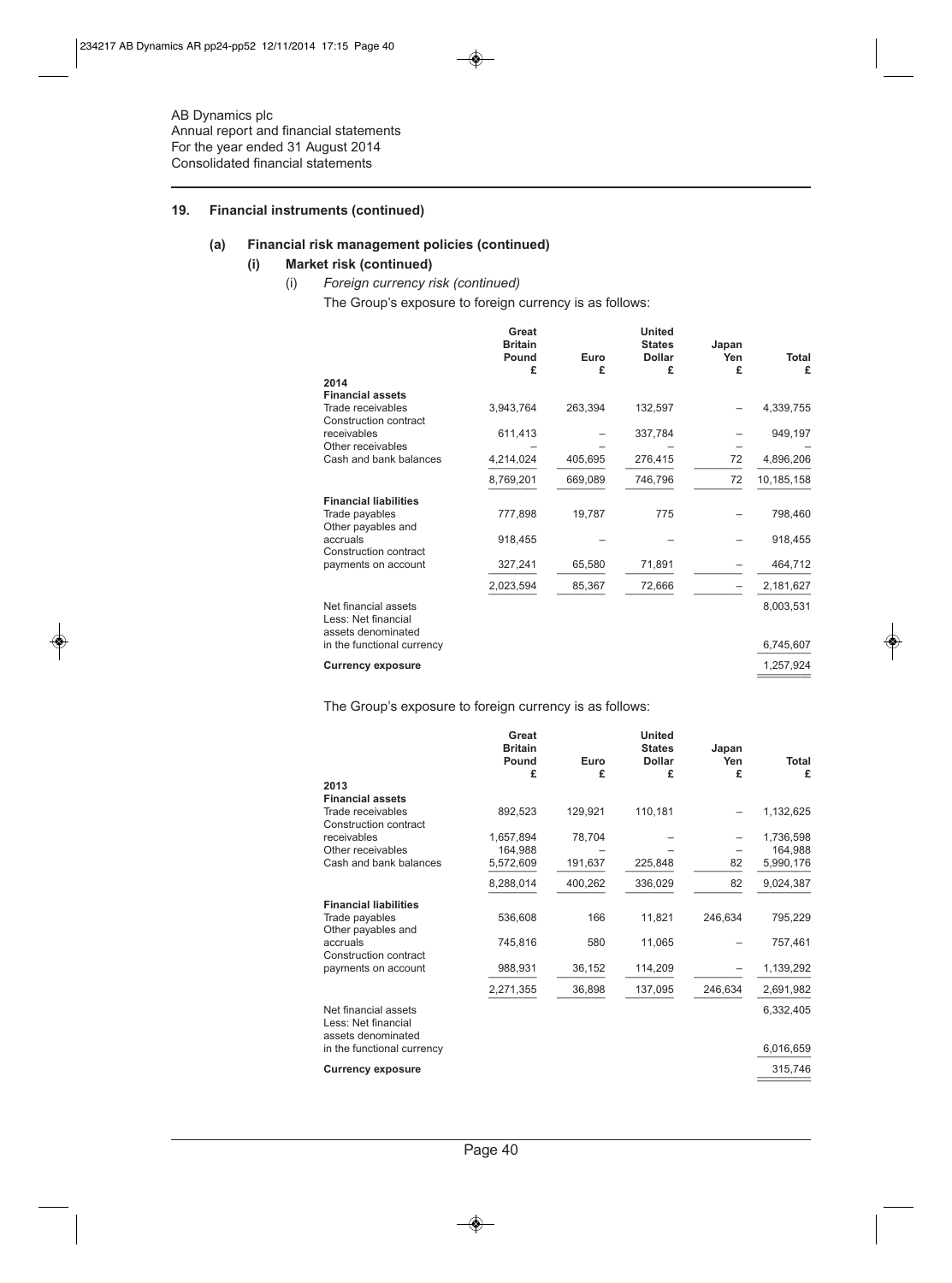#### **(a) Financial risk management policies (continued)**

- **(i) Market risk (continued)**
	- (i) *Foreign currency risk (continued)*

Although there is no formal hedge the Group seeks to offset foreign currency risk exposure by way of forward exchange contracts. At 31 August 2014 and 31 August 2013 the Group had no forward contracts in place.

The consolidated statement of comprehensive income would be affected by a gain/loss of approximately £67k (2013 – £20k) by a reasonable 10 percentage point fluctuation down/up in the exchange rate between sterling and the US dollar, a gain/loss of approximately £58k (2013 – £36k) by a reasonable 10 percentage point fluctuation down/up in the exchange rate between sterling and the Euro, and a gain/loss of approximately  $ENil$  (2013 –  $E25k$ ) by a reasonable 10 percentage point fluctuation down/up in the exchange rate between sterling and the Japanese Yen.

(ii) *Interest rate risk*

Interest rate risk is the risk that the fair value or future cash flows of a financial instrument will fluctuate because of changes in market interest rates. The Group's exposure to interest rate risk arises mainly from interest-bearing financial assets being interest bearing bank deposits. The Group's policy is to obtain the most favourable interest rates available whilst ensuring that cash is deposited with a financial institution with a credit rating of "AA" or better. Any surplus funds are placed with licensed financial institutions to generate interest income.

#### Interest rate risk sensitivity analysis

A 100 basis points strengthening/weakening of the interest rate as at the end of the reporting period would have immaterial impact on profit after taxation and equity. This assumes that all other variables remain constant.

(iii) *Equity price risk*

The Group does not have any quoted investments and hence is not exposed to equity price risk.

#### **(ii) Credit risk**

The Group's exposure to credit risk, or the risk of counterparties defaulting, arises mainly from trade and other receivables. The Group manages its exposure to credit risk by the application of credit approvals, credit limits and monitoring procedures on an ongoing basis. For other financial assets (including cash and bank balances), the Group seeks to minimise credit risk by dealing exclusively with high credit rating counterparties.

The Group establishes an allowance for impairment that represents its estimate of incurred losses in respect of the trade and other receivables as appropriate. The main components of this allowance are a specific loss component that relates to individually significant exposures. Impairment is estimated by management based on prior experience and the current economic environment.

#### Credit risk concentration profile

The Group's major concentration of credit risk at 31 August 2014 relates to the amounts owing by three customers which constituted approximately 63% of its trade receivables as at the end of the reporting period.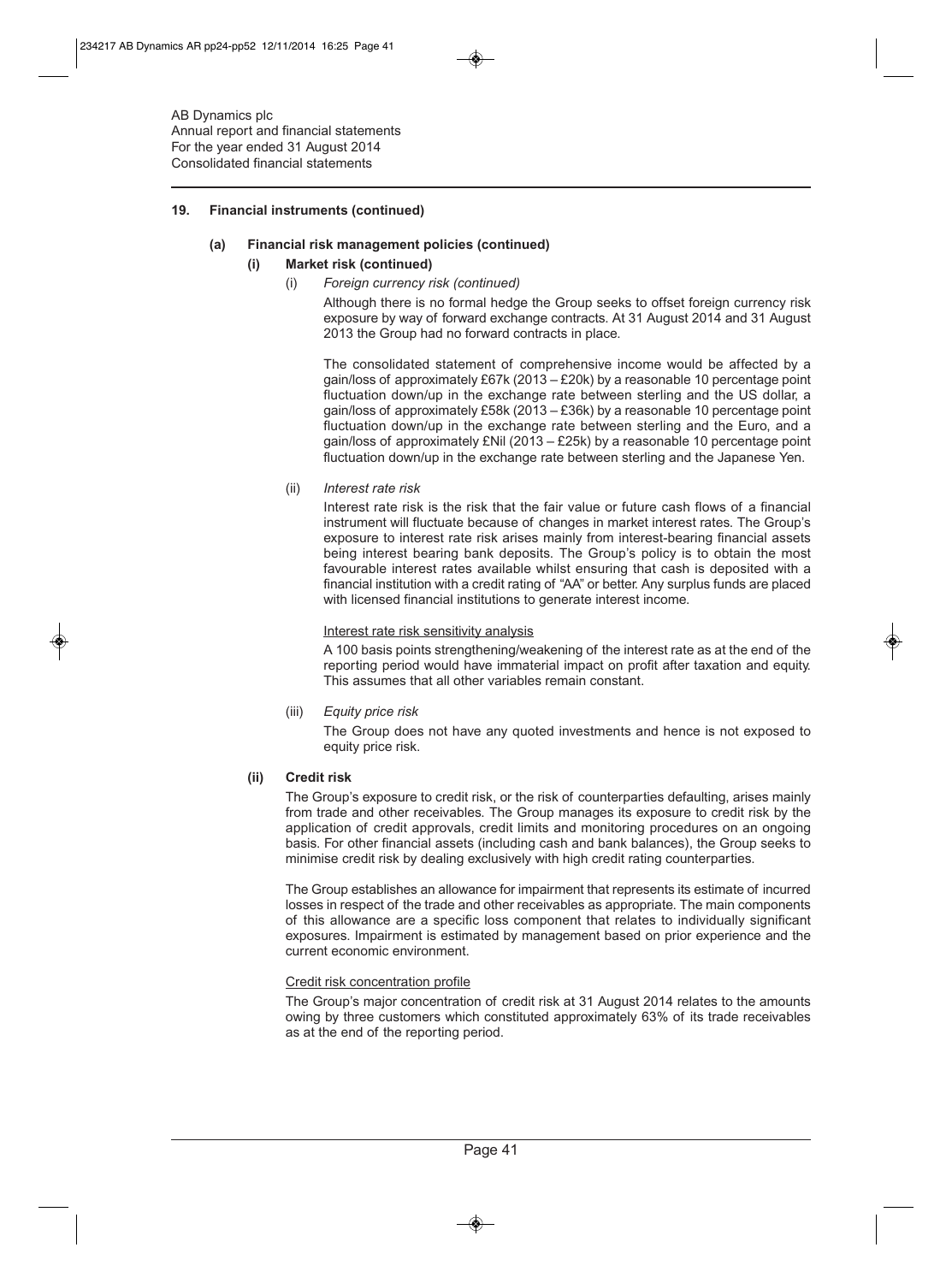#### **(a) Financial risk management policies (continued)**

#### **(ii) Credit risk (continued)**

#### Exposure to credit risk

As the Group does not hold any collateral, the maximum exposure to credit risk is represented by the carrying amount of the financial assets as at the end of the reporting period.

The exposure of credit risk for trade receivables by geographical region is as follows:

|                      | 2014<br>£ | 2013<br>£ |
|----------------------|-----------|-----------|
| <b>United States</b> | 394,775   | 120,369   |
| United Kingdom       | 1,634,138 | 37,720    |
| Europe               | 1,022,830 | 590,565   |
| Rest of the World    | 1,288,012 | 383,971   |
|                      | 4,339,755 | 1,132,625 |

#### Ageing analysis

The ageing analysis of the Group's trade receivables as at each of the two years ended 31 August 2014 is as follows:

|                           | <b>Gross</b><br>amount<br>£ | <b>Individual</b><br>impairment<br>£ | Carrying<br>value<br>£ |
|---------------------------|-----------------------------|--------------------------------------|------------------------|
| 2014                      |                             |                                      |                        |
| Not past due<br>Past due: | 3,004,612                   |                                      | 3,004,612              |
| $-$ less than 3 months    | 962,138                     |                                      | 962,138                |
| $-3$ to 6 months          | 373,005                     |                                      | 373,005                |
|                           | 4,339,755                   |                                      | 4,339,755              |
| 2013                      |                             |                                      |                        |
| Not past due<br>Past due: | 492,011                     |                                      | 492,011                |
| $-$ less than 3 months    | 575,149                     |                                      | 575,149                |
| $-3$ to 6 months          | 65,465                      |                                      | 65,465                 |
|                           | 1,132,625                   |                                      | 1,132,625              |

At the end of the reporting period, trade receivables that are individually impaired were those in significant financial difficulties and have defaulted on payments. These receivables are not secured by any collateral or credit enhancement.

#### *Trade receivables that are past due but not impaired*

The Group believes that no impairment allowance is necessary in respect of these trade receivables. They are substantially companies with good collection track record and no recent history of default.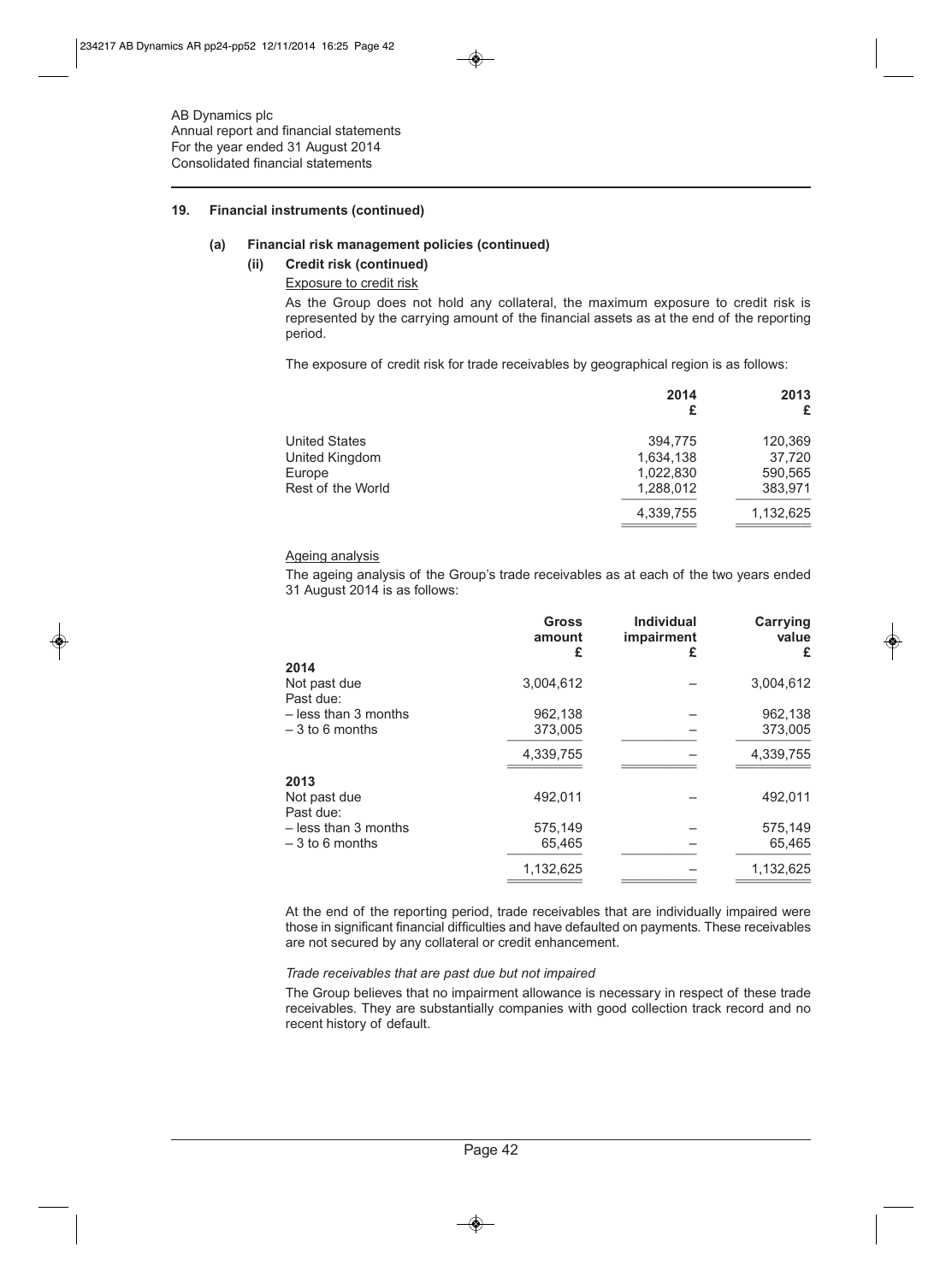#### **(a) Financial risk management policies (continued)**

#### **(iii) Liquidity risk**

Liquidity risk is the risk that the Group will not be able to meet its financial obligations as they fall due. The exposure to liquidity risk arises primarily from mismatches of the maturities of financial assets and liabilities.

The Group maintains a level of cash and cash equivalents and bank facilities deemed adequate by the management to ensure as far as possible, that it will have sufficient liquidity to meet its liabilities when they fall due.

#### **(b) Capital risk management**

Capital is defined as the total equity of the Group. The Group's objectives when managing capital are to safeguard the Group's ability to continue as a going concern in order to provide returns for shareholders and benefits for other stakeholders and to maintain an optimal capital structure to reduce the cost of capital. In order to maintain or adjust the capital structure, the Group may adjust the amount of dividends paid to shareholders, return capital to shareholders, issue new shares or sell assets to reduce debt.

The Group manages its capital based on debt-to-equity ratio. The strategies adopted were unchanged during the period under review and from those adopted in the previous financial year. The debt-to-equity ratio is calculated as net debt divided by total equity. Net debt is calculated as borrowings plus trade and other payables less cash and cash equivalents.

At 31 August 2014, the Group's cash resources exceed its total debt. The Company hence has no net debt.

#### **(c) Classification of financial instruments**

Apart from derivative financial instruments held for hedging purposes, all financial instruments are categorised as receivables and loans.

|                                           | 2014<br>£  | 2013<br>£ |
|-------------------------------------------|------------|-----------|
| <b>Financial assets</b>                   |            |           |
| Trade receivables                         | 4,339,755  | 1,132,625 |
| Construction contract receivables         | 949,197    | 1,736,598 |
| Other receivables                         |            | 164,988   |
| Derivative financial instruments          |            |           |
| Cash and bank balances                    | 4,896,206  | 5,990,176 |
|                                           | 10,185,158 | 9,024,387 |
| <b>Financial liabilities</b>              |            |           |
| Trade and accruals and other payables     | 1,716,914  | 1,552,690 |
| Derivative financial instruments          |            |           |
| Construction contract payments on account | 464,713    | 1,139,292 |
|                                           | 2,181,627  | 2,691,982 |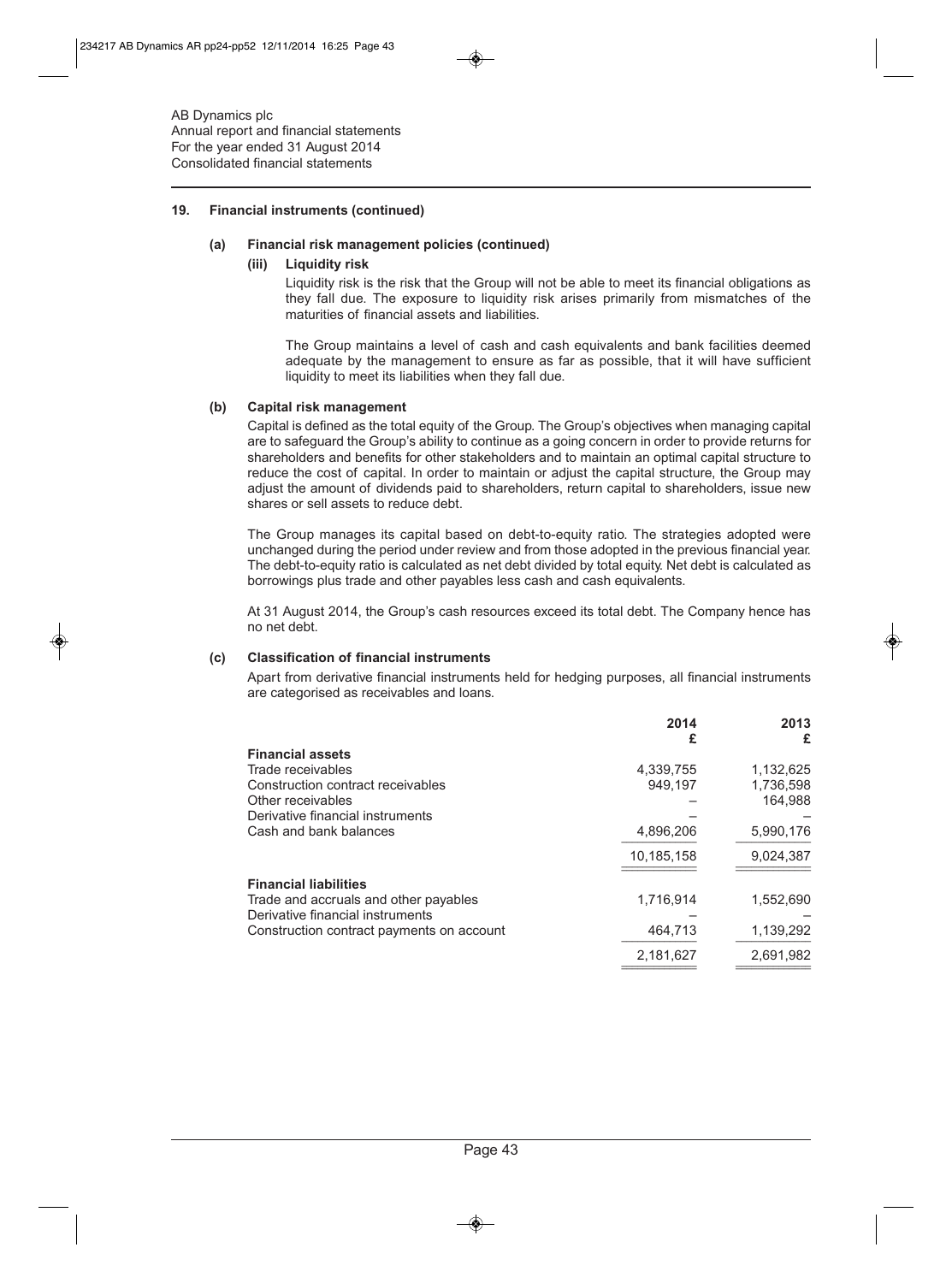#### **(d) Fair value hierarchy**

The fair values of the financial assets and liabilities are analysed into level 1 to 3 as follows:

- Level 1: Fair value measurements derive from quoted prices (unadjusted) in active markets for identical assets or liabilities.
- Level 2: Fair value measurements derive from inputs other than quoted prices included within level 1 that are observable for the asset or liability, either directly or indirectly.
- Level 3: Fair value measurements derive from valuation techniques that include inputs for the asset or liability that are not based on observable market data (unobservable inputs).

The only financial instruments carried at fair values were derivative financial instruments falling within Level 2 and these were held only at 31 August 2012.

#### **20. Lease commitments**

The Group had total commitments at the end of each financial year in respect of non-cancellable operating leases of:

|                          | 2014<br>£ | 2013<br>£ |
|--------------------------|-----------|-----------|
| Property leases          |           |           |
| Payable within one year  | 65,323    | 38,000    |
| Payable within 2-5 years | 71,154    | 72,833    |
|                          | 136,477   | 110,833   |

#### **21. Related party disclosures**

Mr. A. Best, a director of the company, is a trustee and beneficiary of the Best Middleton Trust. Rental payments of £38,000 (2013 – £38,000) were made in the year. No amounts were due to or from the trust at any year end.

Balances and transactions between the Company and its subsidiaries are eliminated on consolidation and are not disclosed in this note.

The remuneration of the key management personnel of the Group is set out in the Directors' report on page 13.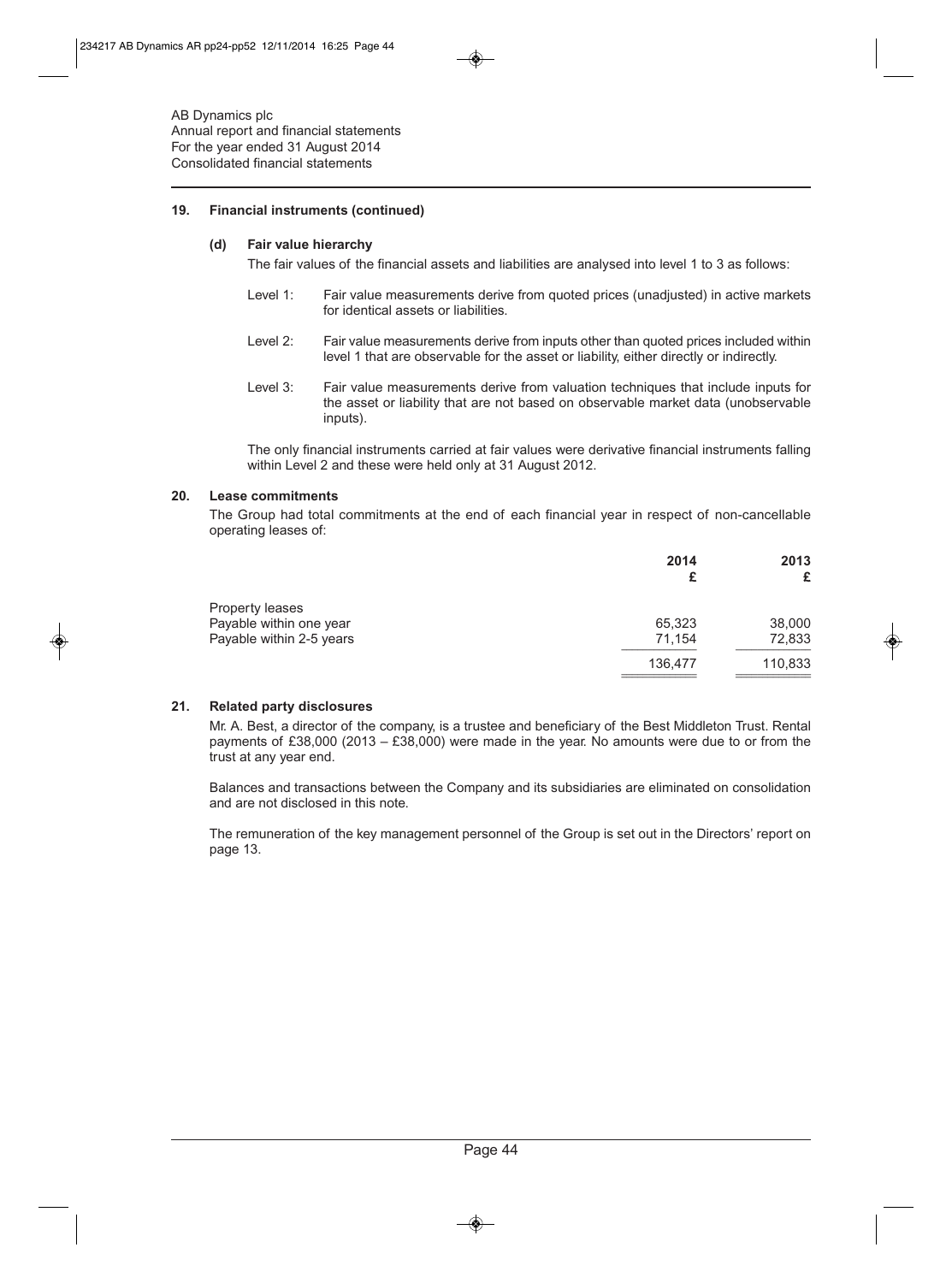#### **22. Share options**

The share option scheme, which was adopted by the company during the year ending 31 August 2013, was established to reward and incentivise the executive management team and staff for delivering share price growth. The share option scheme is administered by the Remuneration Committee.

A charge of £27,861 (2013: £18,613) has been charged to the statement of comprehensive income for the year relating to these options.

These fair values were calculated using the Black Scholes option pricing model. The inputs into the model were as follows:

| 12.52p   |
|----------|
| 12.52p   |
| $1\%$    |
| 30%      |
| 10 years |
|          |

The expected volatility was determined with reference to similar entities trading on AIM.

Details of the share options outstanding at the year end are as follows:

|                           |                                    | <b>WAEP</b>                  |                                    | <b>WAEP</b>                  |
|---------------------------|------------------------------------|------------------------------|------------------------------------|------------------------------|
|                           | <b>Number</b><br>31 August<br>2014 | (pence)<br>31 August<br>2014 | <b>Number</b><br>31 August<br>2013 | (pence)<br>31 August<br>2013 |
| Outstanding as at         |                                    |                              |                                    |                              |
| 1 September               | 1,302,600                          | 12.52                        |                                    |                              |
| Granted during the year   |                                    |                              | 1,302,600                          | 12.52                        |
| Forfeited during the year |                                    |                              |                                    |                              |
| Expired during the year   |                                    |                              |                                    |                              |
| Exercised during the year | (428, 664)                         | 12.52                        |                                    |                              |
| Options outstanding at    |                                    |                              |                                    |                              |
| 31 August                 | 873,936                            | 12.52                        | 1,302,600                          | 12.52                        |
| Exercisable at 31 August  | 5,533                              | 12.52                        |                                    |                              |

The weighted average remaining contractual life of the options outstanding at the statement of financial position date is 8.5 years.

#### **22. Ultimate controlling party**

There is no ultimate controlling party.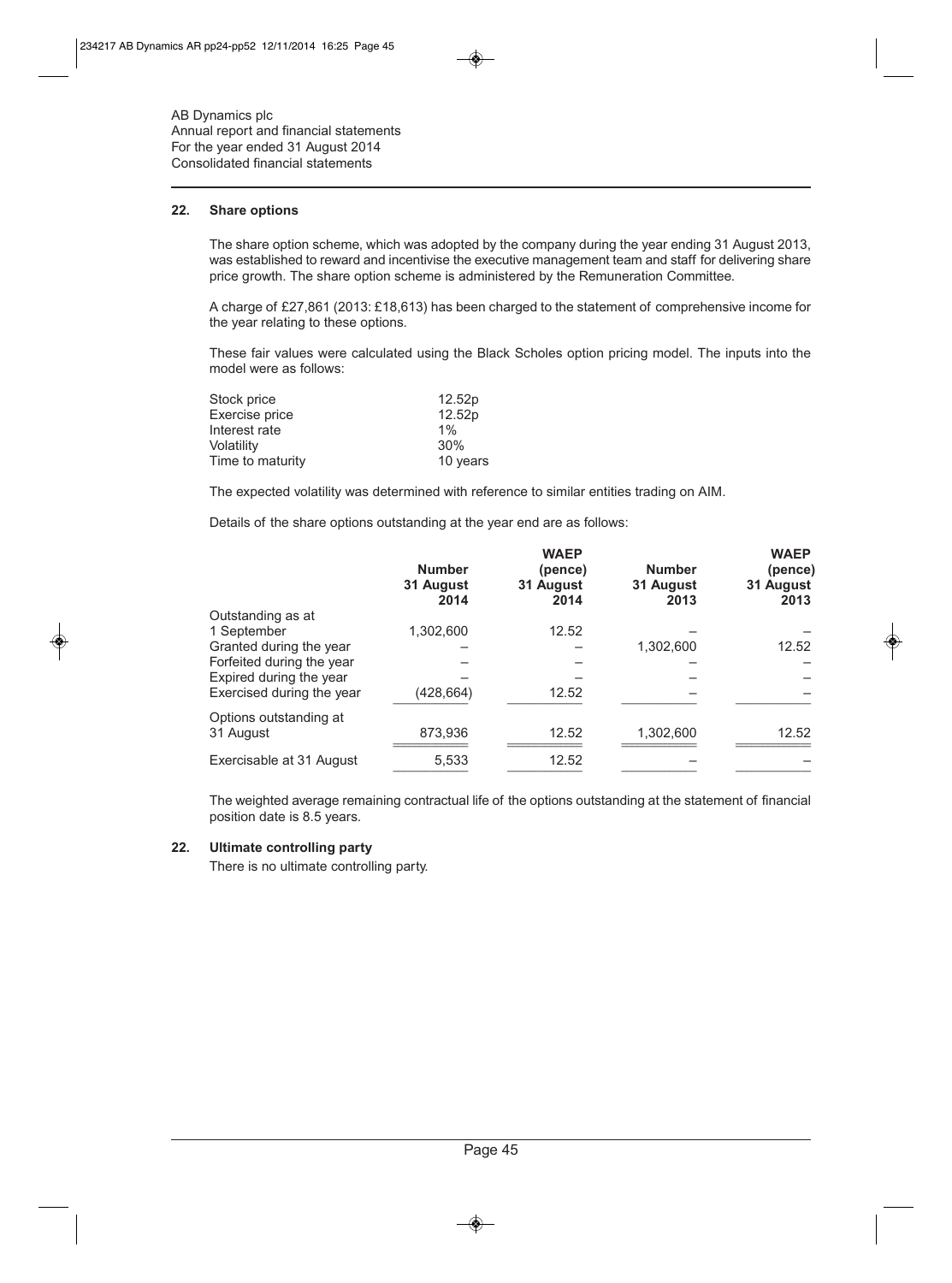#### **Company balance sheet**

| <b>Note</b> | 2014      | 2013<br>£                 |
|-------------|-----------|---------------------------|
| 3           | 180,474   | 152,613                   |
|             |           |                           |
| 4           | 2,741,726 | 1,958,566                 |
|             | 2,741,726 | 1,958,566                 |
| 5           | 28,167    | 5,000                     |
|             | 2,713,559 | 1,953,566                 |
|             | 2,894,033 | 2,106,179                 |
|             |           |                           |
| 6           | 167,757   | 163,070                   |
|             |           | 2,302,528                 |
|             |           | (359, 419)                |
| 9           | 2,894,033 | 2,106,179                 |
|             | 8         | £<br>2,385,910<br>340,366 |

The financial statements were approved by the Board of Directors and authorised for issue on 12 November 2014 and are signed on its behalf by:

Anthony Best **Robert Hart** Robert Hart<br>
Director **Director** Director

COMPANY REGISTRATION NUMBER: 08393914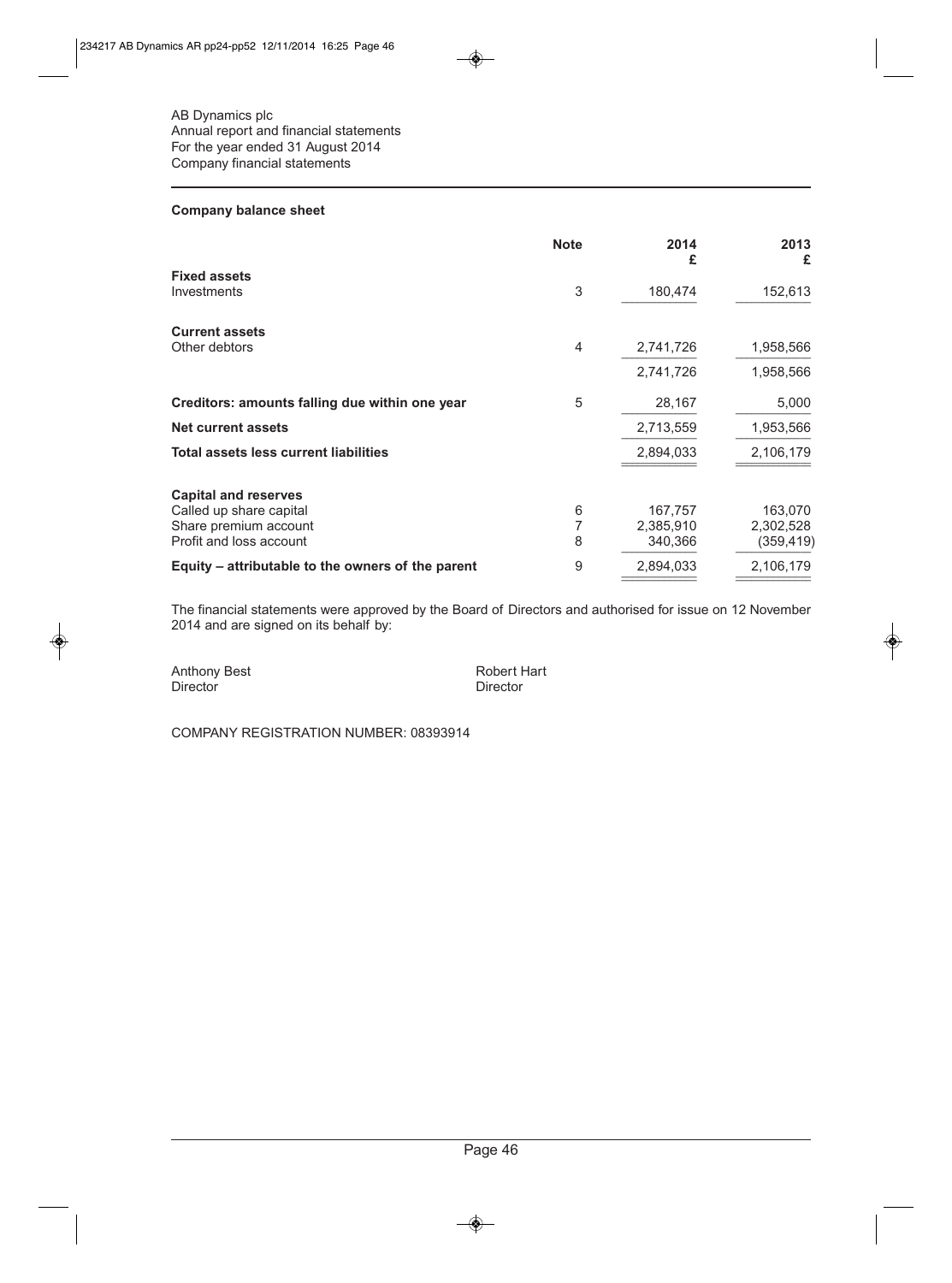#### **Notes to the Company financial statements**

#### **BASIS OF ACCOUNTING**

The financial statements have been prepared in accordance with the historical cost convention and in accordance with applicable United Kingdom law and United Kingdom accounting standards. The principal accounting policies are described below. They have all been applied consistently throughout the period.

No company cash flow statement has been prepared as no cash is held in the company.

#### **GOING CONCERN**

At 31 August 2014, the Company had net current assets of £2,713,559 (2013 – £1,953,566) with the main current asset being amounts owed from its subsidiary Anthony Best Dynamics Ltd, amounting to £2,732,973  $(2013 - \text{\textsterling}1,952,827)$ . The Company has assessed its ongoing costs with cash generated by its subsidiary to ensure that it can continue to settle its debts as they fall due.

The Directors have, after careful consideration of the factors set out above, concluded that it is appropriate to adopt the going concern basis for the preparation of the financial statements and the financial statements do not include any adjustments that would result if the going concern basis was not appropriate.

#### **INVESTMENTS**

Investments held as fixed assets are stated at cost less provision for impairment.

#### **TAXATION**

Current tax, including UK corporation tax and foreign tax, is provided at amounts expected to be paid (or recovered) using the tax rates and laws that have been enacted or substantively enacted by the balance sheet date.

Deferred tax is recognised in respect of all timing differences that have originated but not reversed at the balance sheet date where transactions or events that result in an obligation to pay more tax in the future or a right to pay less tax in the future have occurred at the balance sheet date. Timing differences are differences between the company's taxable profits and its results as stated in the financial statements that arise from the inclusion of gains and losses in tax assessments in periods different from those in which they are recognised in the financial statements.

A net deferred tax asset is regarded as recoverable and therefore recognised only when, on the basis of all available evidence, it can be regarded as more likely than not that there will be suitable taxable profits from which the future reversal of the underlying timing differences can be deducted.

Deferred tax is not recognised when fixed assets are revalued unless by the balance sheet date there is a binding agreement to sell the revalued assets and the gain or loss expected to arise on sale has been recognised in the financial statements. Neither is deferred tax recognised when fixed assets are sold and it is more likely than not that the taxable gain will be rolled over, being charged to tax only if and when the replacement assets are sold.

Taxation arising on disposal of a revalued asset is split between the profit and loss account and the statement of total recognised gains and losses on the basis of the tax attributable to the gain or loss recognised in each statement.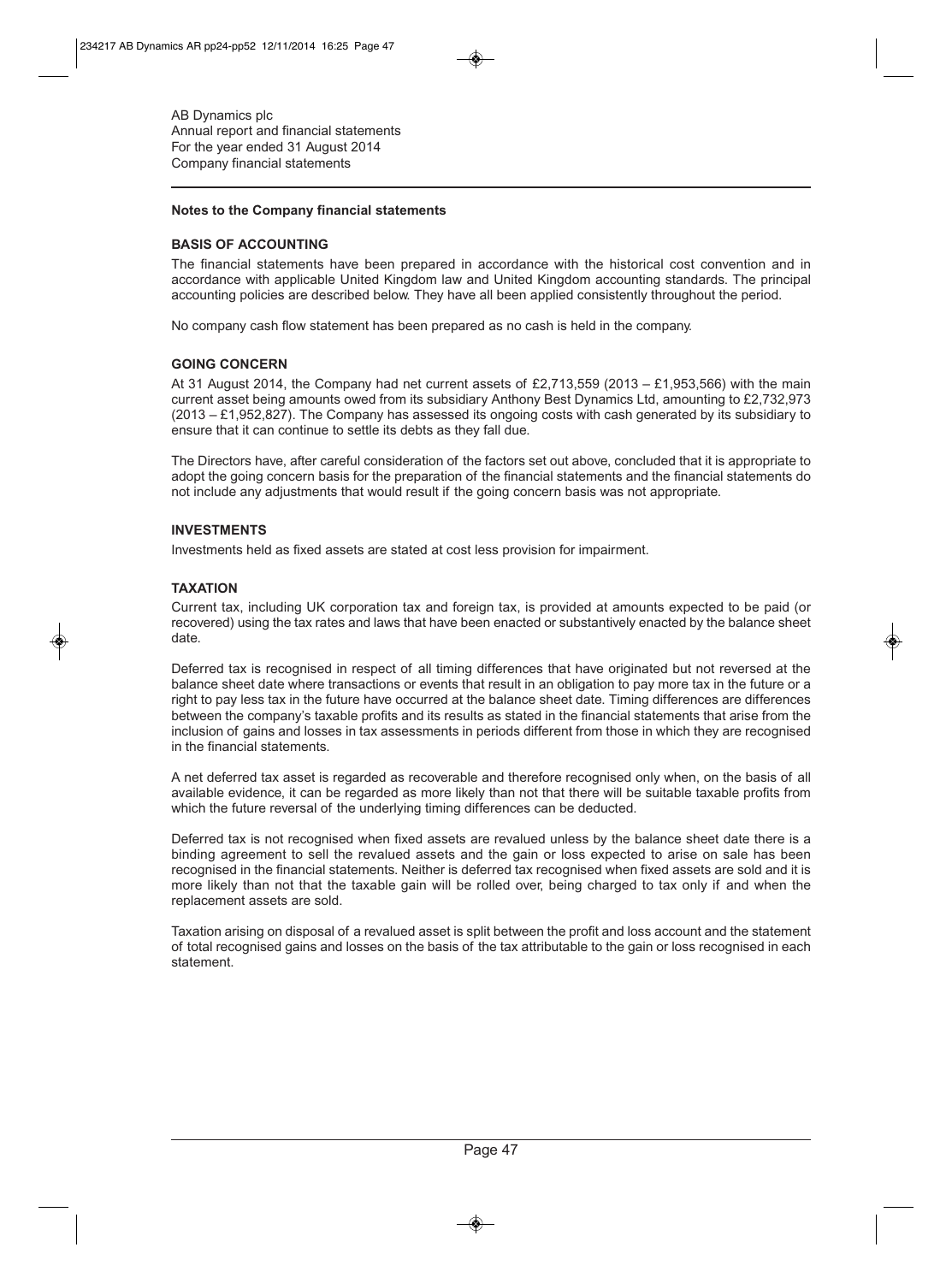#### **1. PROFIT FOR THE FINANCIAL YEAR**

The company has taken advantage of section 408 of the Companies Act 2006 and, consequently, a profit and loss account for the company alone has not been presented.

The company's profit for the financial year was £835,394 (2013 Loss – £378,032).

The company's profit for the financial year has been arrived at after charging auditor's remuneration payable to Crowe Clark Whitehill LLP for audit services to the company of £15,000 (2013 – £15,000).

#### **2. EMPLOYEES AND DIRECTORS' REMUNERATION**

Staff costs during the year by the Company were as follows:

| 2014   | 2013<br>£ |
|--------|-----------|
| 65,955 | 22,375    |
| 65,955 | 22,375    |
|        |           |

The executive management team is remunerated by the operating subsidiary Anthony Best Dynamics Limited. Details of their remuneration is in the Directors' report on page 13.

The average number of employees of the company during the year was:

|    |                               | 2014<br><b>Number</b> | 2013<br><b>Number</b> |
|----|-------------------------------|-----------------------|-----------------------|
|    | Directors and management      | 5                     | 5                     |
| 3. | <b>INVESTMENTS</b>            |                       |                       |
|    |                               | 2014<br>£             | 2013<br>£             |
|    | <b>Subsidiary undertaking</b> |                       |                       |
|    | Brought forward               | 152,613               |                       |
|    | Addition                      | 27,861                | 152,613               |
|    | Carried forward               | 180,474               | 152,613               |

The company owns more than 20% of the following undertakings which are incorporated in the United Kingdom:

|                               | Class of share held | % shareholding |
|-------------------------------|---------------------|----------------|
| Subsidiary undertaking:       |                     |                |
| Anthony Best Dynamics Limited | Ordinary            | 100            |

On 8 May 2013, the Group, previously headed by Anthony Best Dynamics Limited, underwent a reorganisation by virtue of which Anthony Best Dynamics Limited's shareholders in their entirety exchanged their shares for shares in AB Dynamics plc, a newly formed company, which then became the ultimate parent company of the Group. Notwithstanding the change in the legal parent of the Group, this transaction has been accounted for as a reverse acquisition under IFRS 3 (revised) "Business Combinations" and the consolidated financial statements are prepared on the basis of the new legal parent having been acquired by the existing Group.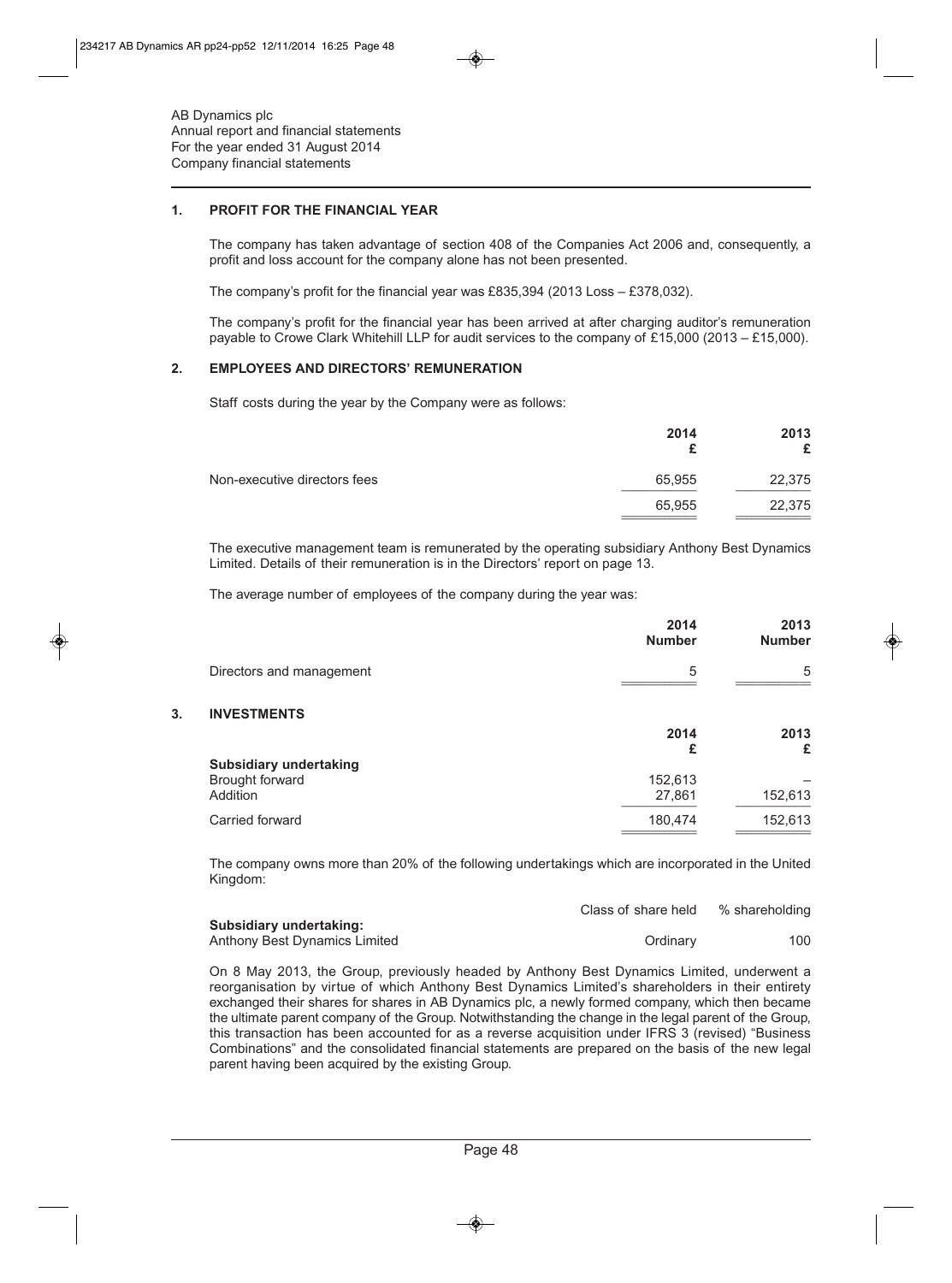#### **4. OTHER DEBTORS**

|    |                                                       | 2014<br>£          | 2013<br>£          |
|----|-------------------------------------------------------|--------------------|--------------------|
|    | Amounts owed by group undertakings<br>Prepayment      | 2,732,973<br>8,753 | 1,952,827<br>5,739 |
|    |                                                       | 2,741,726          | 1,958,566          |
| 5. | <b>CREDITORS: AMOUNTS FALLING DUE WITHIN ONE YEAR</b> |                    |                    |
|    |                                                       | 2014<br>£          | 2013<br>£          |
|    | Accruals and deferred income                          | 28,167             | 5,000              |
|    |                                                       | 28,167             | 5,000              |

All amounts fall due within 30 days of the year end.

#### **6. SHARE CAPITAL**

The allotted, called up and full paid share capital is made up of 16,775,640 ordinary shares of £0.01 each.

|                                                                                                         | <b>Note</b>                   | Number of<br>shares                | <b>Share</b><br>Capital<br>£ | <b>Share</b><br><b>Premium</b><br>£ | <b>Total</b><br>£                  |
|---------------------------------------------------------------------------------------------------------|-------------------------------|------------------------------------|------------------------------|-------------------------------------|------------------------------------|
| On incorporation<br>On 8 May 2013<br>Sub-division of shares<br>On 22 May 2013<br>Less share issue costs | (i)<br>(iii)<br>(iii)<br>(iv) | 133,999<br>13,266,000<br>2,906,976 | 133,999<br>29,070            | 2,470,930<br>(168, 402)             | 133,999<br>2,500,000<br>(168, 402) |
| At 1 September 2013                                                                                     |                               | 16,306,976                         | 163,070                      | 2,302,528                           | 2,465,598                          |
| On 21 December 2013<br>On 24 May 2014                                                                   | (v)<br>(vi)                   | 40,000<br>428,664                  | 400<br>4,287                 | 34,000<br>49,382                    | 34,400<br>53,669                   |
| At 31 August 2014                                                                                       |                               | 16,775,640                         | 167,757                      | 2,385,910                           | 2,553,667                          |

- (i) On incorporation, one ordinary share of £1.00 was subscribed by and issued to Mr. A. Best.
- (ii) On 8 May 2013, the Company issued 133,999 ordinary shares of £1.00 each to the shareholders of Anthony Best Dynamics Ltd in consideration for the transfer of the entire issued share capital of Anthony Best Dynamics Ltd to the Company.
- (iii) By a resolution dated 8 May 2013, each of the issued ordinary shares of £1.00 was subdivided into 100 ordinary shares of £0.01.
- (iv) On 22 May 2013, the Company issued 2,906,976 ordinary shares of £0.01 each for £0.86.
- (v) On 21 December 2013, Cairn Financial Advisers LLP exercised 40,000 warrants of £0.01 each for 86p.
- (vi) On 24 May 2014, a total of 428,664 share options were exercised of £0.01 each for £0.1252.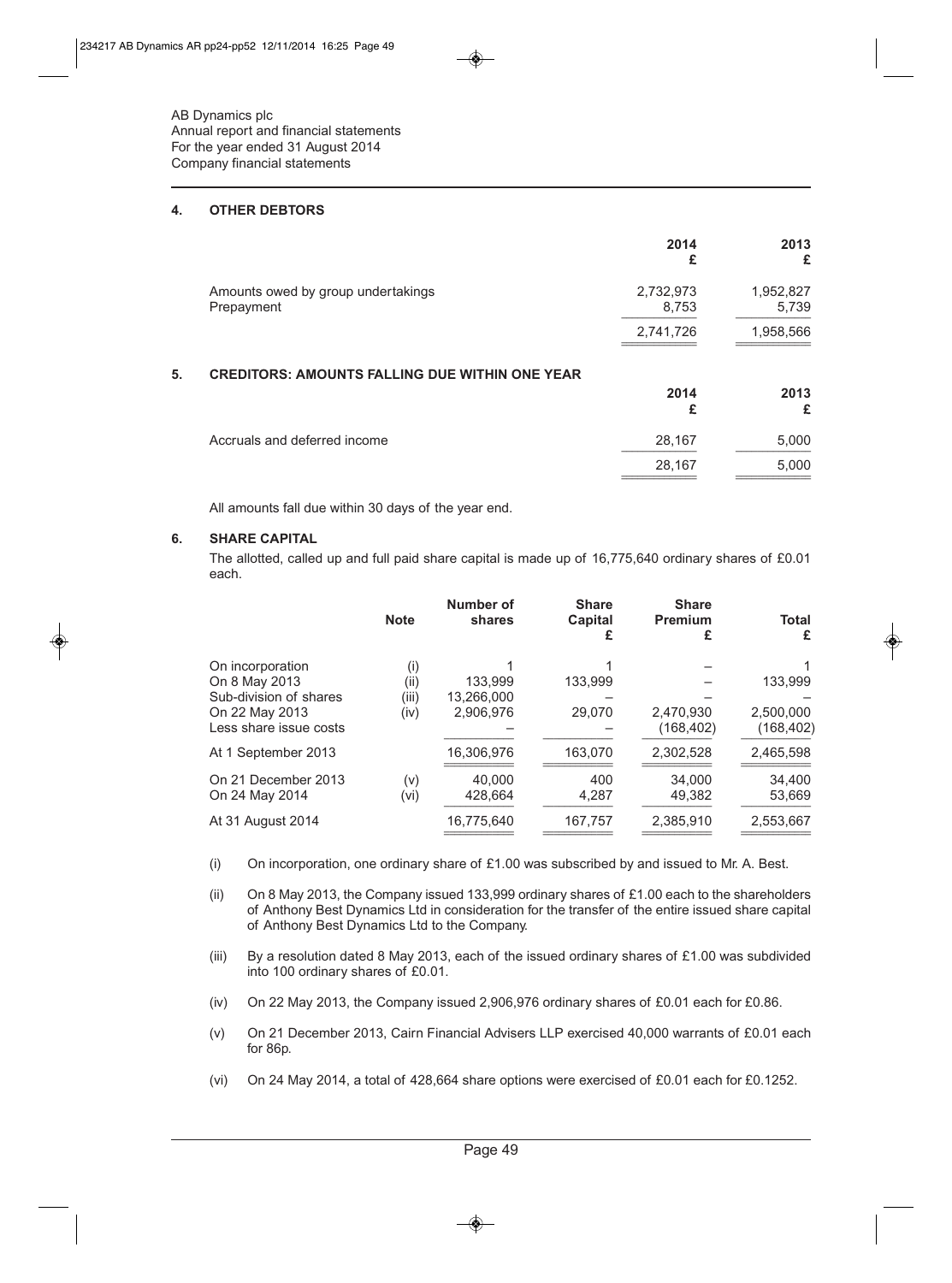#### **6. SHARE CAPITAL (continued)**

#### **Share options:**

The Company had a total of 997,005 options and warrants outstanding over ordinary shares, which includes 123,069 warrants granted to Cairn Financial Advisers LLP.

#### **7. SHARE PREMIUM ACCOUNT**

|                                                                                | 2014                | 2013<br>£               |
|--------------------------------------------------------------------------------|---------------------|-------------------------|
| Balance brought forward<br>Premium on issue of new shares<br>Share issue costs | 2,302,528<br>83,382 | 2,470,930<br>(168, 402) |
| Balance carried forward                                                        | 2,385,910           | 2,302,528               |

#### **8. PROFIT AND LOSS ACCOUNT**

|                                        | 2014       | 2013<br>£  |
|----------------------------------------|------------|------------|
| Balance brought forward                | (359, 419) |            |
| Share based payments                   | 27.861     | 18,613     |
| Profit/(loss) for the financial period | 835,394    | (378, 032) |
| Dividends paid                         | (163, 470) |            |
| Balance carried forward                | 340.366    | (359, 419) |

#### **9. RECONCILIATION OF MOVEMENTS IN SHAREHOLDERS' FUNDS**

|                                                                                                                                                                                                        | 2014<br>£                                              | 2013<br>£                                       |
|--------------------------------------------------------------------------------------------------------------------------------------------------------------------------------------------------------|--------------------------------------------------------|-------------------------------------------------|
| Profit/(loss) for the financial period                                                                                                                                                                 | 835,394                                                | (378, 032)                                      |
| Net increase/(decrease) in shareholders' funds<br>Issue of new shares<br>Exercise of options and warrants<br>Share issue costs<br>Share based payments<br>Dividend paid<br>Opening shareholders' funds | 835,394<br>88,069<br>27,861<br>(163, 470)<br>2,106,179 | (378, 032)<br>2,634,000<br>(168, 402)<br>18,613 |
| Closing shareholders' funds                                                                                                                                                                            | 2,894,033                                              | 2,106,179                                       |
| <b>DIVIDENDS</b><br>10.                                                                                                                                                                                | 2014<br>£                                              | 2013<br>£                                       |
| Interim dividend paid of £0.01 per share                                                                                                                                                               | 163,470                                                |                                                 |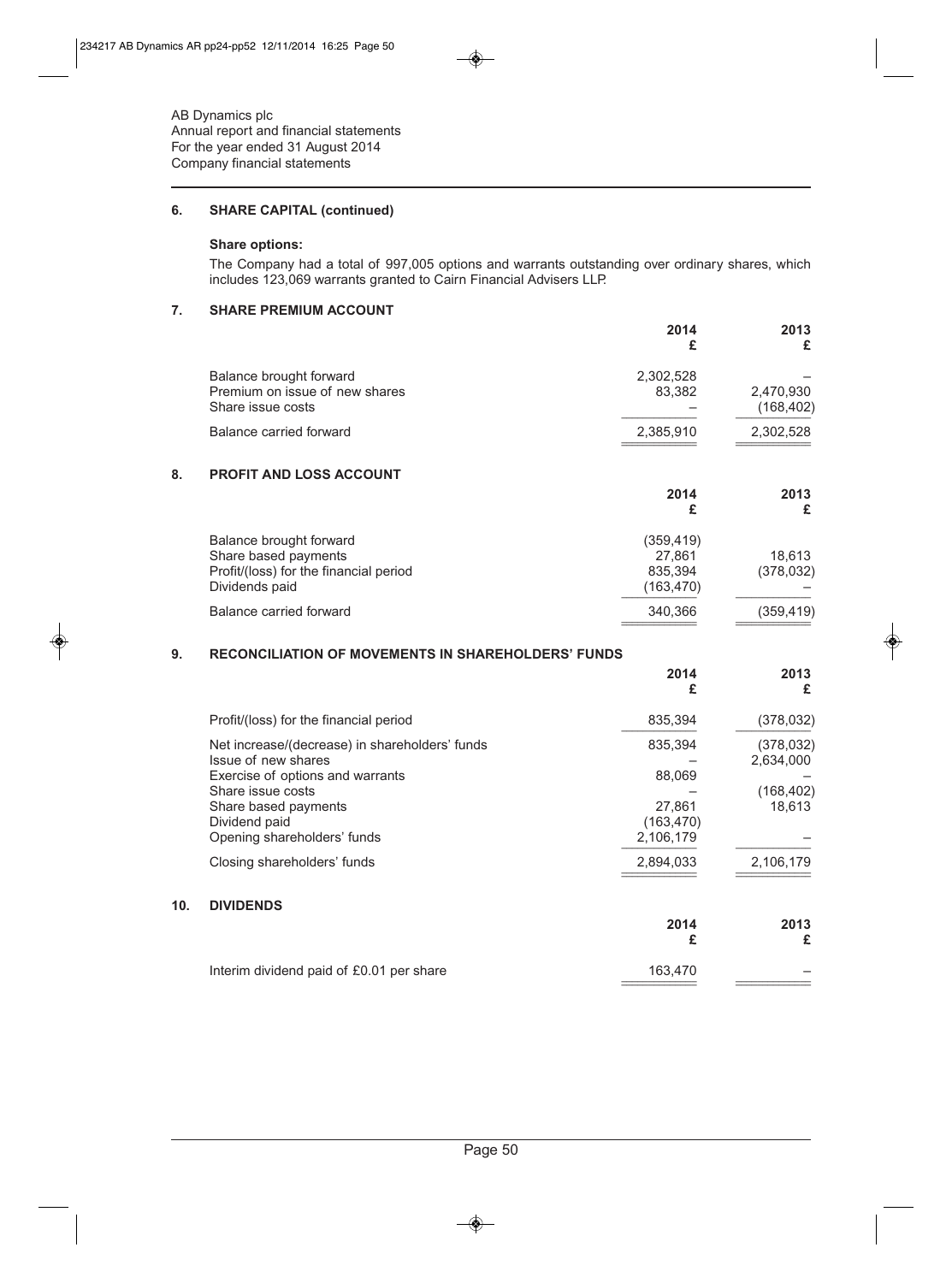#### **11. RELATED PARTY TRANSACTIONS**

The only key management personnel of the Company are the Directors. Details of their remuneration are contained in the Director's Report on page 13 of the consolidated financial statements.

During the year dividends were declared by the subsidiary, Anthony Best Dynamics Ltd, totalling £1,050,000 (2013: £Nil) and amounts repaid totalling £269,854 (2013: advanced to £1,952,827). At the year end £2,732,973 (2013: £1,952,827) was due from Anthony Best Dynamics Ltd.